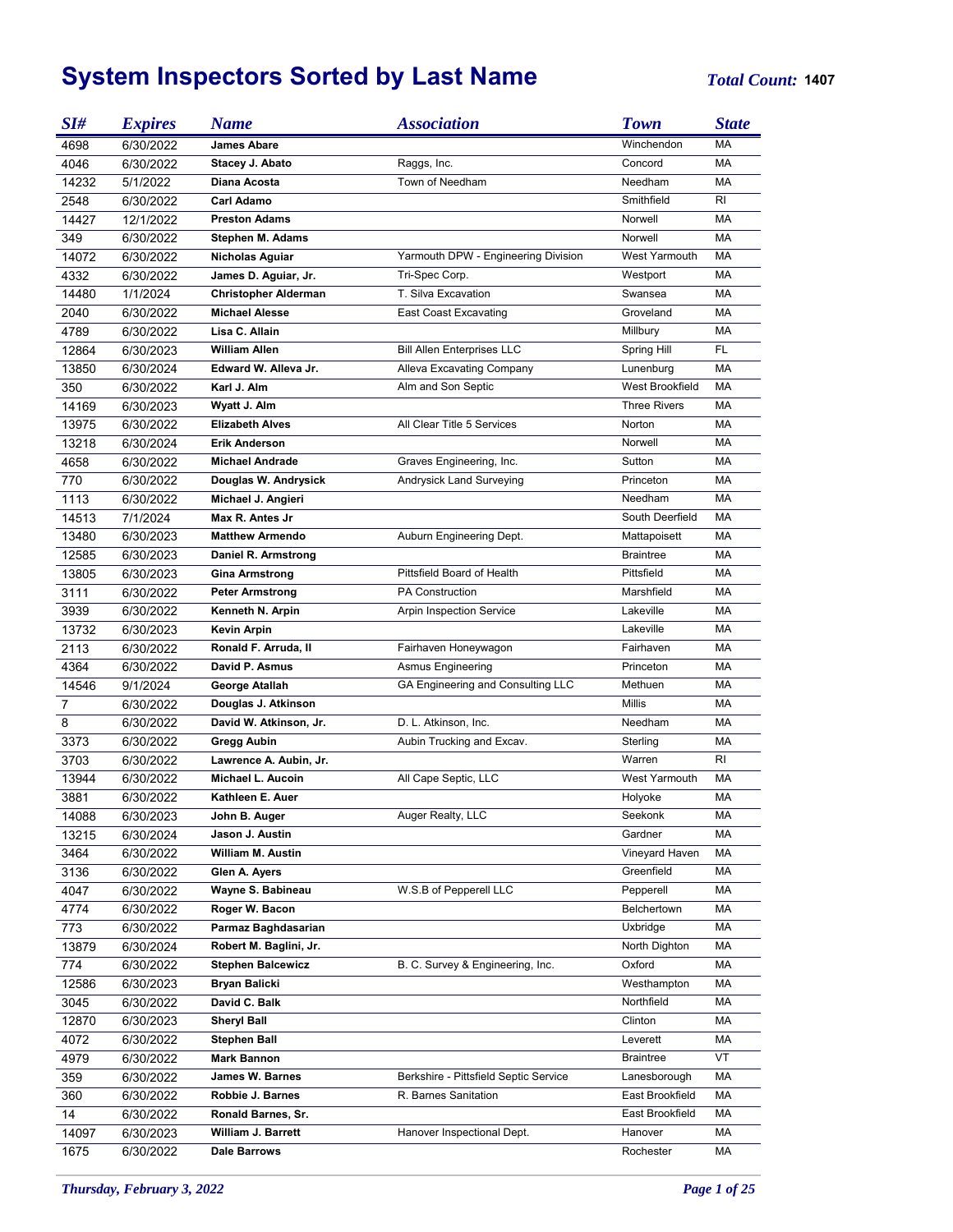| SI#   | <b>Expires</b> | <b>Name</b>                 | <b>Association</b>                      | <b>Town</b>         | <b>State</b> |
|-------|----------------|-----------------------------|-----------------------------------------|---------------------|--------------|
| 14502 | 4/1/2024       | <b>Jeffrey Barrows</b>      |                                         | Worcester           | MA           |
| 13874 | 6/30/2022      | <b>Matthew S. Barry</b>     |                                         | Holliston           | MA           |
| 1131  | 6/30/2022      | Mark S. Bartlett            |                                         | North Easton        | MA           |
| 3581  | 6/30/2022      | <b>Norman Bartlett</b>      | Bartlett Const.                         | Orange              | MA           |
| 4820  | 6/30/2022      | Tonya Basch                 |                                         | Wilbraham           | MA           |
| 4480  | 6/30/2022      | Zachary Basinski            | <b>Bracken Engineering</b>              | <b>Buzzards Bay</b> | МA           |
| 14096 | 6/30/2023      | <b>Tom Bastarache</b>       | <b>Bay State Sewage</b>                 | Acushnet            | MA           |
| 15    | 6/30/2022      | Neil J. Bateson             | <b>Bateson Enterprises</b>              | Andover             | MA           |
| 16    | 6/30/2022      | <b>Todd Bateson</b>         | <b>Bateson Enterprises</b>              | Andover             | MA           |
| 4507  | 6/30/2023      | <b>Thomas Beals</b>         | Beals & Sons, Inc.                      | Northboro           | <b>MA</b>    |
| 4844  | 6/30/2022      | Mark E. Beaudry             |                                         | Shrewsbury          | MA           |
| 13934 | 6/30/2024      | Amberlyn Beausoleil         | Bostley Sanitary Service, Inc.          | Colrain             | MA           |
| 17    | 6/30/2022      | Michael J. Beausoleil       | Bostley Sanitary Service Inc.           | Colrain             | MA           |
| 13982 | 6/30/2022      | Nicholas Beausoleil         | Bostley Sanitary Service Inc.           | Colrain             | MA           |
| 13722 | 6/30/2022      | Peter J. Beeler             |                                         | Haverhill           | MA           |
| 13531 | 6/30/2023      | <b>Edward Belski</b>        |                                         | West Cape May       | <b>NJ</b>    |
| 3325  | 6/30/2022      | Peter G. Benkart            |                                         | Scituate            | MA           |
| 1299  | 6/30/2022      | David C. Bennett            | Bennett Environmental Assoc Inc         | <b>Brewster</b>     | MA           |
| 1291  | 6/30/2022      | John M. Bennett             | Cape Ann Prof. Engineers, Inc.          | Manchester-By-T     | MA           |
| 14535 | 7/1/2024       | <b>Kristel Bennett</b>      | Billerica, Town of                      | <b>Billerica</b>    | MA           |
| 3771  | 6/30/2022      | <b>Michael Berberian</b>    |                                         | Webster             | MA           |
| 768   | 6/30/2022      | Marcia J. Berger            | ABC Soils, Inc.                         | Sudbury             | MA           |
| 2817  | 6/30/2022      | <b>Gerard Bergeron</b>      | <b>Bergeron Contracting</b>             | Savoy               | MA           |
| 13979 | 6/30/2022      | <b>Matthew Bergeron</b>     |                                         | Manchester          | МA           |
| 4620  | 6/30/2022      | Paul C. Bergquist           |                                         | Ashby               | MA           |
| 1601  | 6/30/2022      | Gerald F. Bernard           | Mass. Highway Dept.                     | Berkley             | MA           |
| 4674  | 6/30/2022      | <b>Gregory Bernard</b>      |                                         | Danvers             | MA           |
| 14051 | 6/30/2022      | <b>Matthew R. Bernard</b>   | Fitchburg Board of Health               | Fitchburg           | MA           |
| 13648 | 6/30/2022      | Kevin Bernardo              | Town of Dighton                         | Dighton             | МA           |
| 14455 | 7/1/2023       | Nelson R. Bernardo          | Bernardo Engineering                    | Acushnet            | MA           |
| 2889  | 6/30/2022      | Donald P. Berndt            | D Berndt Sanitation and Excav.          | Attleborough        | MA           |
| 14436 | 12/1/2022      | Eric P. Berndt              | <b>Berndt Sanitation</b>                | Attleboro           | МA           |
| 14437 | 12/1/2022      | Kevin D. Berndt             | <b>Berndt Sanitation</b>                | Attleboro           | МA           |
| 778   | 6/30/2022      | <b>Edward T. Berry</b>      |                                         | Athol               | МA           |
| 3996  | 6/30/2022      | David W. Berry, Jr.         |                                         | Southwick           | МA           |
| 4008  | 6/30/2022      | David Berry, Sr.            |                                         | Southwick           | МA           |
| 4746  | 6/30/2022      | Judith Z. Bersin            |                                         | Orleans             | МA           |
| 14078 | 6/30/2022      | <b>Bonnie Berthiaume</b>    |                                         | Woodstock           | СT           |
| 14077 | 6/30/2022      | <b>Jason Berthiaume</b>     |                                         | Dudley              | МA           |
| 3053  | 6/30/2022      | <b>Richard D. Berube</b>    |                                         | Chelmsford          | МA           |
| 13613 | 6/30/2022      | Robert M. Berube            | Pro-Line Engineering Inc.               | Swansea             | МA           |
| 14459 | 12/1/2023      | Adam R. Bessey              |                                         | West Wareham        | МA           |
| 1958  | 6/30/2022      | Michael F. Bessey           | <b>Adams Sanitary</b>                   | Wareham             | МA           |
| 22    | 6/30/2022      | Bryan J. Besso              |                                         | Wayland             | МA           |
| 14460 | 12/1/2023      | Joseph Bickerstaffe         | Clogbusters                             | Weymouth            | МA           |
| 2925  | 6/30/2022      | Brooks D. Billingham        | B.D. Billingham & Associates            | Edgartown           | МA           |
| 3145  | 6/30/2022      | Valerie A. Bird             |                                         | Windsor             | МA           |
| 3938  | 6/30/2022      | <b>Michael T. Bisienere</b> |                                         | East Falmouth       | МA           |
| 3712  | 6/30/2022      | <b>Jamie Bissonnette</b>    | Zenith Consulting Engineers, LLC.       | Lakeville           | МA           |
| 14204 | 6/30/2024      | <b>Kristin Black</b>        |                                         | North Grafton       | МA           |
| 366   | 6/30/2022      | William H. Blakemore        | Blakemore Co.                           | Holbrook            | МA           |
| 14019 | 7/1/2023       | Robert B. Blanchette, Jr.   | W.C. Cammett Engineering, Inc.          | Dracut              | МA           |
| 14590 | 11/1/2024      | Micah Blondeau              | City of Worcester Inspectional Services | Worcester           | МA           |
| 3924  | 6/30/2022      | <b>Arthur Bloomquist</b>    |                                         | Plympton            | МA           |
| 14523 | 7/1/2024       | Kevin G. Bloomquist         | Title 5 Inspections                     | Plympton            | МA           |
| 3137  | 6/30/2022      | John E. Boardman            |                                         | Sterling            | МA           |
| 24    | 6/30/2022      | David M. Bodendorf          | Town of Wilbraham                       | Westfield           | МA           |
| 4221  | 6/30/2022      | Jay Bolduc                  | Bolduc Sanitation/R. Bolduc & Sons      | Carver              | МA           |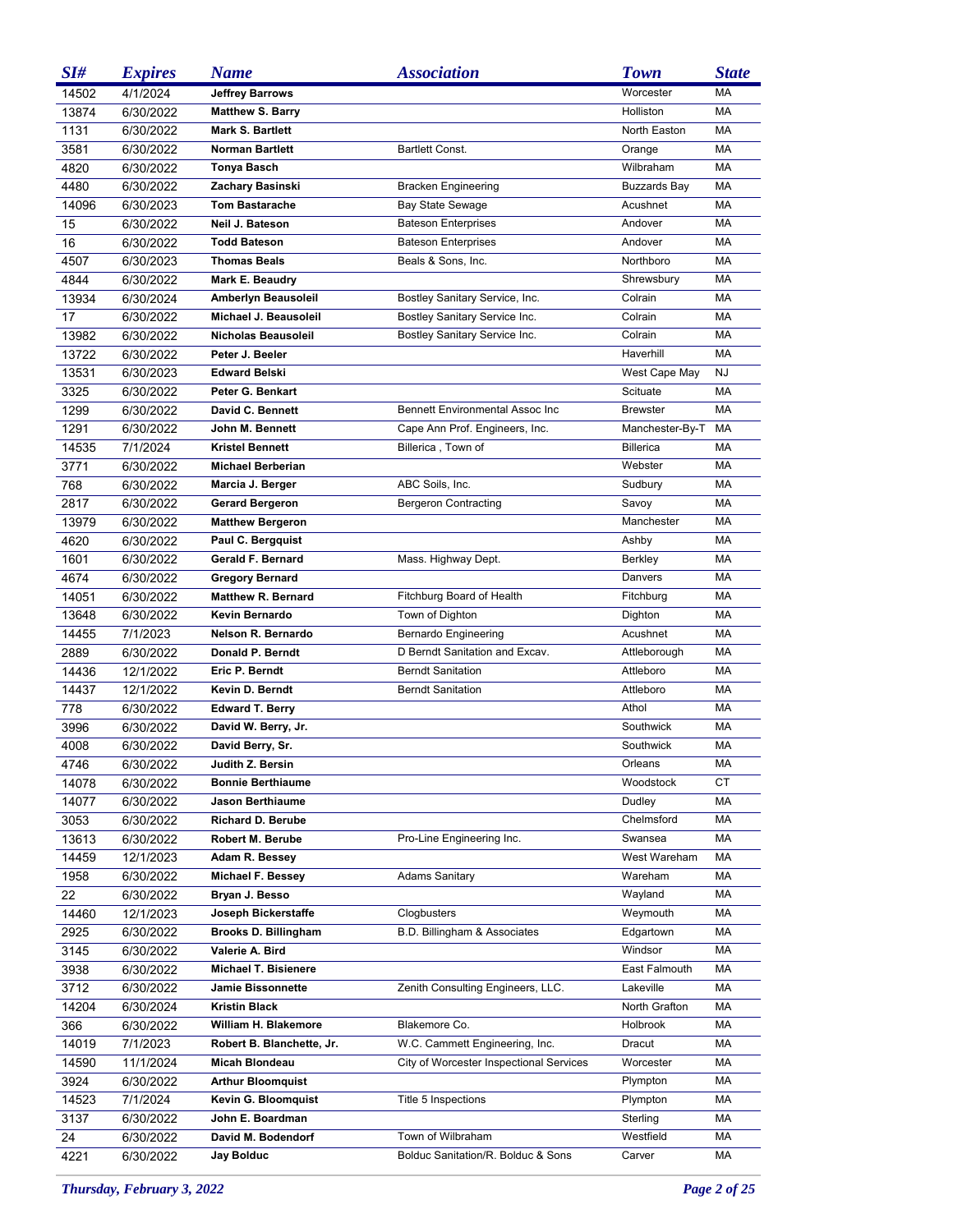| SI#   | <b>Expires</b> | <b>Name</b>                | <b>Association</b>                      | <b>Town</b>        | <b>State</b> |
|-------|----------------|----------------------------|-----------------------------------------|--------------------|--------------|
| 4187  | 6/30/2022      | John R. Boleng             |                                         | Pittsfield         | <b>MA</b>    |
| 14529 | 7/1/2024       | <b>Beth Ann Boles</b>      |                                         | Shrewsbury         | MA           |
| 783   | 6/30/2022      | <b>Edward E. Bonenfant</b> | A Community Title V Inspection          | Westford           | МA           |
| 13673 | 6/30/2022      | <b>Michael Bonenfant</b>   |                                         | Westford           | МA           |
| 3289  | 6/30/2022      | John Bonica                | Bonica Excavation, Inc.                 | Acton              | МA           |
| 4013  | 6/30/2022      | <b>James Boraczek</b>      | Boraczek Septic and Drain               | Kingston           | <b>NH</b>    |
| 371   | 6/30/2022      | <b>Timothy E. Borden</b>   | Castle Home Inspection                  | Westport           | МA           |
| 2111  | 6/30/2022      | Kevin E. Bosse             | JJ Bosse and Sons Const                 | South Easton       | MA           |
| 2110  | 6/30/2022      | Michael J. Bosse           | JJ Bosse and Sons Construction Co. Inc. | North Easton       | MA           |
| 12343 | 6/1/2022       | <b>Richard E. Bosse</b>    | Town of Plymouth                        | Plymouth           | МA           |
| 14441 | 12/1/2022      | <b>Sean Boswell</b>        |                                         | Mansfield          | МA           |
| 14160 | 6/30/2024      | John Bourcier              |                                         | Ludlow             | <b>MA</b>    |
| 8765  | 6/30/2022      | Joshua Bows                |                                         | Hanover            | MA           |
| 13656 | 6/30/2022      | Arthur P. Boyle, Jr.       |                                         | <b>Bryantville</b> | <b>MA</b>    |
| 13537 | 6/30/2023      | <b>Freeman Boynton III</b> | <b>Duxbury Construction LLC</b>         | Duxbury            | MA           |
| 1682  | 6/30/2022      | Freeman Boynton, Jr.       |                                         | Duxbury            | <b>MA</b>    |
| 4968  | 6/30/2024      | <b>Matthew Bracci</b>      |                                         | Hampden            | <b>MA</b>    |
| 5043  | 6/30/2022      | Leonard R. Bradley         | DiPrete Engineering Assoc., Inc.        | Cranston           | RI           |
| 28    | 6/30/2022      | Richard P. Brazeau         |                                         | Leverett           | <b>MA</b>    |
| 13633 | 6/30/2024      | <b>Greg Brehm</b>          |                                         | South Dennis       | MA           |
| 14290 | 6/30/2024      | Evan Brennan               |                                         | Wilmington         | <b>MA</b>    |
| 12851 | 6/30/2023      | Jeffrey Brennan            | <b>PA Construction</b>                  | Marshfield         | <b>MA</b>    |
| 3617  | 6/30/2022      | Patrick G. Brennan         | Amory Engineers, P.C.                   | Marshfield         | МA           |
| 14481 | 1/1/2024       | <b>Tyler Brenton</b>       | Waste Water Services Inc.               | Plymouth           | <b>MA</b>    |
| 13831 | 6/30/2024      | Robert Brenton Jr.         | Waste Water Services Inc.               | <b>Bridgewater</b> | МA           |
| 3547  | 6/30/2024      | Frank M. Brickelmaier, Jr. |                                         | Boxford            | <b>MA</b>    |
| 1549  | 6/30/2022      | Kathryn H. Bridges         |                                         | Northfield         | <b>MA</b>    |
| 13981 | 6/30/2022      | <b>Nathan Brintnall</b>    |                                         | Wellfleet          | <b>MA</b>    |
| 4426  | 6/30/2022      | <b>Daniel Briscoe</b>      |                                         | Groveland          | <b>MA</b>    |
| 29    | 6/30/2022      | <b>Richard Briscoe</b>     | R. A. Briscoe Inc.                      | Groveland          | МA           |
| 788   | 6/30/2022      | Herbert E. Brockert, Jr.   | <b>Construction Services</b>            | Holliston          | <b>MA</b>    |
| 4938  | 6/30/2022      | Paul A. Brogna             | Seacoast Engineering Co.                | Duxbury            | <b>MA</b>    |
| 4808  | 6/30/2022      | William J. Brookings       |                                         | Westford           | МA           |
| 12867 | 6/30/2023      | <b>James Brooks</b>        | JPAC Enterprises, LLC                   | Millis             | МA           |
| 12697 | 6/30/2022      | Alan F. Brown              |                                         | Wenham             | МA           |
| 4297  | 6/30/2022      | Douglas A. Brown           |                                         | Centerville        | МA           |
| 13917 | 6/30/2024      | <b>Matthew Brown</b>       | Rosano Davis Sanitary Pumping           | Cohasset           | МA           |
| 5010  | 6/30/2022      | <b>Matthew Brown</b>       | <b>Septic Solutions</b>                 | Plymouth           | МA           |
| 12699 | 6/30/2022      | George Bruedle             | Boraczek Septic and Drain               | Haverhill          | МA           |
| 4088  | 6/30/2022      | <b>Barton C. Bruffee</b>   |                                         | Carver             | МA           |
| 14325 | 5/1/2022       | Robert C. Brundage         | Brundage Site Work, Inc.                | Eastham            | МA           |
| 13985 | 6/30/2022      | <b>Matt Brunet</b>         |                                         | Boxford            | МA           |
| 14461 | 12/1/2023      | Nicholas J. Bubier         |                                         | Haverhill          | МA           |
| 980   | 6/30/2022      | William R. Buckley Jr.     | Bay Colony Group, Inc.                  | Foxborough         | МA           |
| 12873 | 6/30/2023      | <b>Robert Buker</b>        | Middleboro Heath Dept                   | Middleborough      | МA           |
| 263   | 6/30/2022      | Ronald F. Bukoski          | CGE Engineering, Inc.                   | Sagamore           | МA           |
| 13717 | 6/30/2022      | Stephen Bulman             |                                         | Plymouth           | МA           |
| 4787  | 6/30/2024      | Gregory A. Bunavicz        |                                         | West Bridgewater   | МA           |
| 13980 | 6/30/2022      | <b>Genghis Burdulis</b>    | JM O'Reilly & Assoc.                    | <b>Brewster</b>    | МA           |
| 14479 | 12/1/2023      | <b>Brian Burgess</b>       | Baystate Sewage Disposal                | Lakeville          | МA           |
| 4836  | 6/30/2022      | James W. Burke             |                                         | Quincy             | МA           |
| 13730 | 6/30/2022      | Kevin P. Burke             |                                         | Wareham            | МA           |
| 1368  | 6/30/2022      | Michael J. Burke           |                                         | Worcester          | МA           |
| 4765  | 6/30/2022      | William T. Burke III       |                                         | Salem              | МA           |
| 3425  | 6/30/2022      | <b>Randall K. Burley</b>   |                                         | Essex              | МA           |
| 3065  | 6/30/2022      | <b>Nelson Burlingame</b>   | <b>NBC Construction</b>                 | Charlton           | МA           |
| 4124  | 6/30/2022      | Ronald R. Burlingame       |                                         | West Barnstable    | МA           |
| 386   | 6/30/2022      | David J. Burnie, Sr        | David J. Burnie Management, Inc.        | E. Harwich         | МA           |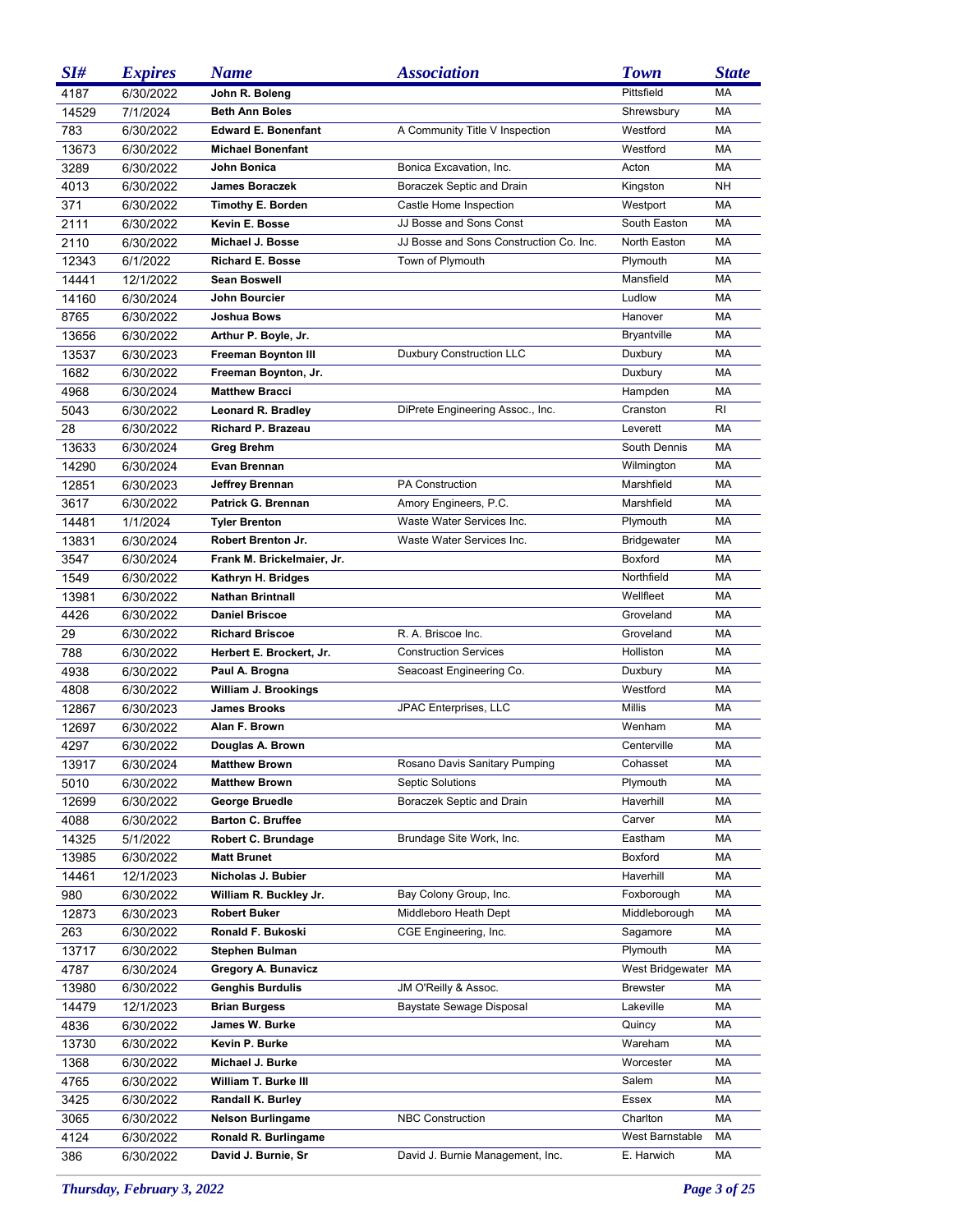| SI#   | <b>Expires</b> | <b>Name</b>                | <b>Association</b>                  | <b>Town</b>          | <b>State</b> |
|-------|----------------|----------------------------|-------------------------------------|----------------------|--------------|
| 13814 | 6/30/2023      | <b>Michael Burns</b>       | Fitchburg Board of Health           | Westminster          | MA           |
| 13736 | 6/30/2023      | Mark R. Bushee             |                                     | Cheshire             | MA           |
| 13374 | 11/1/2024      | <b>Robert Butler</b>       | Brockton, City of                   | <b>Brockton</b>      | MA           |
| 4861  | 6/30/2022      | Arthur S. Cabral           |                                     | West Bridgewater MA  |              |
| 4429  | 6/30/2022      | <b>Steven Cadorette</b>    |                                     | Somerset             | MA           |
| 4405  | 6/30/2022      | Jill Cafarelli             |                                     | <b>Brimfield</b>     | MA           |
| 1425  | 6/30/2022      | Robert M. Cafarelli        | Civil Engineering Assoc.            | <b>Brimfield</b>     | MA           |
| 4502  | 6/30/2022      | Jessica Cajigas-Smith      |                                     | Wrentham             | MA           |
| 4974  | 6/30/2022      | <b>Steven Calichman</b>    |                                     | Littleton            | MA           |
| 2338  | 6/30/2022      | <b>Richard Calisewski</b>  | Deerfield Board of Health           | South Deerfield      | MA           |
| 14332 | 5/1/2022       | Leandro Camargo            | <b>ABC Cesspool</b>                 | Acton                | MA           |
| 14095 | 6/30/2023      | Andy Cambi                 |                                     | Pittsfield           | МA           |
| 13631 | 6/30/2024      | <b>Adam Camosse</b>        | Homeinex Corp.                      | Holden               | МA           |
| 790   | 6/30/2022      | Raymond L. Camosse         | Homeinex Corporation                | Charlton             | МA           |
| 3602  | 6/30/2022      | Anthony G. Campano         |                                     | Pepperell            | МA           |
| 12780 | 6/30/2022      | Anthony M. Campano         | Campano Engineering                 | Pepperell            | МA           |
| 4778  | 6/30/2022      | <b>Daniel Campbell</b>     | Level Design Group, LLC             | Plainville           | МA           |
| 388   | 6/30/2022      | <b>Paul Scott Campbell</b> |                                     | Cotuit               | МA           |
| 4932  | 6/30/2022      | Robert J. Canning          | Orleans Health Dept.                | Orleans              | МA           |
| 1647  | 6/30/2022      | Marie C. Cannon            |                                     | Boxborough           | МA           |
| 13749 | 6/30/2023      | John W. Canwell II         |                                     | Hanover              | МA           |
| 14330 | 5/1/2022       | Yong Cao                   |                                     | Acton                | МA           |
| 13385 | 6/30/2022      | Richard M. Capen           | Capewide Enterprises LLC            | Cotuit               | МA           |
| 3141  | 6/30/2022      | <b>Antonino Caponigro</b>  | Tony Caponigro's Inspection Service | Attleboro            | МA           |
| 13434 | 6/30/2022      | John A. Caponigro          |                                     | Attleboro            | МA           |
| 14539 | 7/1/2024       | <b>Robert Capurso</b>      | Provincetown Board of Health        | Orleans              | МA           |
| 13807 | 6/30/2023      | <b>Edward D. Caracino</b>  |                                     | Uxbridge             | МA           |
| 33    | 6/30/2022      | Marc D. Cardinal           |                                     | Somerset             | МA           |
| 12700 | 6/30/2022      | <b>Catherine Cardinale</b> |                                     | Dedham               | МA           |
| 3294  | 6/30/2022      | <b>Paul Cardone</b>        | Septic Compliance Incorporated      | Methuen              | МA           |
| 1895  | 6/30/2022      | David Carignan             |                                     | East Falmouth        | МA           |
| 13784 | 6/30/2024      | <b>Evan Carloni</b>        | Acton, Town of                      | Acton                | МA           |
| 14320 | 5/1/2022       | Joseph S. Carlson          |                                     | Rehoboth             | МA           |
| 13801 | 6/30/2023      | <b>Daniel Carr</b>         | Stamski & McNary, Inc.              | Lowell               | МA           |
| 13195 | 6/30/2022      | Thomas E. Carr             | Meridian Land Services, Inc.        | Milford              | NΗ           |
| 3611  | 6/30/2022      | Patrick H. Carrara, III    |                                     | Stoughton            | MA           |
| 2557  | 6/30/2022      | Mark S. Carson             |                                     | New Marlborough MA   |              |
| 4954  | 6/30/2022      | <b>Susan E. Carter</b>     |                                     | Chelmsford           | МA           |
| 12687 | 6/30/2022      | <b>Stevie Carvalho</b>     | <b>Farland Corp</b>                 | New Bedford          | МA           |
| 34    | 6/30/2022      | <b>Richard F. Casaceli</b> | Casaceli Trucking Inc.              | Hudson               | МA           |
| 14408 | 11/1/2024      | Stephen Casey, Jr.         | Town of North Andover               | North Andover        | МA           |
| 4970  | 6/30/2024      | Robert W. Casper, Jr.      | BOH                                 | Plainville           | МA           |
| 743   | 6/30/2022      | Michael A. Catalano, Jr.   |                                     | <b>Blackstone</b>    | МA           |
| 1489  | 6/30/2022      | John Cauley                |                                     | <b>West Falmouth</b> | МA           |
| 14329 | 5/1/2022       | Dante Cellana              | A-1 Septic & Sewer                  | North Adams          | МA           |
| 12701 | 6/30/2022      | <b>David Cellana</b>       | A-1 Septic & Sewer                  | North Adams          | МA           |
| 13249 | 6/30/2022      | John M. Cellana            | A-1 Septic & Sewer                  | North Adams          | МA           |
| 14580 | 11/1/2024      | David Ceppetelli           | Jeff D. Helgerson Excavating, Inc.  | Charlton             | МA           |
| 14255 | 6/30/2024      | <b>Walter T. Chaffee</b>   |                                     | Weston               | МA           |
| 4659  | 6/30/2022      | Paula Champagne            |                                     | <b>Brewster</b>      | МA           |
| 4118  | 6/30/2022      | Ray Champagne              | <b>Whiteley Septic Systems</b>      | Southampton          | МA           |
| 37    | 6/30/2022      | David B. Chandler          | Sewer Works                         | Westford             | МA           |
| 5045  | 6/30/2022      | John L. Chandler           |                                     | Chesterfield         | МA           |
| 1004  | 6/30/2022      | <b>Todd Chaplin</b>        | Mount Hope Engineering              | Portsmouth           | RI           |
| 1499  | 6/30/2022      | Richard J. Charon          | Charon Associates, Inc.             | Rochester            | МA           |
| 14100 | 6/30/2023      | Earl R. Chartier III       |                                     | Norton               | МA           |
| 3164  | 6/30/2022      | <b>Rose Mary Chaulk</b>    |                                     | West Groton          | МA           |
| 13946 | 6/30/2022      | <b>Richard Chaves</b>      | Baystate Sewage Disposal            | Lakeville            | МA           |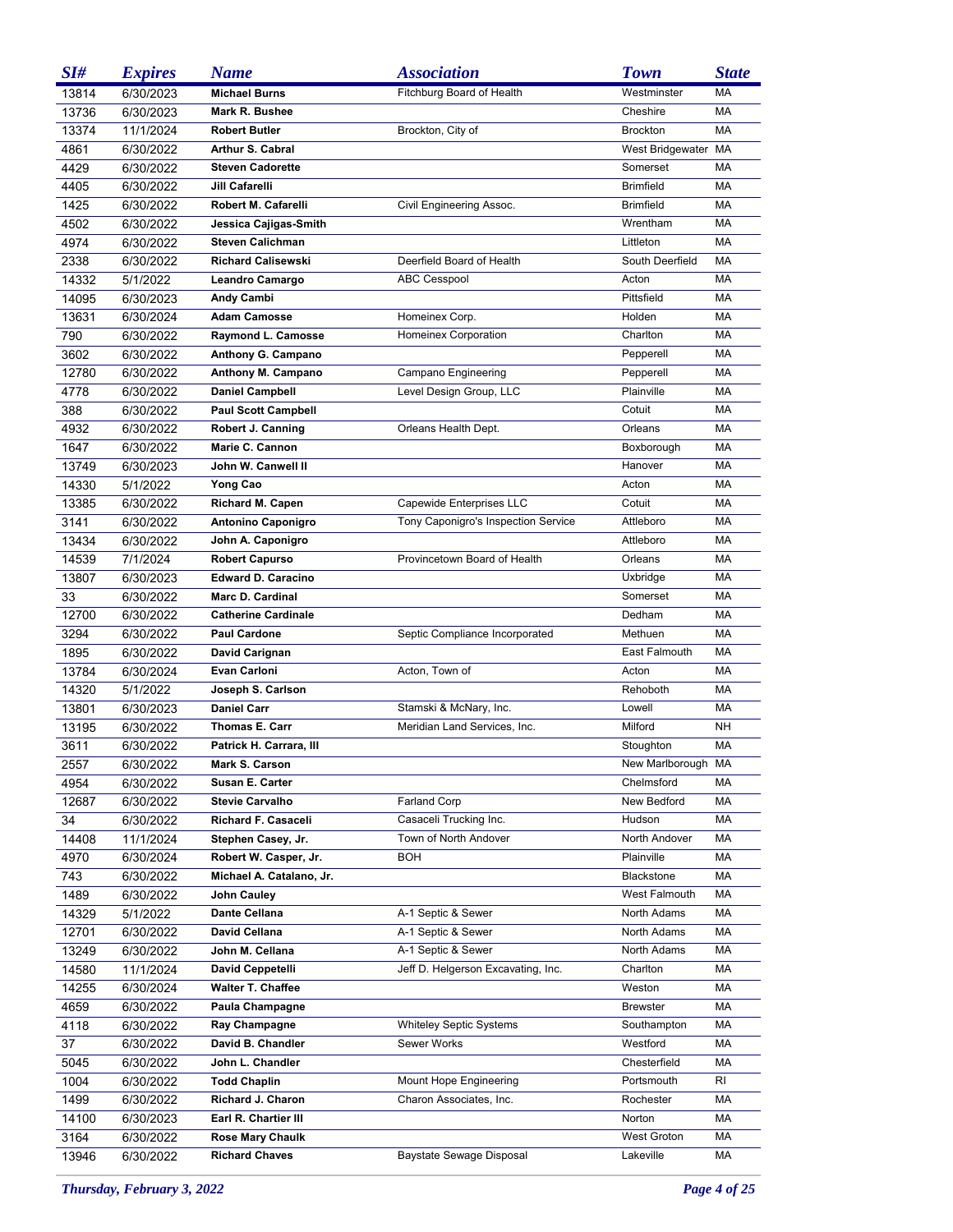| SI#   | <b>Expires</b> | Name                        | <b>Association</b>                       | <b>Town</b>         | <b>State</b> |
|-------|----------------|-----------------------------|------------------------------------------|---------------------|--------------|
| 40    | 6/30/2022      | <b>Richard F. Chaves</b>    | Bay State Sewage Disposal, Inc.          | Lakeville           | MA           |
| 14294 | 6/30/2024      | Jorge Miguel Chavez         |                                          | Harwich             | MA           |
| 14541 | 7/1/2024       | Jonathan S. Cheverie        | <b>Bay State Sewage</b>                  | Lakeville           | МA           |
| 14554 | 1/1/2025       | <b>Aleksandr Chongris</b>   |                                          | Andover             | MA           |
| 13395 | 6/30/2022      | <b>George Chongris</b>      | J. Chongris & Son's Enterprises LLC      | Andover             | MA           |
| 13394 | 6/30/2022      | John Chongris               | J. Chongris & Son's Enterprises LLC      | Andover             | MA           |
| 4513  | 6/30/2023      | <b>Richard M. Churchill</b> | <b>Churchill Engineering</b>             | Plymouth            | МA           |
| 4832  | 6/30/2022      | John L. Churchill, Jr.      |                                          | East Wareham        | MA           |
| 1461  | 6/30/2022      | John Ciccotelli             |                                          | Westport            | MA           |
| 2881  | 6/30/2022      | Aaron S. Cilliffo           | Gloucester BOH                           | Gloucester          | MA           |
| 14462 | 12/1/2023      | Amy Clark                   | Cape Cod Septic Services Inc.            | Yarmouth            | MA           |
| 42    | 6/30/2022      | David F. Clark              | DF Clark, Inc.                           | Ipswich             | MA           |
| 4568  | 6/30/2023      | Jared Clark                 | D.F. Clark, Inc.                         | Ipswich             | МA           |
| 4318  | 6/30/2022      | <b>Richard W. Clarke</b>    |                                          | Hamilton            | МA           |
| 12167 | 6/30/2024      | Jason Clough                | DiPrete Engineering Assoc                | Cranston            | RI           |
| 14489 | 4/1/2024       | <b>Margaret Coe</b>         | Plymouth Board of Health                 | Plymouth            | МA           |
| 4399  | 6/30/2022      | Luis Coelho                 | Holmes and McGrath, Inc.                 | Falmouth            | МA           |
| 13935 | 6/30/2023      | <b>Courtney E. Cohen</b>    | Dartmouth Board of Health                | Dartmouth           | МA           |
| 3082  | 6/30/2022      | Jeffrey S. Colby            |                                          | Chatham             | МA           |
| 4029  | 6/30/2022      | Jeffrey Collingwood         |                                          | <b>Ashley Falls</b> | МA           |
| 14331 | 5/1/2022       | <b>Benjamin Collins</b>     | Yankee Septic                            | Lenoxdale           | МA           |
| 14382 | 11/1/2024      | <b>Shelagh Collins</b>      | Billerica, Town of                       | <b>Billerica</b>    | МA           |
| 4349  | 6/30/2022      | Vito Colonna                | Cornerstone Engineering, Inc.            | Paxton              | МA           |
| 4657  | 6/30/2022      | <b>Allison C. Conboy</b>    |                                          | Salem               | МA           |
| 404   | 6/30/2022      | John P. Conboy              | Town of Otis Board of Health             | East Otis           | МA           |
| 13228 | 6/30/2024      | James J. Conceison          |                                          | North Easton        | МA           |
| 3819  | 6/30/2022      | David Congdon               | Dean Construction, Inc.                  | Easton              | МA           |
| 4250  | 6/30/2022      | James B. Conlon             | Town of Stoughton                        | North Dighton       | МA           |
| 405   | 6/30/2022      | Jon C. Connell              |                                          | <b>Fall River</b>   | МA           |
| 1721  | 6/30/2022      | <b>Michael E. Connolly</b>  |                                          | Nantucket           | МA           |
| 13752 | 6/30/2023      | <b>Paul Connolly</b>        |                                          | Wrentham            | МA           |
| 1760  | 6/30/2022      | Stephen Cook                | <b>Imperial Inspection Services</b>      | Sagamore            | МA           |
| 1547  | 6/30/2022      | Timothy A. Coon             | JR Russo and Assoc.                      | Granby              | СT           |
| 2857  | 6/30/2022      | Douglas E. Cooper           |                                          | Edgartown           | МA           |
| 14298 | 6/30/2024      | <b>Brian J. Corbett</b>     |                                          | Mashpee             | МA           |
| 4419  | 6/30/2022      | Philip L. Cordeiro          |                                          | Rochester           | MA           |
| 4370  | 6/30/2022      | <b>Bert Corey</b>           | DGT Associates, Inc.                     | Framingham          | МA           |
| 4770  | 6/30/2022      | Leo F. Cormier              | Town of Middleton                        | Haverhill           | МA           |
| 3446  | 6/30/2022      | <b>Robert D. Cormier</b>    |                                          | Leominster          | МA           |
| 13669 | 6/30/2022      | Joseph E. Correia IV        |                                          | North Dartmouth     | МA           |
| 13516 | 6/30/2023      | <b>Matthew C. Costa</b>     |                                          | Mashpee             | МA           |
| 13392 | 6/30/2022      | Susan L. Costanza           |                                          | Hopkinton           | МA           |
| 3981  | 6/30/2022      | Dennis M. Costello          | Board of Health                          | Boylston            | МA           |
| 4549  | 6/30/2023      | <b>Mark Cottrell</b>        | <b>Clearwater Industries</b>             | Haverhill           | МA           |
| 1328  | 6/30/2022      | David D. Coughanowr         | Eco-Tech                                 | Chatham             | МA           |
| 303   | 6/30/2022      | Daniel J. Coughlin          |                                          | Methuen             | МA           |
| 13915 | 6/30/2024      | <b>Jarod Cournoyer</b>      |                                          | Foxboro             | МA           |
| 4728  | 6/30/2022      | <b>Cheri R. Cousens</b>     |                                          | Bellingham          | МA           |
| 12235 | 6/30/2023      | Jeffrey Couture             | Sitec Environmental                      | Marshfield          | МA           |
| 3661  | 6/30/2022      | <b>Gary Covino</b>          |                                          | Milford             | МA           |
| 4529  | 6/30/2023      | Darlene M. Coyle            | Auburn Board of Health                   | Auburn              | МA           |
| 715   | 6/30/2022      | William A. Coyle            |                                          | Leicester           | МA           |
| 4550  | 6/30/2023      | Andrea L. Crete             |                                          | Royalston           | МA           |
| 4796  | 6/30/2022      | <b>David Crispin</b>        |                                          | <b>Braintree</b>    | МA           |
| 14463 | 12/1/2023      | Randy P. Crochier Sr.       | Franklin Regional Council of Governments | Greenfield          | МA           |
| 1679  | 6/30/2022      | James H. Crocker, Jr.       | <b>Crocker Enterprises</b>               | Osterville          | МA           |
| 13754 | 6/30/2023      | <b>Eric Crockett</b>        |                                          | Woonsocket          | RI           |
| 4432  | 6/30/2022      | Linda J. Cronin             | <b>CSN Engineering</b>                   | <b>Brewster</b>     | МA           |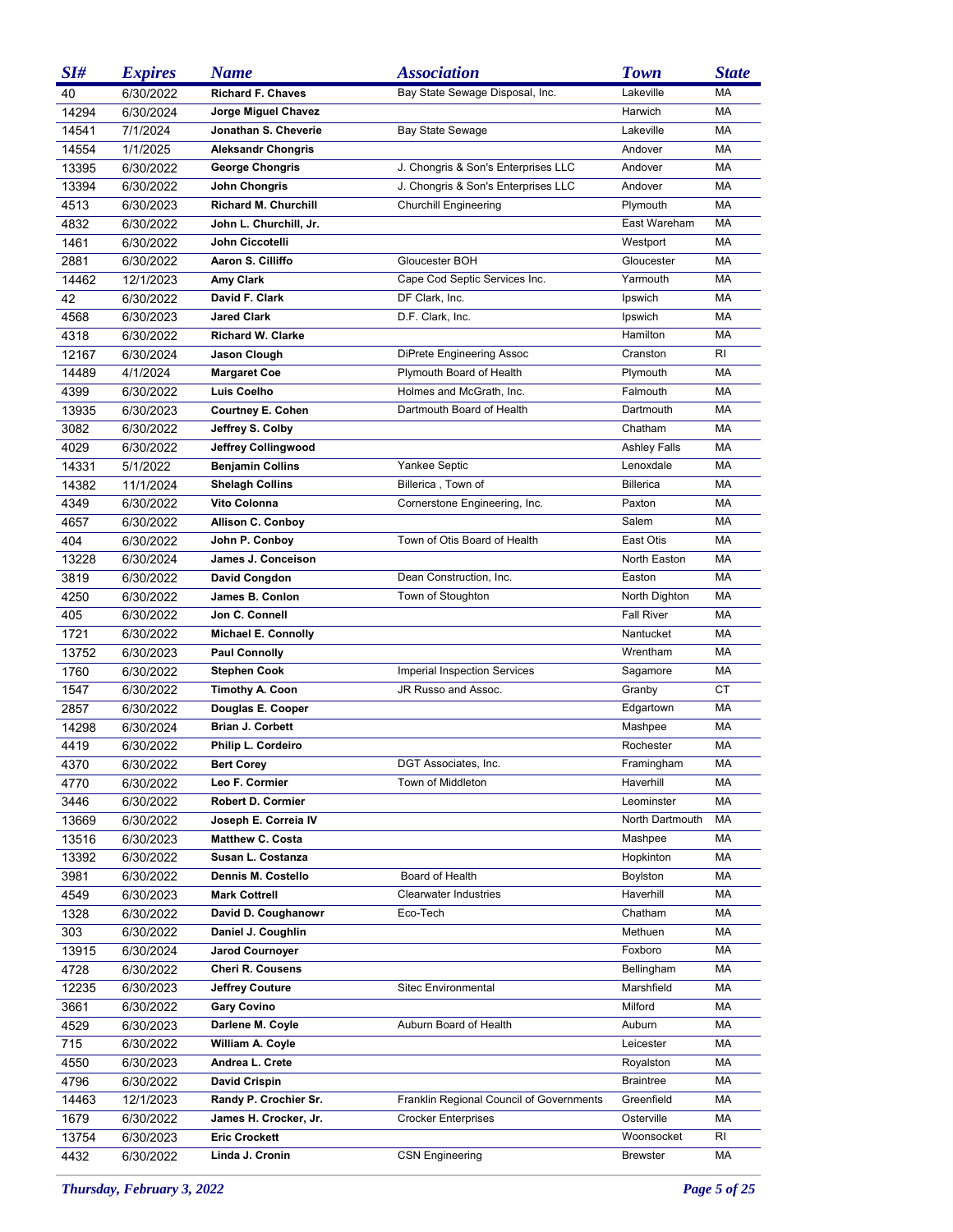| SI#   | <b>Expires</b> | <b>Name</b>                | <b>Association</b>                     | <b>Town</b>             | <b>State</b> |
|-------|----------------|----------------------------|----------------------------------------|-------------------------|--------------|
| 14425 | 12/1/2022      | Earl Croome, Jr.           |                                        | Rehoboth                | MA           |
| 3772  | 6/30/2022      | Daniel P. Croteau          | Moran Engineering Associates, LLC      | Harwich                 | MA           |
| 12889 | 6/30/2023      | Jeremy S. Croteau          | DC Engineering & Survey, Inc.          | Monson                  | MA           |
| 14317 | 3/1/2022       | <b>Joyce Crouse</b>        |                                        | Upton                   | МA           |
| 413   | 6/30/2022      | <b>Artell B. Crowley</b>   |                                        | Nantucket               | MA           |
| 2560  | 6/30/2022      | <b>Jane Crowley</b>        |                                        | <b>Marston Mills</b>    | MA           |
| 4040  | 6/30/2022      | <b>Edward Cullen</b>       |                                        | Hanover                 | MA           |
| 13443 | 6/30/2023      | <b>Lisa Cullity</b>        | Pembroke Board of Health               | Pembroke                | MA           |
| 14584 | 11/1/2024      | <b>Jeffrey Cummings</b>    | <b>Curtis Septic Service</b>           | Northboro               | MA           |
| 3267  | 6/30/2022      | William J. Cundiff         |                                        | Whitinsville            | MA           |
| 14531 | 7/1/2024       | <b>Thomas Curran</b>       |                                        | <b>West Roxbury</b>     | MA           |
| 2389  | 6/30/2022      | Wayne J. Curran            | City of Worcester                      | Worcester               | МA           |
| 2327  | 6/30/2022      | James H. Currier II        | James H. Currier Construction Co.      | Middleton               | МA           |
| 2640  | 6/30/2022      | <b>Stephen Curry</b>       | Fitchburg Board of Health              | Fitchburg               | МA           |
| 47    | 6/30/2022      | Andrew J. Curtis           |                                        | Berlin                  | МA           |
| 4551  | 6/30/2023      | Jeffrey A. Curtis          | Culley's Septic Inc.                   | <b>Berlin</b>           | МA           |
| 13653 | 6/30/2022      | <b>Kevin Curtis</b>        | Northboro Septic Service, Inc.         | Northboro               | МA           |
| 14583 | 11/1/2024      | <b>Nicholas Curtis</b>     | <b>Curtis Septic Service</b>           | Northboro               | МA           |
| 14486 | 4/1/2024       | Sofia Da Costa             | City of New Bedford Health Department  | New Bedford             | МA           |
| 14483 | 1/1/2024       | <b>Francis Dagle</b>       |                                        | Ayer                    | МA           |
| 14133 | 5/1/2022       | <b>Katharine Dagle</b>     | Bedford Board of Health                | Bedford                 | МA           |
| 3984  | 6/30/2022      | <b>Michael D'Agostino</b>  |                                        | Stoughton               | MA           |
| 14188 | 6/30/2023      | <b>Frank Dalli</b>         | Lincoln Tree and Landscape             | Acton                   | МA           |
| 418   | 6/30/2022      | Francis L. Daly            |                                        | Vineyard Haven          | MA           |
| 3988  | 6/30/2022      | Lisa Danek Burke           | <b>LDB Engineering</b>                 | Rowe                    | MA           |
| 804   | 6/30/2022      | James L. Darling           | JL Darling Sewerage                    | <b>Blackstone</b>       | МA           |
| 4234  | 6/30/2022      | <b>Isaac DaRowe</b>        |                                        | Gloucester              | МA           |
| 2547  | 6/30/2022      | David M. Davignon          |                                        | Acushnet                | МA           |
| 14510 | 4/1/2024       | <b>Christian Davis</b>     | Rosano Davis Sanitary Pumping          | Cohasset                | МA           |
| 14247 | 6/30/2024      | Kevin M. Davis             |                                        | Stoughton               | МA           |
| 49    | 6/30/2022      | Paul W. Davis              | Rosano Davis Sanitary Pumping, Inc.    | Cohasset                | МA           |
| 14334 | 5/1/2022       | <b>Seth Davis</b>          |                                        | Oxford                  | МA           |
| 14544 | 7/1/2024       | Joshua N. Dawson           | <b>Superior Septic Services LLC</b>    | South Deerfield         | МA           |
| 14064 | 6/30/2022      | Michael Day                |                                        | Siasconset              | МA           |
| 2792  | 6/30/2022      | <b>Michael Dean</b>        | Town of Milford                        | Upton                   | МA           |
| 806   | 6/30/2022      | David J. DeBay             |                                        | Dunstable               | МA           |
| 14176 | 6/30/2023      | John A. DeChaves           |                                        | <b>Bridgewater</b>      | МA           |
| 13230 | 6/30/2024      | Michael DeCosta, Jr.       |                                        | Uxbridge                | МA           |
| 14398 | 12/1/2022      | <b>Marc Del Grande</b>     | Kelly Granger Parsons Associates       | <b>Great Barrington</b> | МA           |
| 2325  | 6/30/2022      | Jack E. Delaney            | James H. Currier Construction Co.      | Middleton               | МA           |
| 2435  | 6/30/2022      | John W. DeLano             |                                        | Halifax                 | МA           |
| 4667  | 6/30/2022      | John Deline, Jr.           | Deline Engineering                     | Royalston               | МA           |
| 14525 | 7/1/2024       | Laura DelleChiaie          | Milton Board of Health                 | Milton                  | МA           |
| 13880 | 6/30/2024      | Angelo DeLuca              | Norwood Health Department              | Norwood                 | МA           |
| 1533  | 6/30/2022      | <b>Anthony J. DeSantis</b> | R DeSantis Jr & Sons                   | Ware                    | МA           |
| 1532  | 6/30/2022      | <b>Richard L. DeSantis</b> | R DeSantis Jr and Sons                 | Ware                    | МA           |
| 1676  | 6/30/2022      | Peter DeTerra              | DeTerra Excavating                     | Fairhaven               | МA           |
| 3314  | 6/30/2022      | James J. Devellis          |                                        | Foxboro                 | МA           |
| 13914 | 6/30/2024      | <b>Michael Devine</b>      |                                        | Dighton                 | МA           |
| 14464 | 12/1/2023      | Alan J. Dias               | Halifax Board of Health                | Monponsett              | МA           |
| 13496 | 6/30/2023      | <b>Eric Dias</b>           | Strong Point Engineering Solutions LLC | West Bridgewater MA     |              |
| 13882 | 6/30/2023      | Michael P. DiBenedetto     |                                        | Raynham                 | МA           |
| 2764  | 6/30/2022      | John M. DiCarlo            | High Acres Assoc.                      | Hopkinton               | МA           |
| 13201 | 6/30/2024      | Rae Dick                   |                                        | Methuen                 | МA           |
| 13621 | 6/30/2024      | <b>Eric Dickinson</b>      |                                        | Hollison                | МA           |
| 2978  | 6/30/2022      | George Dimakarakos         | Stamski & McNary, Inc.                 | Acton                   | МA           |
| 2226  | 6/30/2022      | <b>Thomas DiModica</b>     |                                        | Sudbury                 | МA           |
| 14377 | 7/1/2024       | <b>Melanie T. Dineen</b>   |                                        | <b>Beverly</b>          | МA           |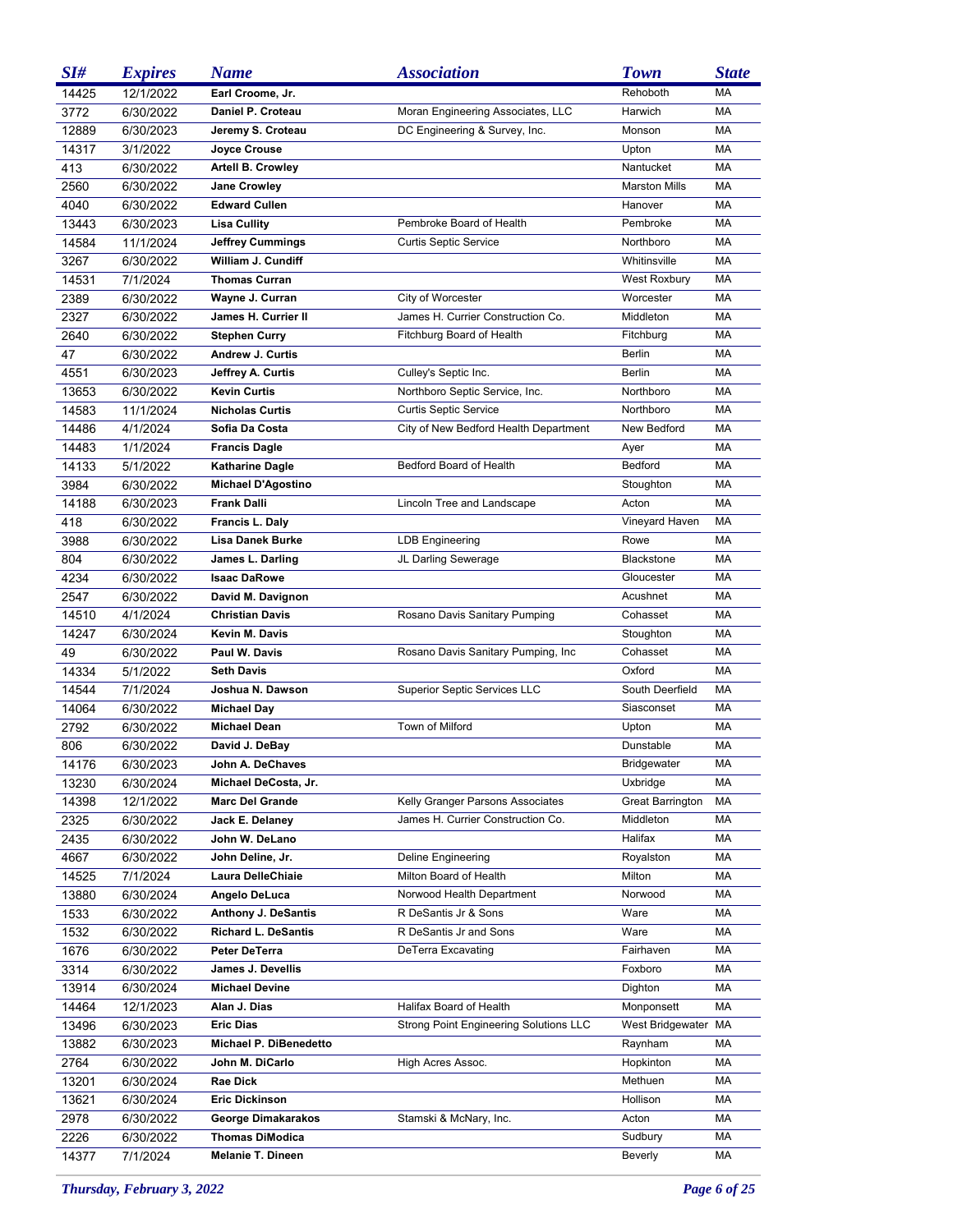| SI#   | <b>Expires</b> | <b>Name</b>                 | <b>Association</b>                           | <b>Town</b>          | <b>State</b> |
|-------|----------------|-----------------------------|----------------------------------------------|----------------------|--------------|
| 14108 | 12/1/2023      | <b>Madalena Diniz</b>       | Holyoke Board of Health                      | Holyoke              | MA           |
| 428   | 6/30/2022      | <b>Wendy Diotalevi</b>      |                                              | Upton                | MA           |
| 13386 | 6/30/2022      | John L. Divincenzo          |                                              | <b>Bradford</b>      | MA           |
| 13803 | 6/30/2023      | Kimberly A. Dixon           | Town of Hanover MA                           | Hanover              | МA           |
| 14007 | 7/1/2023       | <b>Damien Dmitruk</b>       | Coneco Environmental Corp                    | Wareham              | МA           |
| 13662 | 6/30/2022      | <b>Steven Donatelli</b>     | Douglas Board of Health                      | Douglas              | МA           |
| 259   | 6/30/2022      | <b>Martin R. Donoghue</b>   |                                              | Harwich              | MA           |
| 4680  | 6/30/2022      | <b>Ted P. Doucette</b>      | Doucette Engineering                         | Littleton            | МA           |
| 13718 | 6/30/2022      | <b>Matthew R. Dow</b>       |                                              | Lancaster            | МA           |
| 14575 | 11/1/2024      | <b>Connor Downing</b>       |                                              | Edgartown            | МA           |
| 2104  | 6/30/2022      | John P. Doyle               |                                              | E. Falmouth          | МA           |
| 1800  | 6/30/2022      | Stephen J. Doyle            | Stephen J. Doyle & Assoc.                    | East Falmouth        | МA           |
| 3582  | 6/30/2022      | William Doyle               |                                              | Waltham              | МA           |
| 14465 | 12/1/2023      | Jason Dragonetti            | Tri-Town Health Dept.                        | Lee                  | МA           |
| 1641  | 6/30/2022      | David G. Drain              |                                              | Plymouth             | МA           |
| 13072 | 6/30/2024      | Steven P. Drew              |                                              | Carver               | МA           |
| 4839  | 6/30/2022      | William P. Drexel           |                                              | Providence           | RI           |
| 12000 | 6/30/2023      | Gregory W. Driscoll, Jr.    | Jacobs Driscoll Engineering                  | North Easton         | МA           |
| 13715 | 6/30/2022      | Christopher E. Drown        |                                              | Pembroke             | МA           |
| 4537  | 6/30/2023      | <b>Tracy Lee Duarte</b>     | <b>MBL Land Development</b>                  | East Freetown        | МA           |
| 435   | 6/30/2022      | <b>Robert W. Dubis</b>      | J.W. Dubis & Sons, Inc.                      | Chatham              | МA           |
| 4514  | 6/30/2023      | Jackie Duda                 |                                              | Florence             | МA           |
| 4600  | 6/30/2022      | Robert J. Duff              | Town of Westborough DPW                      | Westborough          | МA           |
| 2565  | 6/30/2022      | William R. Dufresne         | <b>Merrimack Engineering Services</b>        | Andover              | МA           |
| 13990 | 6/30/2022      | Alexander W. Duggan         |                                              | Rochester            | МA           |
| 4868  | 6/30/2022      | Daniel M. Dulaski           |                                              | Mansfield            | МA           |
| 13822 | 6/30/2023      | Jason E. Dulmaine           | Fitchburg Board of Health                    | Fitchburg            | МA           |
| 437   | 6/30/2022      | <b>Raymond F. Dumas</b>     |                                              | Centerville          | МA           |
| 2308  | 6/30/2022      | John C. Duncan              | Duncan Tree Landscape & Constr.              | Essex                | МA           |
| 3922  | 6/30/2022      | <b>Brian Dundon</b>         |                                              | Foxboro              | МA           |
| 4017  | 6/30/2022      | John E. Dupras              | Trinity Engineering & Technical Services, LL | Stamford             | VT           |
| 3753  | 6/30/2022      | <b>Elizabeth Dupre</b>      | <b>Clear Water Environmental</b>             | <b>Kittery Point</b> | ME           |
| 13714 | 6/30/2022      | <b>Scott Dupre</b>          | Clear Water Environmental                    | <b>Kittery Point</b> | ME           |
| 14504 | 4/1/2024       | Joshua Duquette             |                                              | Abington             | МA           |
| 4569  | 6/30/2024      | Kevin M. Duquette           | Taunton Board of Health                      | Taunton              | МA           |
| 13921 | 6/30/2024      | <b>Marc Durocher</b>        | Soares Pumping Inc.                          | Taunton              | МA           |
| 13014 | 6/30/2023      | <b>Laurie Dutton</b>        |                                              | Ludlow               | МA           |
| 4814  | 6/30/2022      | Robin E. Dyer               |                                              | Warwick              | RI           |
| 12837 | 6/30/2023      | Dean R. Dynan               |                                              | Lynnfield            | МA           |
| 4335  | 6/30/2022      | Dennis A. Earle             | Earle's Backhoe Service                      | Sandwich             | МA           |
| 14466 | 12/1/2023      | Kevin M. Eddy               | Septic Preservation                          | Norton               | МA           |
| 13628 | 6/30/2024      | <b>Fred Ehwa</b>            | R.M. Ratta Corp.                             | Ayer                 | МA           |
| 13635 | 6/30/2024      | <b>Todd Ehwa</b>            | Ehwa Construction                            | Littleton            | МA           |
| 13929 | 6/30/2024      | <b>Brianna Eichstaedt</b>   |                                              | Belchertown          | МA           |
| 1432  | 6/30/2022      | <b>Edward T. Eisenhaure</b> |                                              | Hingham              | МA           |
| 13903 | 6/30/2023      | Diana Ekman                 | Town of Belmont                              | Belmont              | МA           |
| 12682 | 6/30/2024      | Mark Elbag, Jr.             |                                              | Rutland              | МA           |
| 4108  | 6/30/2022      | Meggan Eldredge             |                                              | Harwich              | МA           |
| 3542  | 6/30/2022      | Les Eldridge, Sr.           |                                              | Westfield            | МA           |
| 3600  | 6/30/2022      | Jason C. Ellis              | J C Ellis Design Co, Inc.                    | North Eastham        | МA           |
| 13930 | 6/30/2024      | Lesley J. Ellis             | Rodenhiser Excavating                        | Holliston            | МA           |
| 2189  | 6/30/2022      | Reid C. Ellis               | Ellis Bros. Construction Co.                 | Yarmouthport         | МA           |
| 2463  | 6/30/2022      | <b>Francis A. Elms</b>      | New England Drain Serv.                      | Stoughton            | МA           |
| 14274 | 4/1/2024       | Kyle Elmy                   | Weston & Sampson                             | <b>Boston</b>        | МA           |
| 14458 | 10/1/2023      | <b>Mark M. Emmons</b>       |                                              | Monument Beach MA    |              |
| 4597  | 6/30/2022      | Stephen J. Erickson         |                                              | Sterling             | МA           |
| 4639  | 6/30/2022      | <b>Steven Eriksen</b>       | Norse Env. Services, Inc.                    | Tyngsborough         | МA           |
| 2340  | 6/30/2022      | Anthony A. Esposito         |                                              | Carver               | МA           |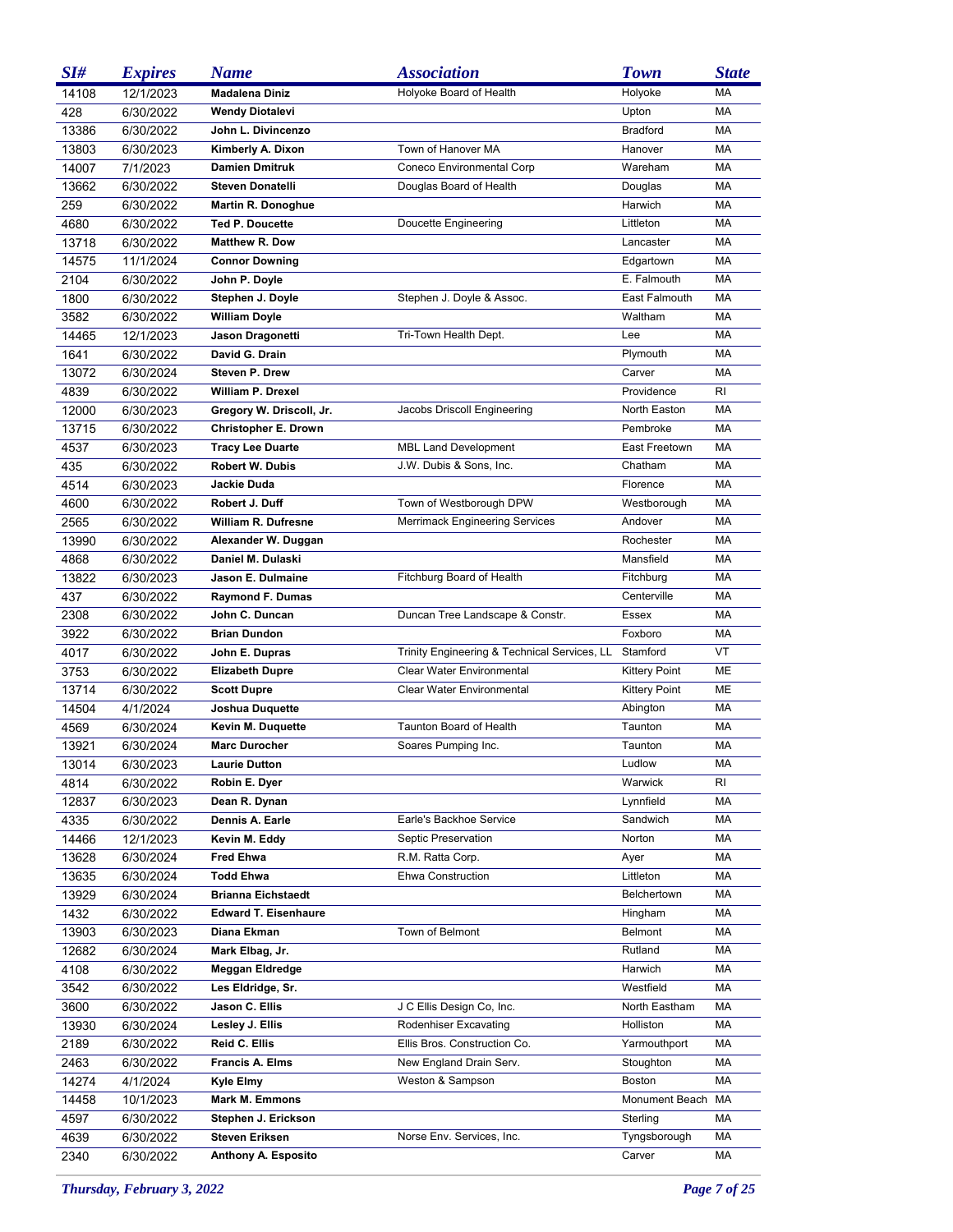| SI#   | <b>Expires</b> | <b>Name</b>                  | <b>Association</b>                      | <b>Town</b>        | <b>State</b> |
|-------|----------------|------------------------------|-----------------------------------------|--------------------|--------------|
| 4726  | 6/30/2022      | Jane E. Estey                |                                         | East Sandwich      | MA           |
| 3178  | 6/30/2022      | Azu O. Etoniru               | E.T. Engineering Enterp.                | <b>Bridgewater</b> | MA           |
| 14318 | 3/1/2022       | William E. Evans             |                                         | Bow                | <b>NH</b>    |
| 13750 | 6/30/2023      | <b>Gregory Everson</b>       |                                         | Granby             | MA           |
| 13455 | 6/30/2023      | Amy Ewing                    |                                         | Methuen            | MA           |
| 4362  | 6/30/2022      | <b>Edward Fahey</b>          | DAF Environmental, LLC                  | Hinsdale           | MA           |
| 14429 | 12/1/2022      | Jonathan Fairbank            |                                         | Hudson             | MA           |
| 14579 | 11/1/2024      | <b>McKenzie Falker</b>       | Town Of Leicester                       | Leicester          | MA           |
| 3282  | 6/30/2022      | Linda M. Fantasia            | <b>Town Hall</b>                        | Carlisle           | MA           |
| 13945 | 6/30/2022      | <b>Ryan Farmer</b>           |                                         | East Freetown      | MA           |
| 2945  | 6/30/2023      | John A. Farnsworth           | <b>Farnsworth Engineering</b>           | Lancaster          | MA           |
| 14542 | 7/1/2024       | <b>Cameron Farrah</b>        | Baystate Sewage Disposal                | Lakeville          | МA           |
| 261   | 6/30/2022      | <b>Mark Farrell</b>          | Green Hill Engineering                  | Sturbridge         | MA           |
| 3478  | 6/30/2022      | <b>Matthew T. Farrell</b>    | J.M. O'Reilly & Associates              | <b>Brewster</b>    | МA           |
| 14524 | 7/1/2024       | Samantha R. Farrenkopf       | Natural Systems Utilities Water         | <b>Brewster</b>    | МA           |
| 4278  | 6/30/2022      | David L. Favreau             |                                         | Sterling           | MA           |
| 819   | 6/30/2022      | Lawrence R. Favreau          | L.R. Favreau Septic Service             | Sterling           | МA           |
| 14303 | 6/30/2024      | John Federico                | Guerriere & Halnon, Inc.                | Milford            | МA           |
| 327   | 6/30/2022      | Joseph Federico              | <b>BETA Engineering Inc.</b>            | Lincoln            | RI           |
| 1754  | 6/30/2022      | Paul A. Fellini              |                                         | Hanover            | МA           |
| 4622  | 6/30/2022      | <b>Colleen Fermon</b>        | Ipswich Board of Health                 | Ipswich            | MA           |
| 4596  | 6/30/2023      | <b>Keith Fernandes</b>       |                                         | <b>Brewster</b>    | MA           |
| 4435  | 6/30/2022      | Americo Ferrara              | A. Ferrara Costruction Corp.            | South Easton       | МA           |
| 4436  | 6/30/2023      | John Field                   | Town of Weston                          | Littleton          | MA           |
| 3649  | 6/30/2022      | Robert M. Field              | Field Engineering Co.                   | Mattapoisett       | МA           |
| 14212 | 6/30/2024      | John R. Figueiredo           | Septic Preservation Service             | Attleboro          | МA           |
| 13380 | 6/30/2022      | <b>Alex Filias</b>           | Filias Construction, Inc.               | Manchester         | МA           |
| 1210  | 6/30/2022      | John E. Finlay II            | <b>Finlay Engineering Services</b>      | Worcester          | МA           |
| 13820 | 6/30/2023      | <b>Michael Fisher</b>        |                                         | Rowley             | МA           |
| 450   | 6/30/2022      | Patrick J. Fisher            | J.C. Construction                       | East Templeton     | МA           |
| 14326 | 5/1/2022       | James E. Fisk                |                                         | Seekonk            | МA           |
| 4660  | 6/30/2022      | <b>Bradley S. Fitzgerald</b> | SFG Associates, Inc.                    | Lakeville          | МA           |
| 1271  | 6/30/2022      | Thomas J. Fitzgerald         |                                         | Southwick          | MA           |
| 2220  | 6/30/2022      | Kirk C. Fitzpatrick          | <b>Civil Solutions</b>                  | Westford           | МA           |
| 4713  | 6/30/2022      | David D. Flaherty Jr.        |                                         | Harwich            | МA           |
| 13842 | 6/30/2024      | Bruce D. Flanagan            |                                         | Wrentham           | МA           |
| 14074 | 6/30/2022      | Leontia Flanagan             |                                         | Dedham             | МA           |
| 66    | 6/30/2022      | John Flannery                | Flannery Septic & General Contractor    | Boxboro            | МA           |
| 4516  | 6/30/2023      | <b>David Fletcher</b>        | D.H. Fletcher Excavating                | Plymouth           | МA           |
| 2975  | 6/30/2022      | Peter C. Fletcher            |                                         | South Dartmouth    | МA           |
| 14467 | 12/1/2023      | <b>Conner Fleury</b>         |                                         | Westfield          | МA           |
| 4487  | 6/30/2022      | <b>James Florek</b>          | Jim's Septic Systems                    | Westfield          | МA           |
| 14270 | 5/1/2022       | <b>Christina Florence</b>    |                                         | Palmer             | МA           |
| 4517  | 6/30/2022      | Paul J. Foisy                | E. L. Margetts and Sons, Inc.           | Hingham            | МA           |
| 14339 | 5/1/2022       | <b>Aaron Fontaine</b>        |                                         | Oak Bluff          | МA           |
| 13388 | 6/30/2022      | Gary L. Ford                 | Ford Industries                         | Fairhaven          | МA           |
| 2482  | 6/30/2022      | <b>James Ford</b>            | <b>Ford Septic Services</b>             | Osterville         | МA           |
| 453   | 6/30/2022      | Kevin W. Forgue              |                                         | Rochester          | МA           |
| 3780  | 6/30/2022      | David C. Formato             |                                         | Franklin           | МA           |
| 3470  | 6/30/2022      | Vincent A. Forte, Jr.        | Bellingham BOH                          | Bellingham         | МA           |
| 2167  | 6/30/2022      | Kenneth E. Fortier           | <b>Civil Engineering Concepts</b>       | New Bedford        | МA           |
| 14487 | 4/1/2024       | <b>Matthew Fortier</b>       | Orange Board of Health                  | Orange             | МA           |
| 14468 | 12/1/2023      | <b>Brian Fortin</b>          | <b>Bennett Environmental Associates</b> | <b>Brewster</b>    | МA           |
| 4437  | 6/30/2022      | <b>Kathy Fox</b>             |                                         | Lexington          | МA           |
| 69    | 6/30/2022      | Robert J. Frado              | <b>Technical Consulting Group</b>       | Westford           | МA           |
| 2936  | 6/30/2022      | John R. Fralick              | City of Woburn Board of Health          | Woburn             | МA           |
| 3133  | 6/30/2022      | James R. Francoeur           | Francoeur Bros                          | Hudson             | NΗ           |
| 13650 | 6/30/2022      | <b>Matthew Frappier</b>      |                                         | Auburn             | МA           |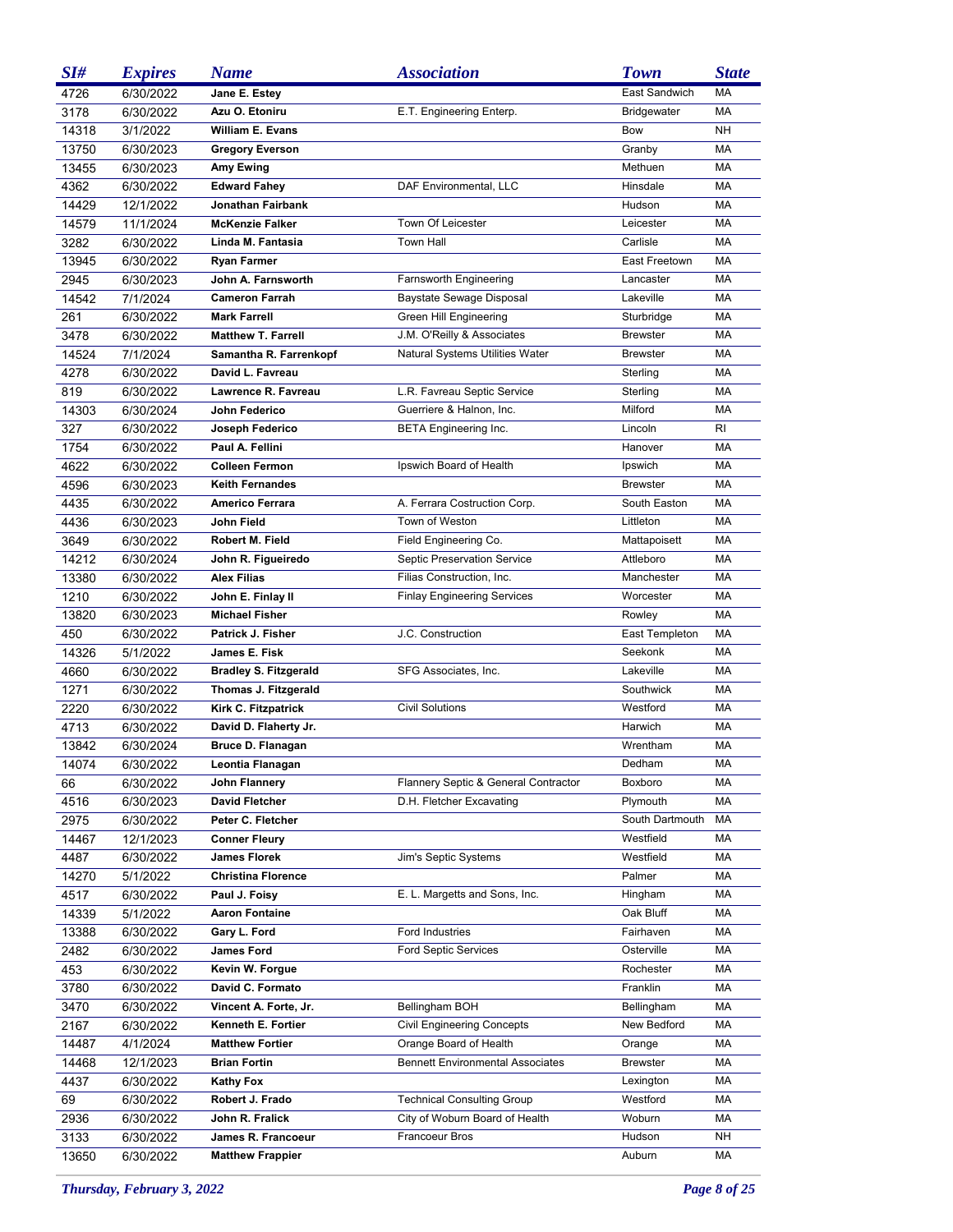| SI#   | <b>Expires</b> | <b>Name</b>                 | <i><b>Association</b></i>             | <b>Town</b>         | <b>State</b> |
|-------|----------------|-----------------------------|---------------------------------------|---------------------|--------------|
| 2900  | 6/30/2022      | <b>David Fredette</b>       |                                       | New Bedford         | MA           |
| 14171 | 6/30/2023      | <b>Mary Freire-Kellogg</b>  | Fairhaven Board of Health             | Fairhaven           | MA           |
| 13849 | 6/30/2024      | Matthew R. Frye             |                                       | Amesbury            | MA           |
| 3933  | 6/30/2022      | <b>Derek Fullerton</b>      |                                       | Middleton           | <b>MA</b>    |
| 14444 | 12/1/2022      | <b>Marcus Gabrieli</b>      |                                       | Holyoke             | MA           |
| 3801  | 6/30/2022      | <b>Edward Gallagher</b>     | Board of Health                       | Portsmouth          | <b>NH</b>    |
| 13813 | 6/30/2023      | <b>Brian Gallant</b>        |                                       | Sandwich            | MA           |
| 14482 | 1/1/2024       | <b>Drew Gallant</b>         | Mill River Consulting                 | Gloucester          | MA           |
| 4396  | 6/30/2022      | <b>Heather Gallant</b>      |                                       | Sandwich            | <b>MA</b>    |
| 14061 | 6/30/2022      | Peter J. Galligani          | Rooter Man Cape Cod                   | West Harwich        | MA           |
| 1540  | 6/30/2022      | <b>Edward G. Gallis</b>     | Gallis and son                        | Westfield           | <b>MA</b>    |
| 12351 | 6/30/2023      | Jeanne Galloway             | Town of West Springfield              | West Springfield    | MA           |
| 14319 | 5/1/2022       | John J. Gamache             | <b>Wastewater Treatment Systems</b>   | Raynham             | MA           |
| 14089 | 6/30/2023      | Jeffrey L. Gamelli, Jr.     | <b>Westfield WPCF</b>                 | Otis                | MA           |
| 14511 | 4/1/2024       | <b>Timothy Gannon</b>       | Wind River Environmental              | Marlborough         | MA           |
| 4632  | 6/30/2022      | Christopher M. Garcia       | Garcia and Galuska, Inc.              | Dartmouth           | MA           |
| 14490 | 4/1/2024       | <b>Caitlin Gardipe</b>      | Mashpee Board of Health               | Mashpee             | MA           |
| 1525  | 6/30/2022      | <b>Gregory M. Gardner</b>   | <b>GMG Enterprises</b>                | South Deerfield     | MA           |
| 14307 | 6/30/2024      | <b>Griffin Gardner</b>      |                                       | <b>West Tisbury</b> | MA           |
| 14189 | 6/30/2023      | Jessica Gardner-Tracy       | Dedham Board of Health                | Dedham              | MA           |
| 14162 | 6/30/2023      | James Garfield              |                                       | Scituate            | MA           |
| 13229 | 6/30/2023      | Dean J. Gary                |                                       | Ashburnham          | MA           |
| 3006  | 6/30/2022      | Arthur D. Gasbarro, III     | Nantucket Engineering & Survey, P.C.  | Nantucket           | MA           |
| 4630  | 6/30/2022      | Roderick C. Gaskell         | Sitec Environmental, Inc.             | Hingham             | MA           |
| 9309  | 6/30/2024      | Mark H. Gates               | Land Planning, Inc.                   | Hopkinton           | МA           |
| 4239  | 6/30/2022      | Jason Gauthier              | Northboro Septic Service, Inc.        | Winchendon          | MA           |
| 13796 | 5/1/2024       | <b>Raymond E. Gauthier</b>  | Westborough Board Of Health           | Auburn              | МA           |
| 14087 | 6/30/2023      | Paul L. Gay                 |                                       | Westport            | MA           |
| 14379 | 7/1/2022       | <b>Daniel Gaylord</b>       |                                       | Savoy               | MA           |
| 3827  | 6/30/2022      | <b>Timothy M. Gearin</b>    |                                       | Phillipston         | МA           |
| 14582 | 11/1/2024      | Peter B. Gellar IV          | <b>GRS</b>                            | Plymouth            | Ma           |
| 290   | 6/30/2022      | Robert A. Gemma             | MetroWest Engineering Inc.            | Framingham          | МA           |
| 13988 | 6/30/2022      | <b>Nicholas Geneseo</b>     | Wind River Environmental              | Hudson              | MA           |
| 14302 | 6/30/2024      | <b>Richard A. George</b>    |                                       | New Ashford         | MA           |
| 14066 | 6/30/2022      | <b>Jesse Giardina</b>       |                                       | Pittsfield          | МA           |
| 1750  | 6/30/2022      | Edwin C. Gibbs, Jr.         |                                       | Sandwich            | MA           |
| 80    | 6/30/2022      | John J. Gibson              | Gibson Cesspool, Inc.                 | Millville           | МA           |
| 81    | 6/30/2022      | Stephen T. Gilbert          | Senna Fitzgerald Gilbert Assoc., Inc. | Lakeville           | МA           |
| 13640 | 6/30/2024      | <b>Matthew Gilfoy</b>       | <b>B &amp; B Excavation</b>           | Sandwich            | МA           |
| 14424 | 12/1/2022      | Steven C. Gilpin            | <b>B. Gilpin Septic Services</b>      | West Wareham        | МA           |
| 4000  | 6/30/2022      | William J. Gilpin Jr.       |                                       | <b>Buzzards Bay</b> | МA           |
| 975   | 6/30/2022      | Steven D. Gioiosa           | Sitec, Inc.                           | Dartmouth           | МA           |
| 4758  | 6/30/2022      | Judith H. Giorgio           | <b>Town Hall Annex</b>                | Chatham             | МA           |
| 4842  | 6/30/2022      | <b>Peter Glick</b>          |                                       | Providence          | RI           |
| 82    | 6/30/2022      | Leslie P. Godin             |                                       | Center Conway       | NΗ           |
| 3120  | 6/30/2022      | Peter R. Golas              | P Golos Construction                  | Leominster          | МA           |
| 464   | 6/30/2022      | John S. Golda               |                                       | Acushnet            | МA           |
| 831   | 6/30/2022      | Claire A. Golden            |                                       | Haverhill           | МA           |
| 14265 | 6/30/2024      | <b>Marty Golightly</b>      | Abington Board of Health              | Abington            | МA           |
| 13908 | 6/30/2022      | <b>Sean Gonsalves</b>       | Holyoke Board of Health               | Holyoke             | МA           |
| 84    | 6/30/2022      | <b>Travis Good</b>          |                                       | Essex               | МA           |
| 3674  | 6/30/2022      | Scott F. Goodman            |                                       | Townsend            | МA           |
| 1407  | 6/30/2022      | <b>Alexander Gorodetsky</b> |                                       | Fall River          | МA           |
| 13943 | 6/30/2022      | <b>James Gosselin</b>       |                                       | Northbridge         | МA           |
| 5044  | 6/30/2022      | William E. Gottwald, Jr.    |                                       | Berkley             | МA           |
| 3522  | 6/30/2022      | Jeffrey E. Gould            |                                       | Plymouth            | МA           |
| 13726 | 6/30/2022      | Paul Gouveia                |                                       | Rehoboth            | МA           |
| 13757 | 6/30/2023      | John P. Graci Jr.           |                                       | Teaticket           | МA           |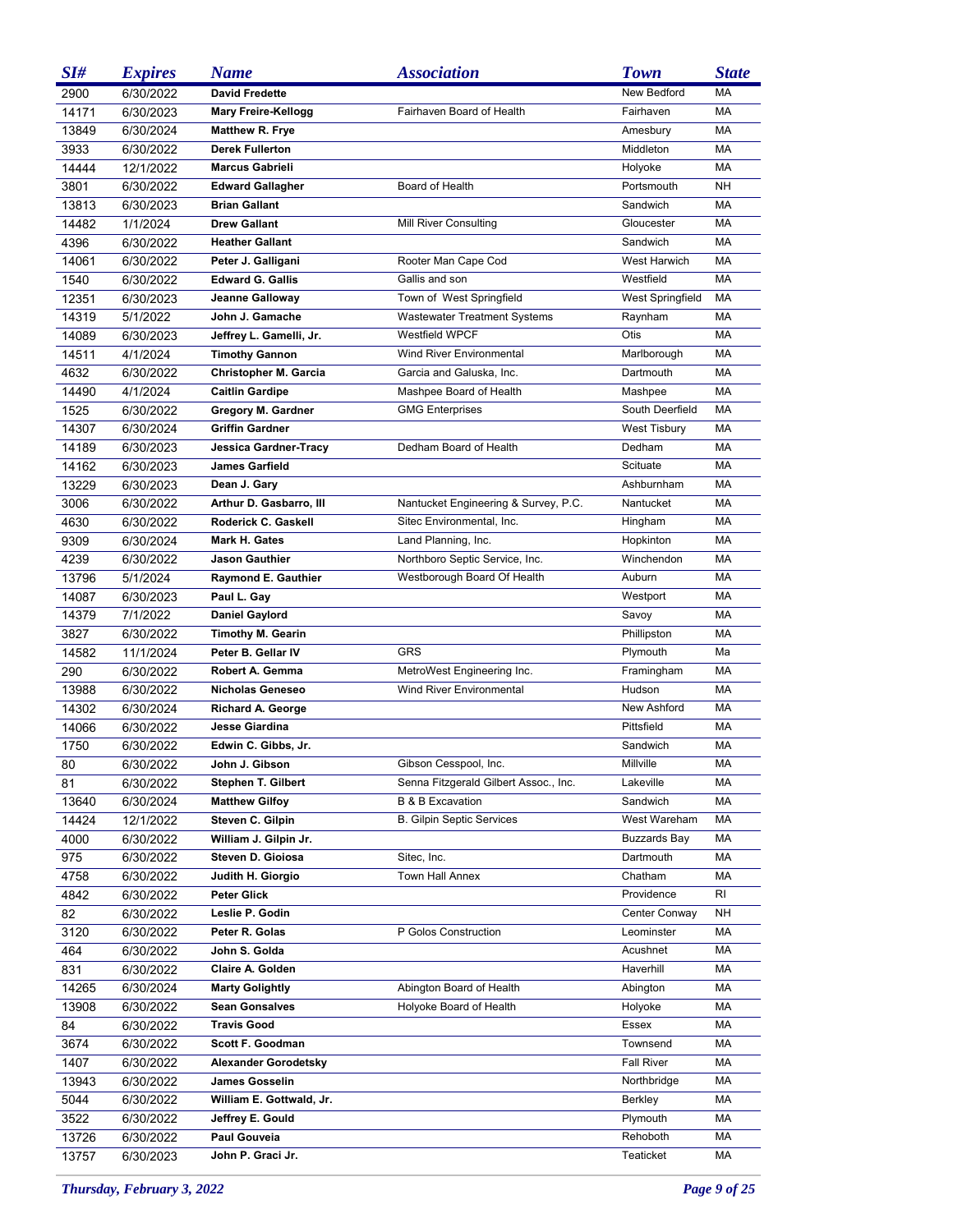| SI#        | <b>Expires</b>         | <b>Name</b>                               | <i><b>Association</b></i>            | <b>Town</b>              | <b>State</b> |
|------------|------------------------|-------------------------------------------|--------------------------------------|--------------------------|--------------|
| 468        | 6/30/2022              | John P. Graci, Sr.                        | Graci Septic Inspections, LLC        | Teaticket                | MA           |
| 1247       | 6/30/2022              | Brian R. Grady                            | G.A.F. Engineering, Inc.             | Barnstable               | MA           |
| 4627       | 6/30/2022              | Darren Grady                              | <b>Grady Consutlants</b>             | Kingston                 | MA           |
| 3459       | 6/30/2022              | Joseph Grady                              | Town of Duxbury                      | Duxbury                  | MA           |
| 4626       | 6/30/2022              | Kevin Grady                               | <b>Grady Consulting</b>              | Kingston                 | MA           |
| 1218       | 6/30/2022              | <b>Richard Grady</b>                      | <b>Grady Consultants</b>             | Kingston                 | MA           |
| 14199      | 6/30/2024              | Abigail Graham                            |                                      | Lunenburg                | MA           |
| 14589      | 11/1/2024              | <b>Andrew Grant</b>                       | Dr. Dig LLC                          | Assonet                  | MA           |
| 14206      | 6/30/2024              | <b>Brandon Grant</b>                      |                                      | Northbridge              | MA           |
| 88         | 6/30/2022              | Daniel M. Grant                           | Grants Septic Techs                  | Northbridge              | MA           |
| 14494      | 4/1/2024               | Derek Grant                               | Grant's Services Co., Inc.           | Northbridge              | MA           |
| 2347       | 6/30/2022              | Luther C. Grant                           | Grant Bros. Assoc.                   | Mansfield                | MA           |
| 2346       | 6/30/2022              | Warren E. Grant                           | Grant Bros. Assoc.                   | Mansfield                | МA           |
| 13405      | 6/30/2022              | Jonathan J. Granz                         |                                      | South Hamilton           | МA           |
| 14217      | 6/30/2024              | Mario Grasselli                           |                                      | <b>Brockton</b>          | MA           |
| 14469      | 12/1/2023              | <b>Brendon Gray</b>                       | Harris & Gray Excavating             | Ashfield                 | МA           |
| 1517       | 6/30/2022              | Dan A. Gray                               |                                      | Northfield               | МA           |
| 14374      | 12/1/2022              | Joshua Green                              | Merrill Engineers and Land Surveyors | Hanover                  | МA           |
| 4665       | 6/30/2022              | <b>Hillary Greenberg</b>                  |                                      | South Dennis             | МA           |
| 89         | 6/30/2022              | <b>Carlton Greenwood</b>                  | Greenwood Sewer Service Inc.         | Westford                 | MA           |
| 14585      | 11/1/2024              | Donna Greenwood                           | Chelmsford, Town of                  | Chelmsford               | МA           |
| 14355      | 11/1/2024              | <b>Camille Griffin</b>                    | Framingham Board of Health           | Framingham               | МA           |
| 14315      | 6/30/2024              | <b>Thomas J. Griffin</b>                  |                                      | North Billerica          | MA           |
| 4653       | 6/30/2022              | <b>Georgine Grissop</b>                   |                                      | Burlington               | МA           |
| 13277      | 6/30/2024              | Andrew P. Grover                          | Ryder & Wilcox                       | South Orleans            | МA           |
| 13770      | 6/30/2024              | Terri A. Guarino                          |                                      | Cotuit                   | MA           |
| 14099      | 6/30/2023              | <b>Brian Guiliano</b>                     | Dalpe Excavation                     | East Falmouth            | МA           |
| 14392      | 12/1/2022              | Paul G. Gunn                              | Morse Engineering                    | Scituate                 | MA           |
| 994        | 6/30/2022              | <b>Vincent P. Guntlow</b>                 | <b>Guntlow and Associates</b>        | Williamstown             | МA           |
| 14135      | 6/30/2023              | <b>Rajit Gupta</b>                        |                                      | Watertown                | МA           |
| 14588      | 11/1/2024              | Lauren Hache                              | Town of Duxbury                      | Duxbury                  | МA           |
| 14435      | 12/1/2022              | William Hackett                           | All In One Drain Cleaning            | Oxford                   | МA           |
| 14195      | 6/30/2024              | <b>Bruce G. Hagerman</b>                  |                                      | Attleboro                | МA           |
| 4312       | 6/30/2022              | <b>Michael Hale</b>                       | City of Gloucester                   | Gloucester               | МA           |
| 1556       | 6/30/2022              | Mark S. Haley                             |                                      | Grandby                  | МA           |
| 14159      | 6/30/2024              | Paul Halfmann                             |                                      | Holden                   | МA           |
| 472        | 6/30/2022              | James D. Hall                             |                                      | Swansea                  | МA           |
| 4572       | 6/30/2024              | Timothy J. Hall                           |                                      | Westford                 | МA           |
| 3934       | 6/30/2022              | Beth M. Hallal                            |                                      | Rumford                  | RI           |
| 1993       | 6/30/2022              | William Halsing                           |                                      | Mendon                   | МA           |
| 5041       | 6/30/2022              | Arsen Hambardzumian                       |                                      | North Attleboro          | МA           |
| 4999       | 6/30/2022              | Mark J. Hamel                             |                                      | Chelmsford               | МA           |
| 3097       | 6/30/2022              | Shaun D. Handy                            |                                      | Sagamore Beach           | МA           |
| 474        | 6/30/2022              | Jeffrey L. Hannaford                      | Norse Design Services Inc.           | Westford                 | МA           |
| 4892       | 6/30/2022              | Robert E. Hannigan                        | Robert E Hannigan Associates         | Milton                   | МA           |
| 1402       | 6/30/2022              | William D. Hannigan                       |                                      | Leominster               | МA           |
| 4520       | 6/30/2023              | <b>Wendy Hansbury</b>                     | <b>Topsfield BOH</b>                 | Rockport                 | МA           |
| 14142      | 6/30/2023              | Regina Hanson                             |                                      | <b>Belmont</b>           | МA           |
| 1702       | 6/30/2022              | Thomas W. Hardman                         |                                      | South Dartmouth          | МA           |
| 3618       | 6/30/2022              | Shawn P. Hardy                            | Hardy Design Group                   | Weymouth                 | МA<br>МA     |
| 13918      | 7/1/2024               | Dylan Harrigan<br><b>David Harrington</b> | P. B. Johnson, Inc.                  | Gloucester<br>Middleboro | МA           |
| 4134       | 6/30/2022              | Glen E. Harrington                        |                                      | <b>Marston Mills</b>     | МA           |
| 323<br>827 | 6/30/2022<br>6/30/2022 | Richard J. Harrington                     | Williams & Sparages, LLC             | Middleton                | МA           |
| 2221       | 6/30/2022              | Darrin M. Harris                          |                                      | Cummington               | МA           |
| 4573       |                        | Greg Harrison                             | W. Harrison & Sons, Inc.             | Salisbury                | МA           |
|            | 6/30/2024              | Edward J. Hart                            |                                      | Middleboro               | МA           |
| 13462      | 6/30/2023              | <b>Sharon Hart</b>                        | South Hadley Health Dept.            | South Hadley             | МA           |
| 4521       | 6/30/2023              |                                           |                                      |                          |              |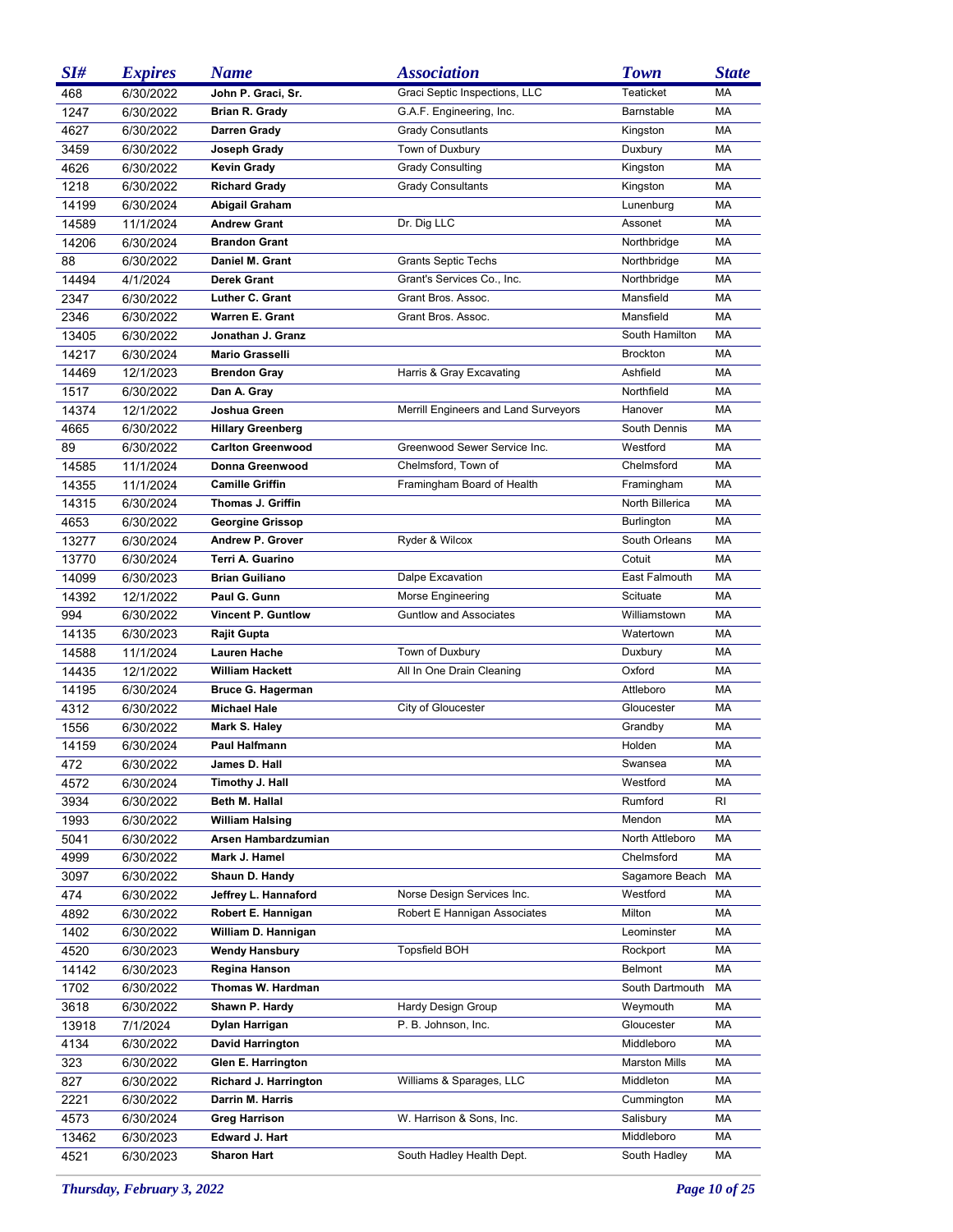| SI#   | <b>Expires</b>         | <b>Name</b>                 | <b>Association</b>              | <b>Town</b>          | <b>State</b> |
|-------|------------------------|-----------------------------|---------------------------------|----------------------|--------------|
| 339   | 6/30/2022              | Douglas J. Hartnett         |                                 | Franklin             | MA           |
| 98    | 6/30/2022              | <b>Charles P. Hartwell</b>  | <b>CH Septic</b>                | Maynard              | MA           |
| 3107  | 6/30/2022              | William R. Harvey           |                                 | Waquoit              | MA           |
| 13520 | 6/30/2023              | Jason Haskell               |                                 | Somerset             | MA           |
| 4776  | 6/30/2022              | <b>Catherine Hassett</b>    | Middleborough Health Dept.      | East Falmouth        | <b>MA</b>    |
| 12903 | 6/30/2022              | Jeffrey M. Hassett          | Morse Engineering               | Scituate             | MA           |
| 13721 | 6/30/2022              | <b>Michael Hassett</b>      |                                 | Upton                | MA           |
| 13720 | 6/30/2022              | <b>Stephen Hassett</b>      |                                 | Hanover              | MA           |
| 12866 | 6/30/2023              | <b>Chad Hathaway</b>        |                                 | Forestdale           | MA           |
| 14324 | 5/1/2022               | <b>Daniel Hawkins</b>       | <b>B &amp; B Excavation</b>     | Forestdale           | <b>MA</b>    |
| 14507 | 4/1/2024               | <b>Christopher B. Hayes</b> | A. E. Wood Corp.                | Hanson               | MA           |
| 3291  | 6/30/2022              | <b>Scott P. Hayes</b>       | Foresite Engineering Assoc.     | Stow                 | MA           |
| 14498 | 4/1/2024               | <b>Christopher Hayward</b>  | Orenco Systems, Inc.            | Waltham              | MA           |
| 2475  | 6/30/2022              | <b>Michael Healy</b>        | <b>Tiger Home Inspection</b>    | Weymouth             | MA           |
| 4828  | 6/30/2022              | <b>Michael Heavey</b>       | Medway BOH                      | Medway               | MA           |
| 14536 | 7/1/2024               | John Hedden                 |                                 | Nantucket            | MA           |
| 14186 | 6/30/2023              | Terry D. Heinold            | <b>Ground Control Corp</b>      | Sterling             | MA           |
| 3162  | 6/30/2022              | Jeff D. Helgerson           | JD Helgerson Excav.             | Dudley               | MA           |
| 4748  | 6/30/2022              | Joseph E. Henderson         |                                 | Stoughton            | MA           |
| 107   | 6/30/2022              | Wendy W. Henderson          |                                 | Westport             | MA           |
| 5032  | 6/30/2022              | <b>Kirke Henshaw</b>        |                                 | West Chesterfield MA |              |
| 4545  | 6/30/2022              | Walter B. Hermenau          | Hermenau Engineering            | Assonet              | MA           |
| 4351  | 6/30/2022              | James A. Herrick            | <b>Herrick Consulting</b>       | Londonderry          | <b>NH</b>    |
| 13759 | 6/30/2023              | <b>Robert Herrick</b>       | Wind River Environmental        | Rockport             | МA           |
| 13652 | 6/30/2022              | <b>Scott K. Hersee</b>      |                                 | Stoughton            | МA           |
| 4859  | 6/30/2022              | George Heufelder            | Barnstable Cty. Dept. of Health | Falmouth             | MA           |
| 14093 | 6/30/2023              | <b>Walter Hewins IV</b>     |                                 | <b>Ashley Falls</b>  | МA           |
| 13747 | 6/30/2023              | <b>Brett Hickey</b>         | B & B Excavation, Inc.          | Forestdale           | MA           |
| 2148  | 6/30/2022              | William R. Hickey, Jr.      | <b>AB Septic</b>                | Andover              | MA           |
| 13812 | 6/30/2023              | Renso Hidalgo               |                                 | Harwich              | МA           |
| 14530 | 7/1/2024               | <b>Erin Hightower</b>       | Uxbridge Board of Health        | Uxbridge             | MA           |
| 14426 | 12/1/2022              | Devin Hill                  | Final Grade Excavation Inc.     | Sharon               | МA           |
| 1842  | 6/30/2022              | Norman Hill                 | Land Planning, Inc.             | Grafton              | МA           |
| 344   | 6/30/2022              | Beverly S. Hirschhorn       |                                 | Longmeadow           | МA           |
| 2024  | 6/30/2022              | Ralph G. Hobbs, Jr.         | Hobbs Companies, Inc.           | Gloucester           | МA           |
| 4715  | 6/30/2022              | <b>Greg Hochmuth</b>        | Williams & Sparages             | Middleton            | МA           |
| 3822  | 6/30/2022              | Jason Hockman               | J Hockman Excav.                | Norfolk              | МA           |
| 13021 | 6/30/2023              | David Hoerr                 | Maniac Excavating               | Pembroke             | МA           |
| 14505 | 4/1/2024               | Jennifer Hoffman            | Greenfield Board of Health      | Greenfield           | МA           |
| 14137 | 6/30/2023              | Stephanie R. Holinko        |                                 | Framingham           | МA           |
| 1978  | 6/30/2022              | <b>Richard E. Holmes</b>    | Holmes Sanitary Pumping         | Plymouth             | МA           |
| 13203 | 6/30/2024              | Thomas A. Holopainen        |                                 | Hubbardston          | МA           |
| 832   | 6/30/2022              | William G. Holt             | Professional Land Services LC   | Merrimac             | МA           |
| 3580  | 6/30/2022              | <b>Craig Horsfall</b>       |                                 | Fairhaven            | МA           |
| 14017 | 4/1/2024               | Jessica Horsman             |                                 | <b>Fall River</b>    | МA           |
| 3227  | 6/30/2022              | <b>Patrick T. Howard</b>    |                                 | Plymouth             | МA           |
| 4635  | 6/30/2022              | David E. Howland            |                                 | Longmeadow           | МA           |
| 3743  | 6/30/2022              | <b>Eben Howland</b>         | <b>Howland Disposal Service</b> | Plymouth             | МA           |
| 13454 |                        | Paul T. Hurley              |                                 | South Easton         | МA           |
| 14098 | 6/30/2023<br>6/30/2023 | Paul E. Hutcheson           |                                 | <b>Burrillville</b>  | RI           |
|       |                        | Frank lebba                 |                                 | <b>West Newton</b>   | МA           |
| 13270 | 6/30/2022              |                             |                                 | Sandisfield          | МA           |
| 13457 | 6/30/2023              | Michael K. Ignace           |                                 |                      |              |
| 13006 | 6/30/2023              | John M. Ings                |                                 | Wilmington           | МA           |
| 2103  | 6/30/2022              | Barry J. Invernizzi         | Invernizzi Construction         | Hingham              | МA           |
| 2776  | 6/30/2022              | Mark G. Irving              | Irving Trucking                 | Millis               | МA           |
| 14340 | 5/1/2022               | Orrin W. Isles              |                                 | Colrain              | МA           |
| 4886  | 6/30/2022              | <b>Leonard Izzo</b>         | Town of Mendon                  | Milford              | МA           |
| 4574  | 6/30/2024              | Chad J. Jablonski           | Jablonski and Sons, Inc.        | Ward Hill            | МA           |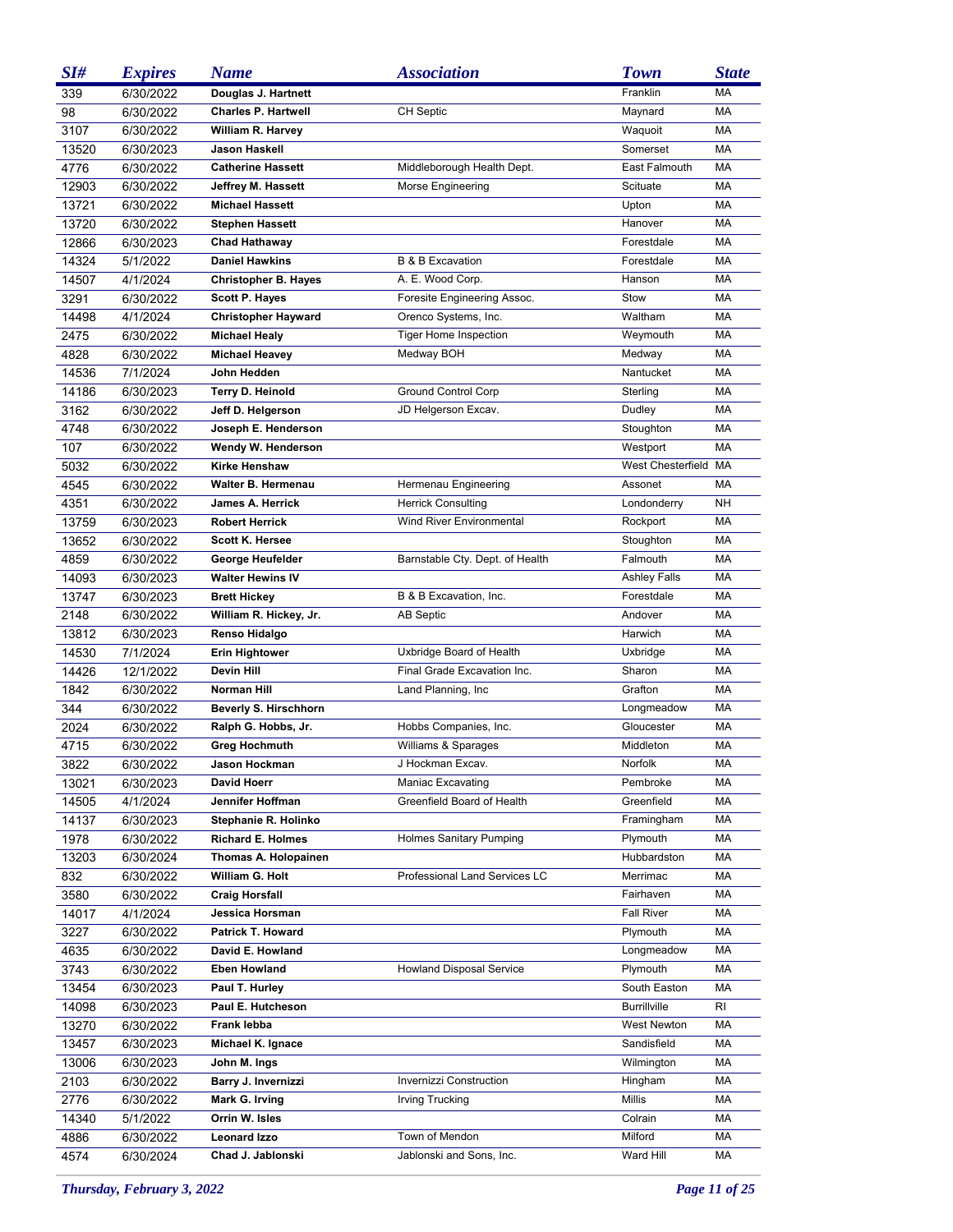| SI#   | <b>Expires</b> | <b>Name</b>               | <b>Association</b>                  | <b>Town</b>             | <b>State</b> |
|-------|----------------|---------------------------|-------------------------------------|-------------------------|--------------|
| 3579  | 6/30/2022      | Neil Jackson              |                                     | Belchertown             | MA           |
| 4677  | 6/30/2023      | Gary D. James             | James Engineering, Inc.             | Hanover                 | MA           |
| 493   | 6/30/2022      | Lee D. Jarvis             |                                     | Spencer                 | МA           |
| 4268  | 6/30/2022      | <b>Ronald Jenkins</b>     | R. Jenkins and Sons                 | Rowley                  | МA           |
| 13827 | 6/30/2024      | Jennifer Jernigan         | South Hadley Health Dept.           | South Hadley            | МA           |
| 14184 | 6/30/2023      | <b>David Jewett</b>       | Geomatrix LLC                       | Old Saybrook            | <b>CT</b>    |
| 13738 | 6/30/2023      | <b>Blake F. Johnson</b>   |                                     | Nashua                  | <b>NH</b>    |
| 4763  | 6/30/2022      | <b>Charles G. Johnson</b> | C. G. Johnson Engineering           | Amesbury                | МA           |
| 962   | 6/30/2022      | Daniel B. Johnson         | Domestic Septic Design, Inc.        | South Hamilton          | МA           |
| 14321 | 5/1/2022       | Dayne Johnson             | <b>Wastewater Treatment Systems</b> | Raynham                 | MA           |
| 14484 | 1/1/2024       | DeAngelo Johnson          | Septic Preservation                 | Norton                  | МA           |
| 14059 | 6/30/2022      | Omar Johnson              | West Tisbury Board of Health        | Vineyard Haven          | МA           |
| 12603 | 6/30/2023      | <b>Richard Johnson</b>    |                                     | West Holyoke            | MA           |
| 13545 | 6/30/2023      | <b>Richard T. Johnson</b> |                                     | Plymouth                | MA           |
| 116   | 6/30/2022      | Robert E. Johnson         | R. E. Johnson Construction Co.      | Westford                | MA           |
| 13983 | 6/30/2022      | Russell E. Jones          |                                     | Walpole                 | MA           |
| 4522  | 6/30/2023      | Sean Jones                |                                     | Centerville             | <b>MA</b>    |
| 4324  | 6/30/2022      | Kenneth A. Jones, Jr.     | Kenny Jones Corporation             | Walpole                 | MA           |
| 4688  | 6/30/2022      | David R. Jordan           |                                     | Manchester              | <b>NH</b>    |
| 3443  | 6/30/2022      | Allan E. Joyner           |                                     | Lenox                   | MA           |
| 1253  | 6/30/2022      | John P. Judd              | <b>Gateway Consultants</b>          | Gloucester              | MA           |
| 9584  | 6/30/2023      | <b>Richard Judd</b>       |                                     | <b>Brewster</b>         | MA           |
| 14179 | 6/30/2023      | Margaret Juneau           |                                     | West Wareham            | <b>MA</b>    |
| 4212  | 6/30/2022      | Julia Junghanns           |                                     | Wayland                 | MA           |
| 3015  | 6/30/2022      | Dana B. Junior            |                                     | Marshfield              | <b>MA</b>    |
| 118   | 6/30/2022      | <b>Harry Kampersal</b>    | Holliston Sewer Service Inc.        | Holliston               | MA           |
| 14086 | 6/30/2023      | <b>Matthew Kampersal</b>  |                                     | Bellingham              | МA           |
| 13989 | 6/30/2022      | <b>Stacy Kanaga</b>       |                                     | Orleans                 | <b>MA</b>    |
| 14497 | 4/1/2024       | <b>Patrick Kane</b>       |                                     | Plymouth                | MA           |
| 119   | 6/30/2022      | Charles J. Kaniecki       |                                     | Southampton             | <b>MA</b>    |
| 1010  | 6/30/2022      | John L. Karavolas         |                                     | Peabody                 | МA           |
| 13931 | 6/30/2024      | Robert J. Kaska           | <b>Guntlow Associates</b>           | Williamstown            | MA           |
| 13539 | 6/30/2023      | Robert R. Kaufman         |                                     | Fitchburg               | МA           |
| 3202  | 6/30/2022      | James M. Kavanaugh        | <b>Premier Development</b>          | North Reading           | МA           |
| 14295 | 6/30/2024      | Karen M. Keane            | Town of Plymouth                    | Plymouth                | MA           |
| 13875 | 6/30/2022      | Jennifer Keefe            |                                     | Weymouth                | МA           |
| 2321  | 6/30/2022      | Kurt L. Kefferstan        |                                     | Andover                 | МA           |
| 14172 | 6/30/2023      | Joseph Kehoe              |                                     | Pembroke                | МA           |
| 14534 | 7/1/2024       | Kieran Kelleher           | Town of Plymouth                    | Plymouth                | МA           |
| 14499 | 4/1/2024       | <b>Kristen Keller</b>     | Dennis Health Department            | South Yarmouth          | МA           |
| 13744 | 12/1/2023      | <b>Trevor Kellett</b>     |                                     | West Yarmouth           | МA           |
| 12877 | 6/30/2023      | George W. Kellum          | GT Excavating Corp.                 | Seekonk                 | МA           |
| 3037  | 6/30/2022      | Jeffrey C. Kennedy        | Williamstown HD                     | Williamstown            | MA           |
| 4854  | 6/30/2022      | Kristin C. Kennedy        | Town of Easton                      | Lincoln                 | RI           |
| 14337 | 5/1/2022       | Lauren Kennedy            | West Springfield Health Dept        | <b>West Springfield</b> | МA           |
| 4865  | 6/30/2022      | Paul Kenny                |                                     | <b>Boston</b>           | МA           |
| 4662  | 6/30/2022      | Jeanmarie Kent Joyce      | Board of Health                     | South Easton            | МA           |
| 13991 | 6/30/2023      | Sean Kerrigan             | Kerrigan & Axon                     | East Falmouth           | МA           |
| 3826  | 6/30/2022      | Carol A. Kibbe            |                                     | Douglas                 | МA           |
| 13660 | 6/30/2022      | David Kibbe               | Complete Septic Service LLC         | Belchertown             | МA           |
| 506   | 6/30/2022      | William B. Kie            | <b>WBK Construc.</b>                | West Stockbridge        | МA           |
| 13007 | 6/30/2022      | Robert M. Kilcup          |                                     | <b>Bristol</b>          | NΗ           |
| 14187 | 6/30/2023      | Valerie Kilduff           |                                     | Canton                  | МA           |
| 336   | 6/30/2022      | Frederic W. King          | Schofield Brothers of N. E.         | Framingham              | МA           |
| 13825 | 6/30/2023      | Mark A. King              |                                     | Shirley                 | МA           |
| 12777 | 6/30/2022      | Neil F. King              | N.F. King & Sons                    | Carver                  | МA           |
| 3007  | 6/30/2022      | Edward F. King, Jr        | Island Surveyors, LLC               | Nantucket               | МA           |
| 14082 | 6/30/2023      | Stephen M. King, Jr.      |                                     | Georgetown              | MA           |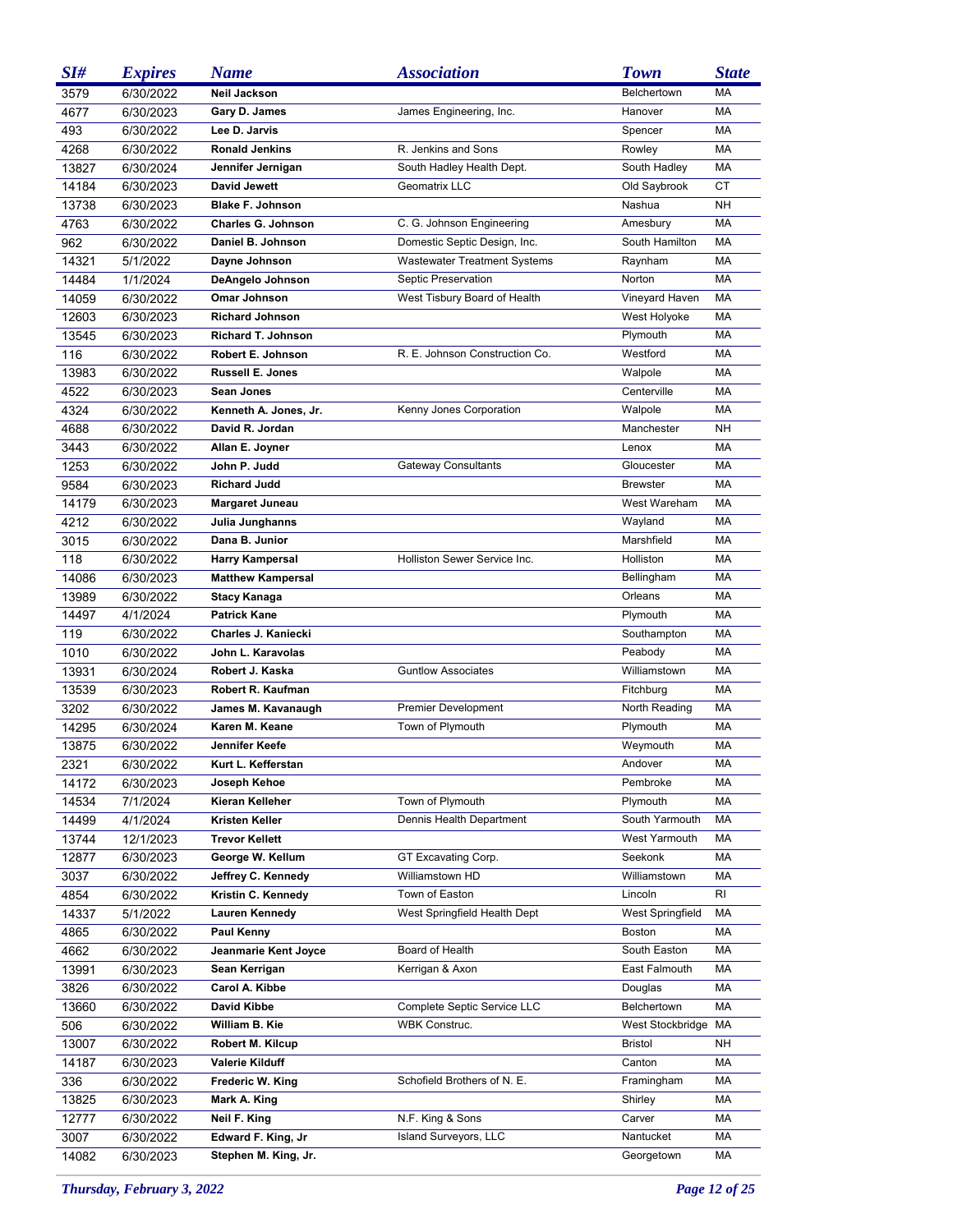| SI#   | <b>Expires</b> | <b>Name</b>               | <i><b>Association</b></i>                              | <b>Town</b>       | <b>State</b> |
|-------|----------------|---------------------------|--------------------------------------------------------|-------------------|--------------|
| 14517 | 7/1/2024       | Kevin L. Kirby            | New England Sanitation                                 | Westport          | <b>MA</b>    |
| 12790 | 6/30/2023      | Erin Kirchner             | Essex Board of Health                                  | Essex             | МA           |
| 710   | 6/30/2022      | Kevin P. Klein            |                                                        | E. Sandwich       | МA           |
| 2820  | 6/30/2022      | <b>Christopher Knuth</b>  |                                                        | Princeton         | МA           |
| 2951  | 6/30/2022      | Peter J. Kolodziej        |                                                        | Leeds             | МA           |
| 4461  | 6/30/2022      | Katy M. Konary            |                                                        | East Sandwich     | МA           |
| 13403 | 6/30/2022      | <b>Timothy Konowitz</b>   | Miles of Excavating Septic Pumping & Installi Wrentham |                   | МA           |
| 4857  | 6/30/2022      | John A. Kopinsky          |                                                        | Ludlow            | МA           |
| 2100  | 6/30/2022      | John S. Krowski           |                                                        | Edgartown         | МA           |
| 515   | 6/30/2022      | <b>Scott B. Krzanik</b>   |                                                        | Adams             | МA           |
| 4244  | 6/30/2022      | Joel Kubick               |                                                        | North Falmouth    | МA           |
| 13846 | 6/30/2024      | Kevin Kuehner             |                                                        | Southampton       | МA           |
| 1737  | 6/30/2022      | Michael S. Kulig          | <b>Berkshire Engineering</b>                           | Lee               | МA           |
| 2767  | 6/30/2022      | <b>Charles P. Kupfer</b>  |                                                        | Millbury          | МA           |
| 3132  | 6/30/2022      | Peter R. LaBarbera        |                                                        | South Deerfield   | МA           |
| 5014  | 6/30/2022      | Louis LaBate              | Baystate Sewage Disposal                               | Lakeville         | MA           |
| 3757  | 6/30/2022      | <b>Charles J. LaBatt</b>  | <b>Guntlow and Associates</b>                          | Williamstown      | МA           |
| 14538 | 7/1/2024       | <b>Bryce LaChapelle</b>   | Grant's Services Co., Inc.                             | Northbridge       | МA           |
| 522   | 6/30/2022      | Robert J. Lacombe, II     | R.J. Lacombe Septic Service                            | Groton            | МA           |
| 516   | 6/30/2022      | Dennis R. Lacourse        |                                                        | Holyoke           | МA           |
| 13971 | 6/30/2022      | Kathleen LaFavre          | Nantucket Health Department                            | Nantucket         | МA           |
| 13649 | 6/30/2022      | Scott D. Laffey Jr.       |                                                        | <b>Byfield</b>    | MA           |
| 3163  | 6/30/2022      | <b>Brian Lagasse</b>      | Lagasse Trucking co                                    | Groton            | МA           |
| 1843  | 6/30/2022      | David Lajoie              | Felco, Inc.                                            | South Wellfleet   | МA           |
| 1108  | 6/30/2022      | Kanayo Lala               |                                                        | Acton             | MA           |
| 519   | 6/30/2022      | Wayne F. Lally, Jr.       |                                                        | Westfield         | МA           |
| 13532 | 6/30/2023      | Ronald P. LaMarre         |                                                        | Dunstable         | МA           |
| 3017  | 6/30/2022      | <b>Richard Lamb</b>       |                                                        | Weymouth          | МA           |
| 14181 | 6/30/2023      | Kyle Lambert              | Wind River Environmental                               | Clinton           | МA           |
| 14110 | 6/30/2024      | <b>Meegan Lancaster</b>   |                                                        | Edgartown         | МA           |
| 2280  | 6/30/2022      | Brian S. Lane             |                                                        | Walpole           | МA           |
| 5015  | 6/30/2022      | <b>Stacey Lane</b>        | Norwood Health Department                              | Norwood           | МA           |
| 14042 | 6/30/2023      | <b>Mallory Langler</b>    |                                                        | Mashpee           | МA           |
| 2888  | 6/30/2022      | Robert A. Lannigan        |                                                        | Assonet           | МA           |
| 4129  | 6/30/2022      | <b>Christopher Lanoue</b> | <b>ADC Septic</b>                                      | <b>Blackstone</b> | МA           |
| 12183 | 6/30/2022      | Justin Lapham             | Douglas Board of Health                                | Douglas           | МA           |
| 1706  | 6/30/2022      | Glenn R. LaPointe         |                                                        | Abington          | МA           |
| 523   | 6/30/2022      | Kevin A. Lashua           | Bill' Sewer Service Inc.                               | Ashburnham        | МA           |
| 14493 | 4/1/2024       | James Laughlin            |                                                        |                   |              |
| 14470 | 12/1/2023      | Joseph Lauria             |                                                        | Wakefield         | МA           |
| 13546 | 6/30/2023      | Ronald D. Laurin          |                                                        | Southampton       | МA           |
| 524   | 6/30/2022      | Michael J. Lavigne        | <b>Environmental Design</b>                            | Deerfield         | МA           |
| 126   | 6/30/2022      | Ronald L. Lavigne         |                                                        | Leeds             | МA           |
| 3514  | 6/30/2022      | Peter M. Lavoie           | Guerriere and Halnon                                   | Taunton           | МA           |
| 2600  | 6/30/2022      | Jeffrey S. Lawrence       |                                                        | Gardner           | МA           |
| 14266 | 6/30/2024      | Sean Leahy                |                                                        | Stoughton         | МA           |
| 13821 | 6/30/2023      | Jean-Francois LeBlanc     |                                                        | Goffstown         | NH           |
| 1967  | 6/30/2022      | Paul Leblanc              | LeBlanc Survey Assoc.                                  | Middleton         | МA           |
| 4707  | 6/30/2022      | <b>Robert C. LeBlanc</b>  |                                                        | Burlington        | МA           |
| 2781  | 6/30/2022      | <b>Russell LeBlanc</b>    | LeBlanc Septic Inspections                             | Fiskdale          | МA           |
| 2683  | 6/30/2022      | <b>Marc Lederman</b>      |                                                        | Chelsea           | МA           |
| 129   | 6/30/2022      | Wayne A. LeGacy           | R. L. Legacy & Son, Inc.                               | Westford          | МA           |
| 527   | 6/30/2022      | Philip D. Leger           |                                                        | Royalston         | МA           |
| 14520 | 7/1/2024       | Diane Legere              |                                                        | Mendon            | МA           |
| 528   | 6/30/2022      | Angela M. Lehtonen        | <b>Northland Engineers</b>                             | Ashburnham        | МA           |
| 1175  | 6/30/2022      | <b>Robert H. LeMaitre</b> |                                                        | Ware              | МA           |
| 4525  | 6/30/2023      | Ross Lemansky             |                                                        | Charlton          | МA           |
| 12705 | 6/30/2022      | <b>Christopher Lemek</b>  | Lemek Construction                                     | Ludlow            | МA           |

*Thursday, February 3, 2022 Page 13 of 25*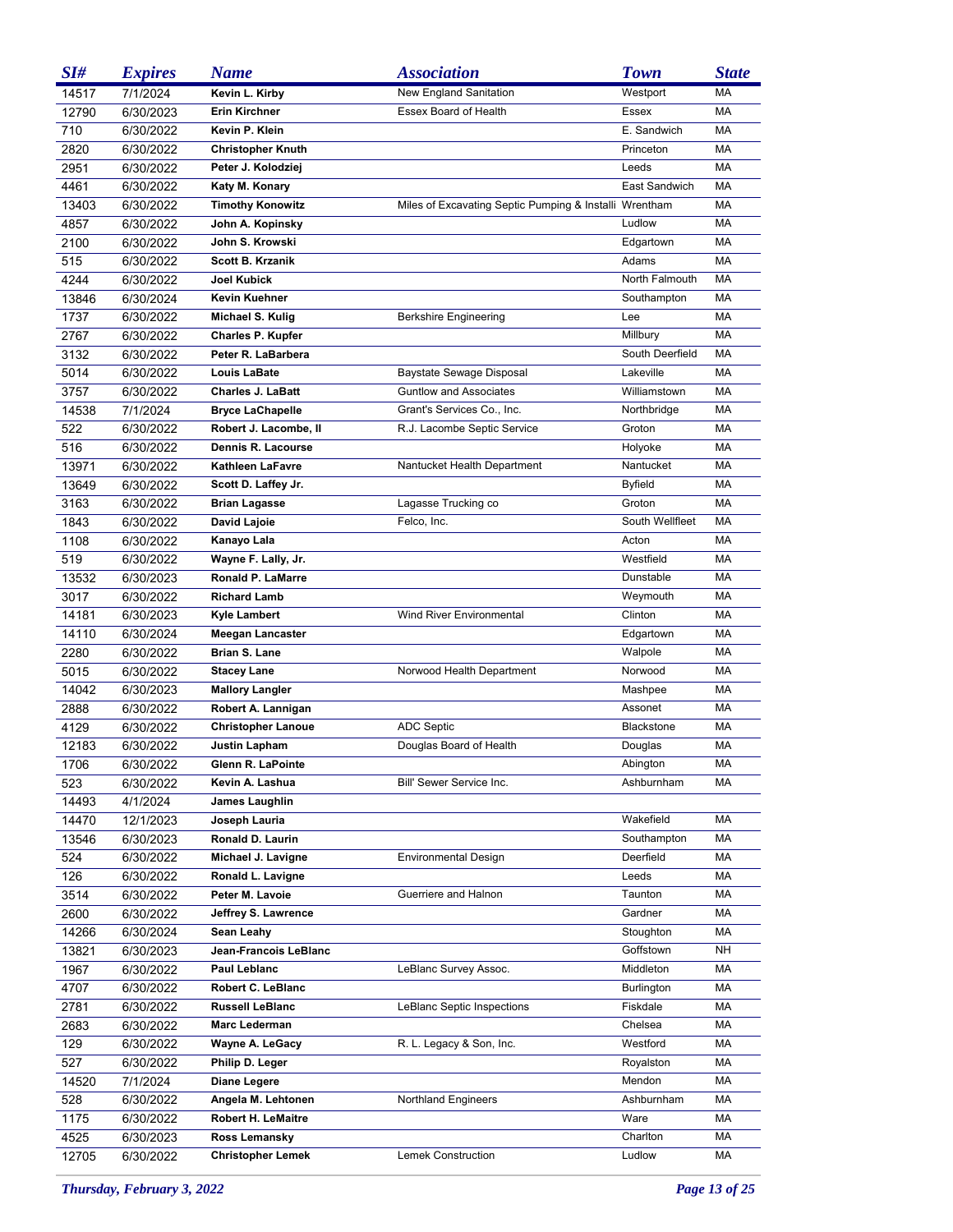| SI#   | <b>Expires</b> | <b>Name</b>                 | <i><b>Association</b></i>                | <b>Town</b>          | <b>State</b> |
|-------|----------------|-----------------------------|------------------------------------------|----------------------|--------------|
| 13237 | 6/30/2022      | <b>Marina Lent</b>          | Chilmark Board of Health                 | Chilmark             | MA           |
| 13756 | 6/30/2023      | Korey Leonard               | Mt. Everett Santiation, Excavating, Inc. | New Marlborough      | МA           |
| 13810 | 6/30/2023      | <b>Christopher LePore</b>   |                                          | Wilmington           | МA           |
| 4352  | 6/30/2022      | Nicholas R. Lepore          | Dee-Ray Inc.                             | Wilmington           | МA           |
| 2294  | 6/30/2022      | Raymond N. Lepore           |                                          | Wilmington           | МA           |
| 4446  | 6/30/2022      | Vinson Lesinski             | <b>EBI Consulting</b>                    | Rowley               | МA           |
| 130   | 6/30/2022      | Thomas S. Leue              | Homestead Engineering                    | Williamsburg         | МA           |
| 13949 | 6/30/2022      | Aaron R. Lewis              | Simpson Gumpertz & Heger                 | Waltham              | МA           |
| 13942 | 6/30/2022      | <b>Justin Lewis</b>         | Soares Pumping Inc.                      | Taunton              | МA           |
| 14214 | 6/30/2024      | <b>Connor Lincoln</b>       |                                          | <b>West Newbury</b>  | МA           |
| 4162  | 6/30/2022      | Harold T. Lincoln, Jr.      | Raggs, Inc.                              | Concord              | МA           |
| 14278 | 12/1/2022      | <b>Craig LoPiccolo</b>      | City of Gloucester                       | Gloucester           | МA           |
| 13885 | 12/1/2022      | Ann M. Loree                | Littleton Board of Health                | Littleton            | МA           |
| 2536  | 6/30/2022      | Nelson G. Loring            |                                          | Wrentham             | MA           |
| 13870 | 6/30/2024      | Joseph Losanno              |                                          | Medway               | МA           |
| 310   | 6/30/2022      | Steven M. Loughlin          | Neofotistos, McRae & Associates          | Lowell               | MA           |
| 13067 | 6/30/2024      | Steven C. Love, Jr.         | Love Sanitation                          | Swansea              | MA           |
| 14587 | 11/1/2024      | <b>Tim Lovell</b>           | <b>Grady Consulting</b>                  | Kingston             | МA           |
| 3864  | 6/30/2022      | <b>Christopher Lucy</b>     |                                          | Truro                | MA           |
| 3378  | 6/30/2022      | Lois K. Luniewicz           |                                          | Westminster          | MA           |
| 848   | 6/30/2022      | Dean G. Luscomb             | Dean Luscomb and Sons, Inc.              | Middleton            | МA           |
| 142   | 6/30/2022      | Bernard J. Lynch            |                                          | Milton               | MA           |
| 143   | 6/30/2022      | Gary H. Lynde               | Lakeside Sewerage Service Inc.           | Marlborough          | МA           |
| 14451 | 12/1/2022      | Rebecca M. Lynde            | Lakeside Sewerage Service Inc.           | Northboro            | МA           |
| 4598  | 6/30/2022      | James D. Lyons              |                                          | N. Billerica         | MA           |
| 13986 | 6/30/2022      | <b>Peter Macaro</b>         | Macaro, Inc.                             | South Hamilton       | МA           |
| 4309  | 6/30/2022      | Darren R. MacCaughey        |                                          | Reading              | МA           |
| 2048  | 6/30/2022      | <b>Vincent MacDonald</b>    | Sewer-Man Inc.                           | <b>Billerica</b>     | MA           |
| 13835 | 6/30/2024      | <b>Steven MacFaun</b>       |                                          | <b>Bridgewater</b>   | МA           |
| 14381 | 7/1/2022       | Timothy E. MacGregor Jr.    | RM Ratta Corporation                     | Ayer                 | МA           |
| 14501 | 4/1/2024       | Eric Machado                |                                          | Middleboro           | MA           |
| 14380 | 7/1/2022       | <b>Aaron MacInnis</b>       | RM Ratta Corporation                     | Ayer                 | МA           |
| 1390  | 6/30/2022      | Dale MacKinnon              |                                          | <b>Natick</b>        | МA           |
| 13507 | 6/30/2023      | <b>Daniel MacRitchie</b>    | DC MacRitchiem, Inc.                     | Exeter               | NΗ           |
| 1039  | 6/30/2022      | <b>Timothy E. Maginnis</b>  |                                          | Westhampton          | МA           |
| 4448  | 6/30/2022      | <b>Steven Magnuson</b>      | The Septic Guys                          | Worcester            | МA           |
| 851   | 6/30/2022      | William R. Maher            |                                          | Lynn                 | МA           |
| 14423 | 12/1/2022      | <b>Christopher Maki</b>     | Cape Cod Septic Services Inc.            | <b>West Yarmouth</b> | МA           |
| 4232  | 6/30/2022      | Kenneth F. Malo, Jr.        |                                          | Sutton               | МA           |
| 1518  | 6/30/2022      | <b>Susan Malone</b>         |                                          | Springfield          | МA           |
| 13704 | 6/30/2024      | William J. Maloney, Jr.     |                                          | Shrewsbury           | МA           |
| 13207 | 6/30/2024      | Raouf R. Mankaryous         |                                          | Sutton               | МA           |
| 2239  | 6/30/2022      | Keith R. Manley             |                                          | Worthington          | МA           |
| 14512 | 4/1/2024       | Adam J. Mann                |                                          | South Easton         | МA           |
| 13828 | 6/30/2024      | Kyle Mann                   |                                          | Littleton            | МA           |
| 853   | 6/30/2022      | Joseph March                | Stamski & McNary, Inc.                   | Acton                | МA           |
| 4500  | 6/30/2022      | <b>Christopher Marchand</b> |                                          | Plainville           | МA           |
| 4527  | 6/30/2023      | Frank Marchegiani           | Rowley BOH                               | Danvers              | МA           |
| 13448 | 6/30/2023      | <b>Mark Mariano</b>         |                                          | Seekonk              | МA           |
| 14527 | 7/1/2024       | <b>Daniel Marinello</b>     | Fletcher Sewer and Drain                 | Ludlow               | МA           |
| 13734 | 6/30/2023      | Robert E. Marini            |                                          | Lynn                 | МA           |
| 5026  | 6/30/2022      | Steven L. Marsden           | Marsden Engineering & Associates         | Lunenburg            | МA           |
| 12695 | 6/30/2024      | Stephan Marsh               | <b>Westchester Co</b>                    | Acton                | МA           |
| 13926 | 6/30/2024      | <b>Kim Martin</b>           |                                          | Cheshire             | МA           |
| 3185  | 6/30/2022      | <b>Robert S. Martin</b>     |                                          | Fitchburg            | МA           |
| 3901  | 6/30/2022      | Sandra B. Martin            |                                          | Egremont             | МA           |
| 147   | 6/30/2022      | Joseph M. Martins           |                                          | South Dennis         | МA           |
| 148   | 6/30/2022      | <b>Ethan Mascoop</b>        |                                          | West Roxbury         | МA           |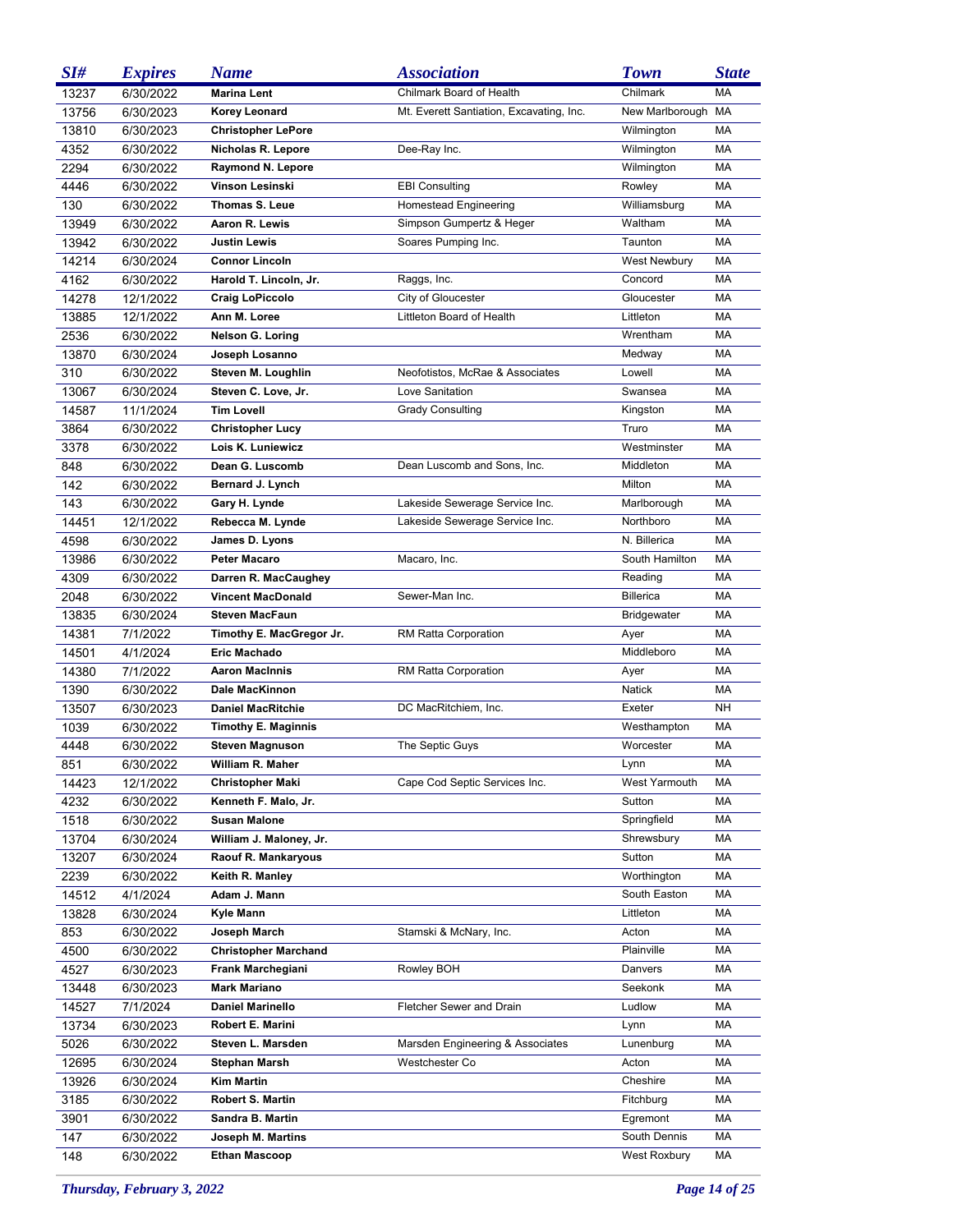| SI#   | <b>Expires</b> | <b>Name</b>                 | <i><b>Association</b></i>           | <b>Town</b>             | <b>State</b> |
|-------|----------------|-----------------------------|-------------------------------------|-------------------------|--------------|
| 287   | 6/30/2022      | David B. Mason              |                                     | Barnstable              | MA           |
| 2713  | 6/30/2022      | Robert L. Mason             | M&M Excavators Co., Inc.            | Webster                 | MA           |
| 14576 | 11/1/2024      | <b>Michael Masone</b>       | <b>MABASO</b>                       | Norton                  | MA           |
| 14428 | 12/1/2022      | Alex J. Massarelli          |                                     | Pepperell               | MA           |
| 13802 | 6/30/2023      | Frank J. Massarelli         |                                     | Pepperell               | MA           |
| 4736  | 6/30/2022      | Richard P. Mathews, Jr.     |                                     | Medfield                | MA           |
| 4928  | 6/30/2022      | Ernest J. Mathieu           |                                     | Chicopee                | MA           |
| 12783 | 6/30/2023      | Joshua Mathieu              |                                     | Chicopee                | MA           |
| 2648  | 6/30/2022      | <b>Scott D. Matley</b>      | Robert Matley and sons              | Westford                | MA           |
| 3733  | 6/30/2022      | Paul G. Matos               |                                     | Rochester               | MA           |
| 13107 | 6/30/2024      | William Matt                | <b>BCS Construction Services</b>    | Canton                  | MA           |
| 12852 | 6/30/2023      | Donald E. Matthews          | Donald Matthews Snowplowing & Exc.  | Warwick                 | МA           |
| 3770  | 6/30/2022      | <b>Sharon Matthews</b>      | Ed Matthews Excav.                  | Warwick                 | МA           |
| 1471  | 6/30/2022      | Glenn E. Mauk               |                                     | Westport                | MA           |
| 13538 | 6/30/2023      | Ryan M. Maxwell             | <b>Bracken Engineering</b>          | <b>Buzzards Bay</b>     | МA           |
| 4891  | 6/30/2022      | Tracy Mayo                  |                                     | Duxbury                 | МA           |
| 550   | 6/30/2022      | Paul A. Mazzuchelli         |                                     | Milford                 | МA           |
| 14285 | 7/1/2024       | <b>Shaun McAuliffe</b>      | Hopkinton Board of Health           | Hopkinton               | МA           |
| 149   | 6/30/2022      | Wallace W. McCarroll, Jr.   |                                     | Lakeville               | МA           |
| 3181  | 6/30/2022      | <b>Lisa McCarthy</b>        |                                     | Groton                  | МA           |
| 14440 | 12/1/2022      | <b>Alicia McCartin</b>      |                                     | Chelmsford              | МA           |
| 4327  | 6/30/2022      | <b>Christopher McClure</b>  | McClure Engineering, Inc.           | Charlton                | МA           |
| 4385  | 6/30/2022      | <b>Cindy A. McConarty</b>   |                                     | East Falmouth           | МA           |
| 3063  | 6/30/2022      | <b>Mark E. McConkey</b>     |                                     | Freedom                 | <b>NH</b>    |
| 13468 | 6/30/2023      | <b>Rita McConville</b>      |                                     | Warwick                 | МA           |
| 551   | 6/30/2022      | <b>Ernest W. McCool</b>     | Brimfield/Monson Board of Health    | Wilbramham              | МA           |
| 14338 | 5/1/2022       | <b>Finn McCool</b>          | <b>Quabbin Health District</b>      | Ware                    | МA           |
| 4727  | 6/30/2022      | Lorri A. McCool             | Town of Monson                      | Wilbraham               | МA           |
| 4582  | 6/30/2024      | Daniel I. McCormack         |                                     | Cohasset                | МA           |
| 13800 | 6/30/2023      | <b>Brandon McCurley</b>     | J.C. Parmenter, Inc.                | Hopkinton               | MA           |
| 3824  | 6/30/2022      | <b>Brian P. McDonough</b>   | McDonough Home Inspection           | East Bridgewater        | МA           |
| 156   | 6/30/2022      | Michael E. McDowell         | The Building Inspector of America   | Wilbraham               | МA           |
| 3971  | 6/30/2022      | <b>Shawn McElroy</b>        |                                     | E. Falmouth             | MA           |
| 4473  | 6/30/2022      | <b>Scott T. McFarland</b>   |                                     | <b>Great Barrington</b> | МA           |
| 4339  | 6/30/2022      | <b>Scott A. McGann</b>      |                                     | Falmouth                | МA           |
| 1684  | 6/30/2022      | <b>Shayne P. McGlone</b>    |                                     | Kingston                | МA           |
| 14491 | 4/1/2024       | <b>Patrick McGonagle</b>    | McGonagle Septic                    | Humarock                | МA           |
| 4281  | 6/30/2022      | Sean McGonagle              | McGonagle Septic Service            | Humarock                | МA           |
| 553   | 6/30/2022      | George McGuirk              | The Chase-Harris Co.                | Sutton                  | МA           |
| 14067 | 6/30/2022      | <b>Kalee McGuirk</b>        | Chase/Harris Corp.                  | Sutton                  | МA           |
| 5017  | 6/30/2022      | <b>Matthew McGuirk</b>      | Chase-Harris Corp.                  | Sutton                  | МA           |
| 14574 | 11/1/2024      | <b>Amy McInerney</b>        | Town Of Leicester                   | Leicester               | МA           |
| 14506 | 4/1/2024       | <b>Melissa McInnis</b>      | D. S. Benoit Corp.                  | Rockland                | МA           |
| 292   | 6/30/2022      | <b>Daniel McIntyre</b>      | <b>McIntyre Engineering</b>         | Hopkinton               | МA           |
| 3278  | 6/30/2022      | Paul R. McKeon              | P McKeon Excav.                     | Northbridge             | МA           |
| 13630 | 6/30/2024      | <b>Christopher McKernan</b> | James J. Roderick, Inc.             | Provincetown            | МA           |
| 13068 | 6/30/2024      | Jay McKinnon                |                                     | Dartmouth               | МA           |
| 4691  | 6/30/2022      | James E. McLoughlin         |                                     | East Dennis             | МA           |
| 159   | 6/30/2022      | John J. McNally             | Newton Health Dept.                 | Clinton                 | МA           |
| 14447 | 12/1/2022      | <b>William McNeice</b>      | Podgurski Corporation               | Canton                  | МA           |
| 3795  | 6/30/2022      | John P. McVeigh             | BOH                                 | Attleboro               | МA           |
| 14322 | 5/1/2022       | John Medeiros               | <b>Wastewater Treatment Systems</b> | Raynham                 | МA           |
| 13811 | 6/30/2023      | Daniel J. Meegan            |                                     | Somerville              | МA           |
| 859   | 6/30/2022      | William A. Megrath, III     | <b>WAM- General Contractors</b>     | <b>Beverly</b>          | МA           |
| 13383 | 6/30/2022      | <b>Casey Mellin</b>         | Woburn Board of Health              | Nashua                  | NΗ           |
| 2749  | 6/30/2022      | John R. Mello               |                                     | Middletown              | RI           |
| 1289  | 6/30/2022      | Manuel G. Mello             |                                     | Rehoboth                | МA           |
| 14190 | 6/30/2023      | <b>Traci Mello</b>          |                                     | Stoneham                | МA           |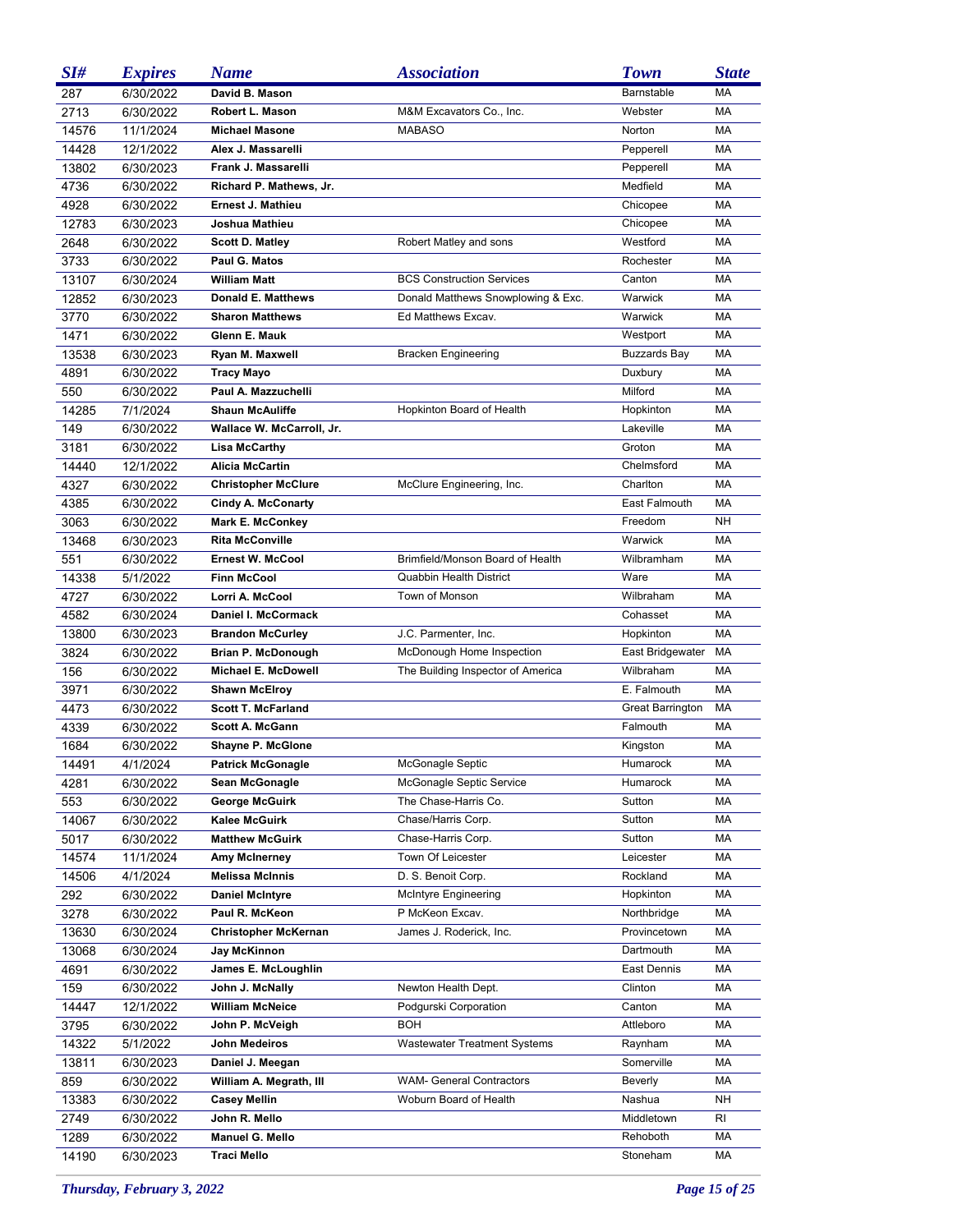| SI#   | <b>Expires</b> | <b>Name</b>                | <b>Association</b>                  | <b>Town</b>             | <b>State</b> |
|-------|----------------|----------------------------|-------------------------------------|-------------------------|--------------|
| 2476  | 6/30/2022      | Anthony R. Mello, Jr.      | AR Mello and son Excavating         | Seekonk                 | <b>MA</b>    |
| 13978 | 6/30/2022      | <b>Brett Melville</b>      |                                     | North Carver            | <b>MA</b>    |
| 14586 | 11/1/2024      | <b>Robert Melvin</b>       | Stamski & McNary, Inc.              | Acton                   | МA           |
| 14200 | 6/30/2024      | <b>Michael Mendez</b>      |                                     | Sutton                  | <b>MA</b>    |
| 13555 | 6/30/2024      | Gary C. Menin, Sr.         |                                     | Sterling                | MA           |
| 13570 | 6/30/2024      | Daniel P. Mercurio         |                                     | West Boylston           | МA           |
| 14301 | 6/30/2024      | <b>Richard E. Merry</b>    |                                     | Halifax                 | <b>MA</b>    |
| 4740  | 6/30/2022      | <b>Judy Metcalf</b>        |                                     | Belchertown             | МA           |
| 3920  | 6/30/2022      | Darren M. Meyer            |                                     | East Sandwich           | <b>MA</b>    |
| 12899 | 6/30/2023      | <b>Timothy Meyers</b>      |                                     | North Easton            | MA           |
| 3595  | 6/30/2022      | Darren J. Michaelis        |                                     | West Wareham            | <b>MA</b>    |
| 9970  | 6/30/2023      | <b>Christopher Michaud</b> |                                     | Westport                | МA           |
| 13976 | 6/30/2022      | <b>Shane Michniewicz</b>   |                                     | Brighton                | МA           |
| 2720  | 6/30/2022      | Raymond Mieczkowski        |                                     | Hadley                  | МA           |
| 733   | 6/30/2022      | <b>Edmond W. Miga</b>      |                                     | Palmer                  | МA           |
| 14448 | 12/1/2022      | <b>Brian Milisci</b>       | Whitman & Bingham                   | Leominster              | МA           |
| 283   | 6/30/2022      | <b>Brian F. Milisci</b>    | Whitman & Bingham Assoc., Inc.      | Leominster              | МA           |
| 14488 | 4/1/2024       | <b>Kevin Millar</b>        |                                     | Petersham               | МA           |
| 14496 | 4/1/2024       | <b>Sheri Miller-Bedau</b>  | North Attleboro Board of Health     | North Attleboro         | МA           |
| 13748 | 6/30/2023      | <b>Marcus Millett</b>      |                                     | Ashfield                | МA           |
| 14533 | 7/1/2024       | <b>Rachael Milroy</b>      | Plymouth Board of Health            | Plymouth                | МA           |
| 4449  | 6/30/2023      | Asa Mintz                  |                                     | East Sandwich           | МA           |
| 4371  | 6/30/2022      | <b>Randy Miron</b>         | Bohler Engineering, PC              | Southborough            | МA           |
| 14145 | 6/30/2023      | <b>Eric Mistretta</b>      | C&S Engineering                     | Stoneham                | МA           |
| 4417  | 6/30/2022      | <b>Erik Mitchell</b>       | Wellfleet BOH                       | Chatham                 | МA           |
| 11305 | 6/30/2022      | Michael G. Mocko, Jr.      |                                     | <b>Stafford Springs</b> | СT           |
| 14434 | 12/1/2022      | <b>Earl Moffatt</b>        |                                     | West Stockbridge        | МA           |
| 3457  | 6/30/2022      | <b>Scott A. Moles</b>      |                                     | Taunton                 | МA           |
| 558   | 6/30/2022      | Donald W. Moncevicz        |                                     | <b>West Dennis</b>      | МA           |
| 3103  | 6/30/2022      | Dean R. Monsees            |                                     | Riverside               | RI           |
| 560   | 6/30/2022      | John J. Monteiro           | Allied Septic Service Inc.          | North Falmouth          | МA           |
| 1924  | 6/30/2022      | John Moon                  |                                     | Plymouth                | МA           |
| 561   | 6/30/2022      | James P. Mooney            |                                     | Attleboro               | МA           |
| 12869 | 6/30/2023      | <b>Kenneth Moore</b>       | <b>Timbers to Trim Construction</b> | Wales                   | МA           |
| 725   | 6/30/2022      | <b>Brian V. Moran</b>      | Town of Holliston                   | Holliston               | МA           |
| 4555  | 6/30/2023      | Mark J. Moran              |                                     | Middleboro              | MA           |
| 4045  | 6/30/2022      | Michael B. Moreau, Jr.     |                                     | Mattaposiett            | МA           |
| 4329  | 6/30/2022      | Jesse M. Moreno            |                                     | Granby                  | МA           |
| 12907 | 6/30/2022      | <b>James Morin</b>         |                                     | Bolton                  | МA           |
| 2083  | 6/30/2022      | Peter L. Moroni            | Moroni Bros. Inc.                   | West Bridgewater MA     |              |
| 297   | 6/30/2022      | John W. Morris             |                                     | <b>Billerica</b>        | МA           |
| 13473 | 6/30/2023      | Joseph L. Morriseau        |                                     | Bellingham              | МA           |
| 14021 | 6/30/2022      | Eric J. Morse              |                                     | Fiskdale                | МA           |
| 4270  | 6/30/2022      | Gregory J. Morse           |                                     | Scituate                | МA           |
| 564   | 6/30/2022      | <b>Richard G. Morse</b>    | Dick Morse Excavating               | Sharon                  | МA           |
| 13399 | 6/30/2022      | <b>Bruce Moschetti</b>     |                                     | Templeton               | МA           |
| 13400 | 6/30/2022      | Franklin Moschetti         | F.A. Moschetti & Sons               | Templeton               | МA           |
| 12861 | 6/30/2023      | <b>Mark Moschetti</b>      | F.A. Moschetti & Sons               | Templeton               | МA           |
| 756   | 6/30/2022      | Christopher C. Mossman     |                                     | Westminster             | МA           |
| 5018  | 6/30/2022      | Anthony R. Mottolo         |                                     | North Reading           | МA           |
| 167   | 6/30/2022      | <b>Richard A. Mottolo</b>  | Service Pumping & Drain Co., Inc.   | North Reading           | МA           |
| 3675  | 6/30/2022      | <b>Brian S. Murphy</b>     | DBA B & D Septic Inspections        | Middleboro              | МA           |
| 13493 | 6/30/2024      | Jeffrey R. Murphy          | Beals & Thomas, Inc.                | Uxbridge                | МA           |
| 3889  | 6/30/2022      | John B. Murphy             |                                     | Chelmsford              | МA           |
| 569   | 6/30/2022      | Kevin P. Murphy            | Murphy Brothers Excavating          | Middleborough           | МA           |
| 14545 | 7/1/2024       | <b>Thomas Murphy</b>       | Worcester Public Health             | Worcester               | МA           |
| 4760  | 6/30/2022      | <b>William Murphy</b>      |                                     | Needham                 | МA           |
| 2799  | 6/30/2023      | Francis N. Murphy, Jr.     | <b>Beland Septic</b>                | South Grafton           | МA           |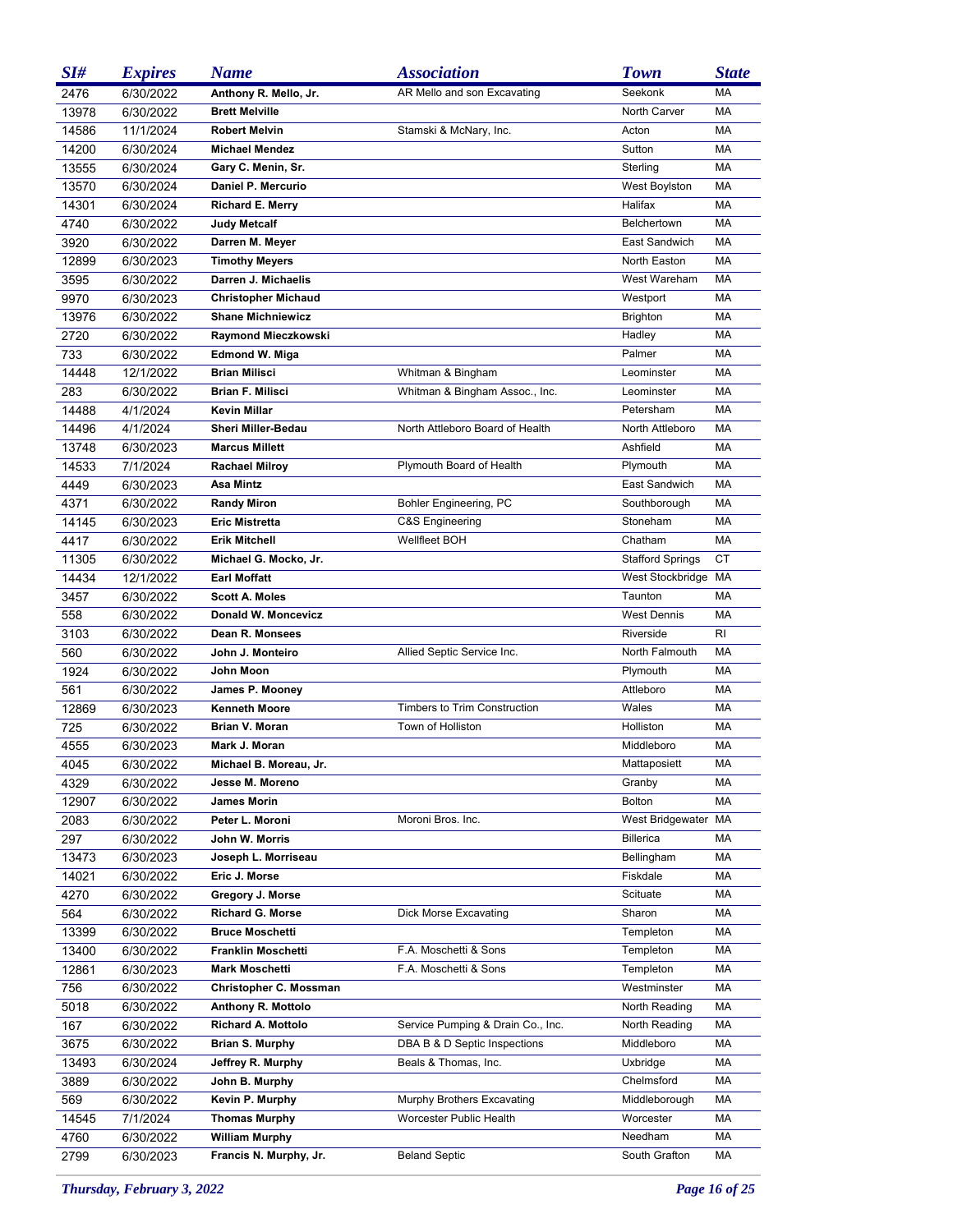| SI#   | <b>Expires</b> | <b>Name</b>                 | <b>Association</b>                  | <b>Town</b>             | <b>State</b> |
|-------|----------------|-----------------------------|-------------------------------------|-------------------------|--------------|
| 2106  | 6/30/2022      | William E. Murray           | Places Associates, Inc.             | Littleton               | MA           |
| 570   | 6/30/2022      | <b>Brian M. Mushenko</b>    |                                     | Monson                  | МA           |
| 1021  | 6/30/2022      | <b>Mohamed S. Nabulsi</b>   |                                     | West Wareham            | МA           |
| 4843  | 6/30/2022      | <b>Conor Nagle</b>          | <b>VHB</b>                          | <b>Bolton</b>           | МA           |
| 3895  | 6/30/2022      | Mark J. Nardone             |                                     | Plymouth                | МA           |
| 4585  | 6/30/2024      | <b>Peter Nardone</b>        | John's Pumping Service              | Wakefield               | МA           |
| 3978  | 6/30/2022      | <b>Chris Nation</b>         |                                     | Hopkinton               | МA           |
| 14026 | 6/30/2024      | Elizabeth A. Nee            | Hingham Board of Health             | Hingham                 | МA           |
| 12708 | 6/30/2022      | <b>Edward Nelson</b>        | <b>Clearwater Recovery</b>          | Hanson                  | МA           |
| 1789  | 6/30/2022      | <b>Stephen Nelson</b>       |                                     | Rockland                | МA           |
| 4372  | 6/30/2022      | Valerie J. Nelson           |                                     | Beverly                 | МA           |
| 312   | 6/30/2022      | <b>Ellis G. Neofotistos</b> | Neofotistos, McRae & Associates     | Lowell                  | МA           |
| 14226 | 12/1/2022      | <b>David Newhall</b>        | Crocker Design Group                | Hingham                 | МA           |
| 5585  | 6/30/2023      | <b>Shelly Newhouse</b>      | Wilmington Board of Health          | Wilmington              | МA           |
| 1629  | 6/30/2022      | Gregory J. Newman           | Newman Environmental Engineering    | Worthington             | МA           |
| 14299 | 6/30/2024      | <b>Timothy Newton</b>       |                                     | Orange                  | МA           |
| 14500 | 4/1/2024       | <b>Bernardo Niati</b>       | Town of Wellesley                   | Wellesley               | МA           |
| 177   | 6/30/2022      | <b>Glen Nichols</b>         |                                     | Acton                   | МA           |
| 178   | 6/30/2022      | Lon S. Nichols              | <b>Installers</b>                   | Acton                   | МA           |
| 3312  | 6/30/2022      | Daniel M. Nitzsche          |                                     | Deerfield               | МA           |
| 3384  | 6/30/2022      | Erich R. Nitzsche           | Commonwealth Engineering            | North Reading           | МA           |
| 1102  | 6/30/2022      | John L. Noonan              |                                     | <b>Billerica</b>        | МA           |
| 1860  | 6/30/2022      | <b>James Noone</b>          |                                     | Pembroke                | МA           |
| 14291 | 6/30/2024      | Robert R. Normand Jr.       |                                     | Granby                  | МA           |
| 4051  | 6/30/2022      | <b>George Norris</b>        |                                     | Ipswich                 | МA           |
| 4697  | 6/30/2022      | <b>Henry Nover</b>          |                                     | Orange                  | МA           |
| 13010 | 6/30/2023      | <b>Frank Nunes III</b>      | Frank Nunes III Title V Inspections | East Falmouth           | МA           |
| 3706  | 6/30/2022      | <b>Conrad C. Nuthmann</b>   |                                     | Lunenburg               | МA           |
| 14018 | 6/30/2024      | <b>Molly Obendorf</b>       |                                     | Chelmsford              | МA           |
| 1024  | 6/30/2022      | David A. Oberlander         |                                     | Mansfield               | МA           |
| 14457 | 10/1/2023      | Joseph B. O'Brien           |                                     | Plymouth                | МA           |
| 4860  | 6/30/2022      | Sean M. O'Brien             |                                     | <b>Marston Mills</b>    | МA           |
| 4256  | 6/30/2022      | Stephen J. O'Connell        |                                     | Uxbridge                | МA           |
| 13924 | 6/30/2024      | <b>Tom O'Driscoll</b>       | <b>ABC Cesspool</b>                 | Acton                   | МA           |
| 4712  | 6/30/2022      | John Olander                |                                     | Richmond                | МA           |
| 180   | 6/30/2022      | Jack D. O'Leary             |                                     | Plympton                | МA           |
| 4773  | 6/30/2022      | Luis F. Oliveira            |                                     | Norton                  | МA           |
| 577   | 6/30/2022      | <b>Michael O'Loughlin</b>   |                                     | Yarmouthport            | МA           |
| 14581 | 11/1/2024      | Kathleen O'Neill            | Town of Harwich                     | Harwich                 | МA           |
| 4895  | 6/30/2022      | Mark A. Oram                |                                     | Marlborough             | МA           |
| 1196  | 6/30/2022      | John M. O'Reilly            | J.M. O'Reilly & Associates          | <b>Brewster</b>         | МA           |
| 2335  | 6/30/2022      | Kevin S. Orlando            | All Season's Septic Service         | Stoughton               | МA           |
| 870   | 6/30/2022      | Benjamin C. Osgood, Jr.     |                                     | Salem                   | NΗ           |
| 291   | 6/30/2022      | <b>Daniel Ottenheimer</b>   | Mill River Consulting               | Gloucester              | МA           |
| 4470  | 6/30/2022      | <b>Susan Pace</b>           |                                     | Walpole                 | МA           |
| 14516 | 7/1/2024       | Jaime A. Pachico            |                                     | Mashpee                 | МA           |
| 582   | 6/30/2022      | Thomas W. Pachico           |                                     | Vineyard Haven          | МA           |
| 3860  | 6/30/2022      | Lawrence F. Page, Jr.       |                                     | Carver                  | МA           |
| 14439 | 12/1/2022      | <b>Ashley Pageau</b>        | All In One Drain Cleaning           | Douglas                 | МA           |
| 14296 | 6/30/2024      | Armando Pantoja             |                                     | South Dennis            | МA           |
| 4454  | 6/30/2022      | Robert Paolini              |                                     | Yarmouthport            | МA           |
| 3960  | 6/30/2022      | Michael N. Pare             |                                     | Oxford                  | МA           |
| 4795  | 6/30/2022      | <b>Thomas E. Parece</b>     |                                     | Medway                  | МA           |
| 14449 | 12/1/2022      | <b>Matthew Parker</b>       |                                     | Oak Bluffs              | МA           |
| 14485 | 4/1/2024       | Amanda Parry                |                                     | Rockland                | МA           |
| 584   | 6/30/2022      | <b>Charles M. Parsons</b>   | Kelly, Granger & Parsons            | <b>Great Barrington</b> | МA           |
| 1526  | 6/30/2022      | Philip J. Pasiecnik         |                                     | South Deerfield         | МA           |
| 4285  | 6/30/2022      | David Paul                  |                                     | Plainville              | МA           |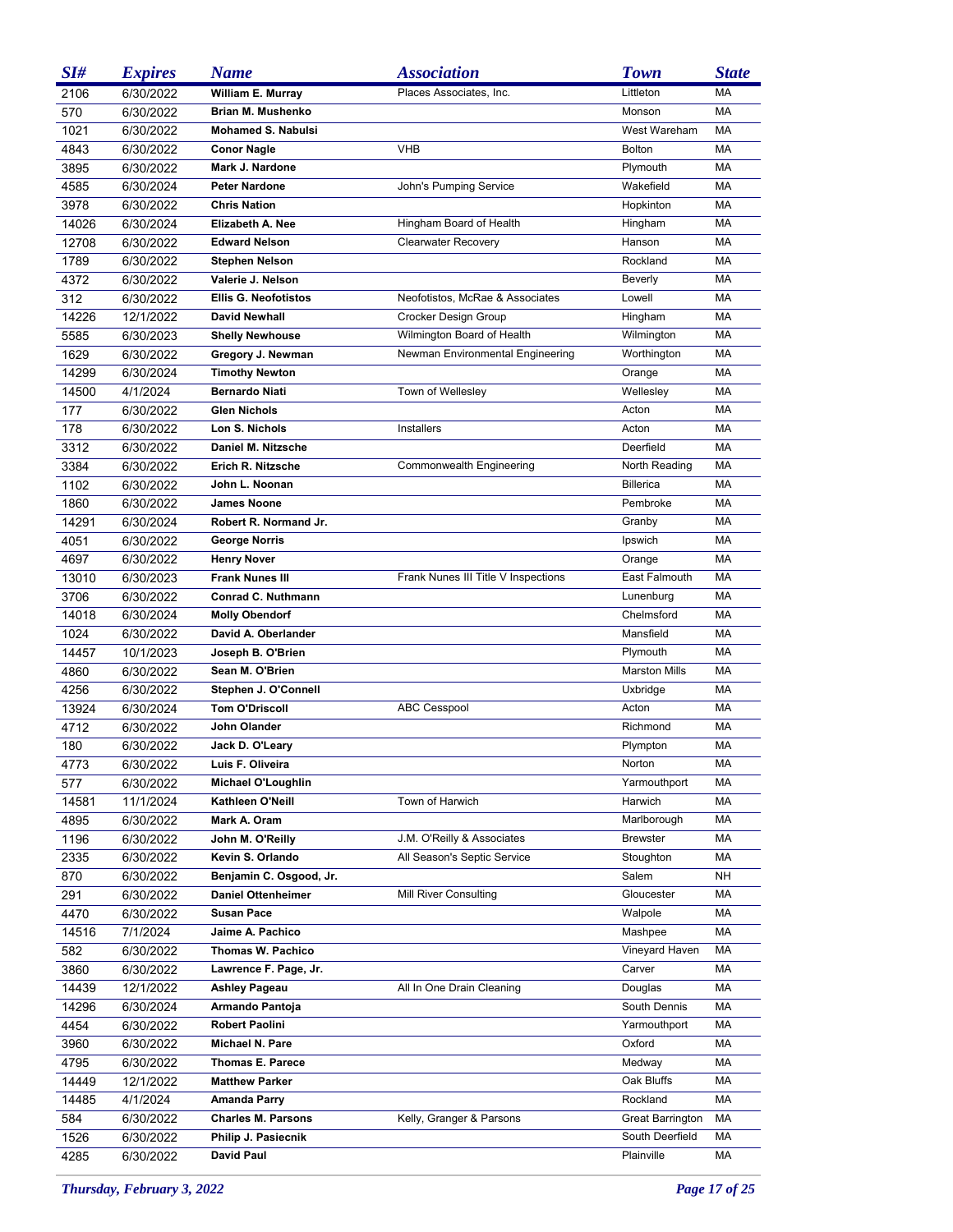| SI#   | <b>Expires</b> | <b>Name</b>                    | <b>Association</b>                   | <b>Town</b>         | <b>State</b> |
|-------|----------------|--------------------------------|--------------------------------------|---------------------|--------------|
| 1929  | 6/30/2022      | John B. Paulson                |                                      | Merrimac            | MA           |
| 13728 | 6/30/2022      | <b>Caleb Paus</b>              |                                      | <b>Brewster</b>     | MA           |
| 1894  | 6/30/2022      | <b>James Pavlik</b>            | <b>Ouback Engineering</b>            | Middleboro          | MA           |
| 12099 | 6/30/2022      | Kelly A. Pawluczonek           | Plainville Board Of Health           | Grafton             | MA           |
| 1959  | 6/30/2022      | Warren R. Pearce, Jr.          | <b>Pearce Construction</b>           | North Reading       | МA           |
| 2263  | 6/30/2022      | Sean Pearson                   | Pearson Landscaping, Inc.            | <b>Byfield</b>      | MA           |
| 3299  | 6/30/2022      | Donald M. Peck                 | <b>Peck Construction</b>             | Gt. Barrington      | MA           |
| 1548  | 6/30/2022      | Jane M. Peirce                 |                                      | Orange              | MA           |
| 3810  | 6/30/2022      | <b>Andrew Pelletier</b>        | Auburn BOH                           | Dudley              | MA           |
| 4043  | 6/30/2022      | <b>David Penney</b>            | Rocky Meadow Enterprises             | Middleboro          | MA           |
| 3156  | 6/30/2022      | <b>Scott F. Peoples</b>        | Peoples Engineering, LLC             | Princeton           | MA           |
| 5036  | 6/30/2022      | Frederick H. Perrault          |                                      | Tyngsboro           | MA           |
| 14178 | 6/30/2023      | <b>Adam Perreault</b>          | Brian Pranka Title V Inspections     | Southwick           | MA           |
| 185   | 6/30/2022      | Alan D. Perry                  | Attleboro Board of Health            | Attleboro           | MA           |
| 587   | 6/30/2022      | Dave Perry                     | Dave Perry Construction              | Ashburnham          | MA           |
| 3096  | 6/30/2022      | <b>Lawrence Perry</b>          |                                      | Monument Beach      | MA           |
| 4686  | 6/30/2022      | Robert M. Perry                | Cape Cod Engineering, Inc.           | East Dennis         | MA           |
| 734   | 6/30/2022      | Wayne C. Perry                 |                                      | East Bridgewater    | MA           |
| 4602  | 6/30/2022      | <b>Edward L. Pesce</b>         | Pesce Engineering Assoc.             | Plymouth            | MA           |
| 14185 | 6/30/2023      | <b>Patricia Peters</b>         |                                      | Vineyard Haven      | MA           |
| 4804  | 6/30/2022      | <b>Michael R. Petrin</b>       | <b>VHB</b>                           | Springfield         | MA           |
| 13238 | 6/30/2022      | Aimee Petrosky                 |                                      | Easthampton         | MA           |
| 13435 | 6/30/2023      | <b>Jake S. Pettes</b>          |                                      | Rutland             | MA           |
| 873   | 6/30/2022      | Gerald R. Pezzella             | J Pezzella & Company                 | Lynnfield           | МA           |
| 14503 | 4/1/2024       | David M. Pflaumer              |                                      | Kingston            | МA           |
| 4403  | 6/30/2022      | <b>Phavy Pheng</b>             | Board of Health                      | <b>Billerica</b>    | MA           |
| 1776  | 6/30/2022      | <b>Robert F. Philbrick</b>     |                                      | East Bridgewater    | MA           |
| 14065 | 6/30/2022      | <b>Charlotte Phillips</b>      |                                      | Harwich             | MA           |
| 188   | 6/30/2022      | <b>Christopher N. Phillips</b> | <b>Phillips Tree Removal</b>         | Duxbury             | МA           |
| 5005  | 6/30/2022      | Nicholas J. Piampiano          |                                      | Scituate            | RI           |
| 4174  | 6/30/2022      | Lawrence J. Piazza             |                                      | Foxborough          | MA           |
| 13771 | 6/30/2023      | Joseph Piccirilli              |                                      | Foxboro             | МA           |
| 13032 | 6/30/2023      | <b>Edward W. Pickering</b>     |                                      | Cambridge           | МA           |
| 3094  | 6/30/2022      | Jason B. Pierce                |                                      | Plymouth            | МA           |
| 14312 | 6/30/2024      | Jonathan Pierce                | Tri-Town Health Dept.                | Lee                 | МA           |
| 4692  | 6/30/2022      | <b>Michael Pietras</b>         |                                      | Ludlow              | МA           |
| 189   | 6/30/2022      | <b>Todd M. Pilling</b>         |                                      | Berkley             | МA           |
| 590   | 6/30/2022      | Paul C. Pisinski               |                                      | Boylston            | МA           |
| 2161  | 6/30/2022      | <b>Bruce Platine</b>           |                                      | Southbridge         | МA           |
| 14445 | 12/1/2022      | <b>Mark Plourde</b>            |                                      | Millbury            | МA           |
| 875   | 6/30/2022      | David A. Poirier               | <b>RJ Poirer Contractors</b>         | Holland             | МA           |
| 4082  | 6/30/2022      | <b>Mark Polselli</b>           | Harwich Board of Health              | Eastham             | МA           |
| 998   | 6/30/2022      | Mark W. Popham                 |                                      | Orange              | МA           |
| 876   | 6/30/2022      | Armand J. Porrazzo             |                                      | Concord             | МA           |
| 12891 | 5/1/2022       | <b>Heidi Porter</b>            |                                      | Beverly             | МA           |
| 4492  | 6/30/2022      | <b>David Potter</b>            |                                      | Wesport             | МA           |
| 699   | 6/30/2022      | <b>Leonard F. Potter</b>       | <b>WestPort Environmental Design</b> | Westport            | МA           |
| 190   | 6/30/2022      | Kevin H. Powell                | Powell Construction Co.              | Marshfield          | МA           |
| 14400 | 11/1/2024      | <b>Michelle Powell</b>         | Leominster Health Dept.              | Leominster          | МA           |
| 4410  | 6/30/2022      | Timothy J. Power               | PVI Site Design LLC                  | Norwood             | МA           |
| 3616  | 6/30/2022      | John J. Powers                 |                                      | <b>West Tisbury</b> | МA           |
| 877   | 6/30/2022      | Robert J. Poxon                | Guerriere & Halnon, Inc.             | Mendon              | МA           |
| 3670  | 6/30/2022      | Thomas Pozerski                |                                      | Plymouth            | МA           |
| 4237  | 6/30/2022      | Brian J. Pranka                |                                      | Southwick           | МA           |
| 12817 | 6/30/2023      | Daniel C. Proctor              | William R. Proctor, Inc.             | Lunenburg           | МA           |
| 3593  | 6/30/2022      | <b>Robert Proctor</b>          | Robert Proctor Excav.                | Lunenburg           | МA           |
| 14495 | 4/1/2024       | <b>Stacy Proctor</b>           | Robert Proctor Excavating            | Lunenburg           | МA           |
| 1442  | 6/30/2022      | Donald A. Provencher           | Provencher Engineering               | Merrimack           | NΗ           |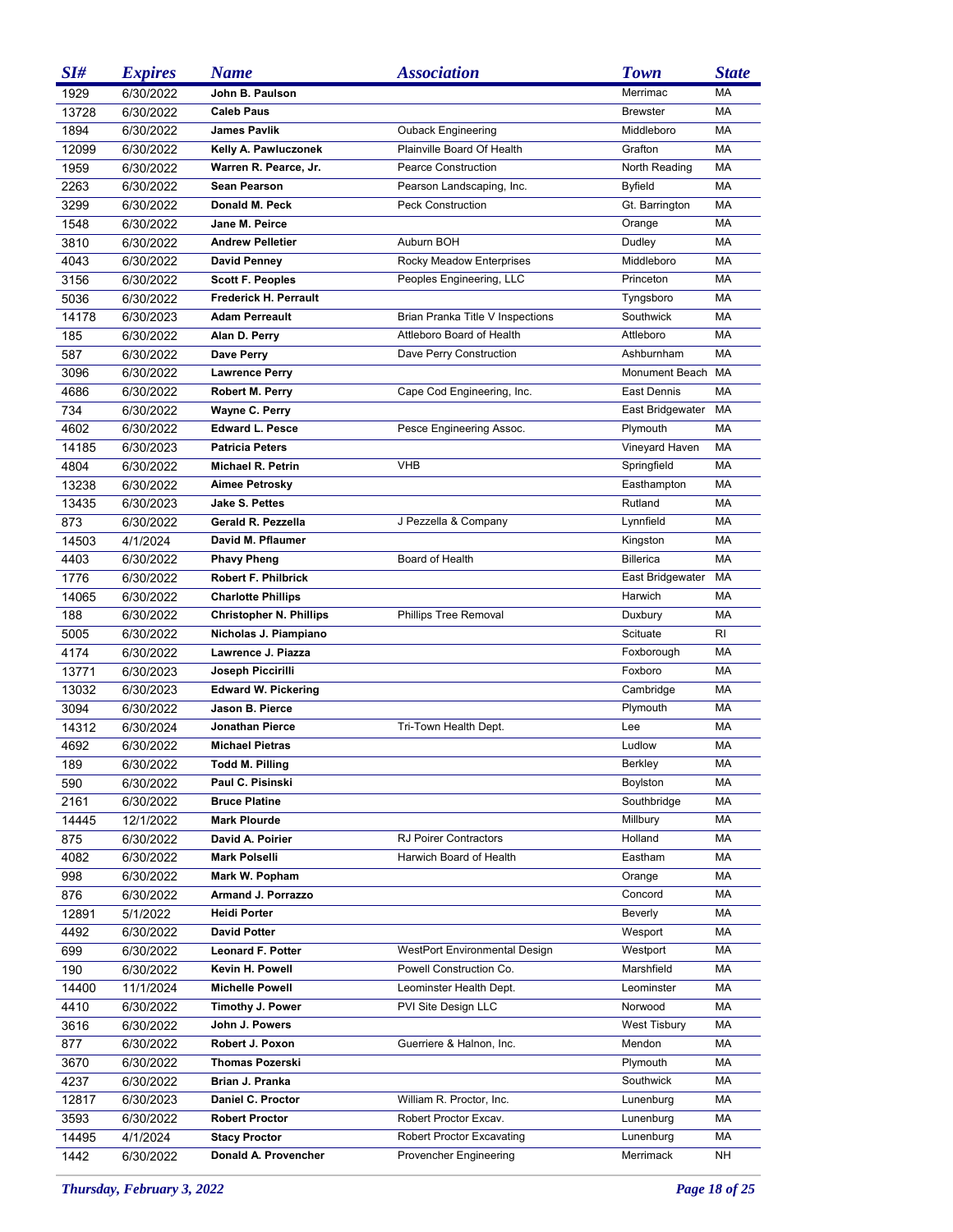| SI#   | <b>Expires</b> | <b>Name</b>               | <b>Association</b>                     | <b>Town</b>         | <b>State</b> |
|-------|----------------|---------------------------|----------------------------------------|---------------------|--------------|
| 3985  | 6/30/2022      | <b>Matthew D. Puntin</b>  |                                        | Lee                 | MA           |
| 731   | 6/30/2022      | <b>Thomas P. Purcell</b>  |                                        | Oxford              | MA           |
| 595   | 6/30/2022      | Alan R. Quaglieri         |                                        | Walpole             | МA           |
| 14471 | 12/1/2023      | Kevin Quinlan             |                                        | Hadley              | МA           |
| 13548 | 6/30/2024      | <b>Brian D. Quinn</b>     | RJ Gabriel Construction                | <b>Bridgewater</b>  | МA           |
| 195   | 6/30/2022      | David Quinn               | Ryder & Wilcox Inc.                    | South Orleans       | MA           |
| 596   | 6/30/2022      | Forrester L. Quinn        | <b>FL Quinn Const</b>                  | Orleans             | MA           |
| 12769 | 6/30/2022      | Jason Quinn               |                                        | Orleans             | МA           |
| 14297 | 6/30/2024      | <b>Fatjon Rabiaj</b>      |                                        | Lenox               | МA           |
| 2596  | 6/30/2022      | Philip A. Raccuia         | <b>Boston Builders and Contractors</b> | Everett             | MA           |
| 14062 | 6/30/2022      | <b>Adam Rahaim</b>        | <b>Curtis Septic Service</b>           | Northborough        | МA           |
| 13808 | 6/30/2023      | Melissa Ranieri           | Walpole, Town of                       | Lincoln             | <b>RI</b>    |
| 1853  | 6/30/2022      | <b>Susan Rask</b>         |                                        | Hudson              | MA           |
| 4589  | 6/30/2024      | Jennifer L. Ratta         | R.M. Ratta Corporation                 | Littleton           | МA           |
| 879   | 6/30/2022      | Robert M. Ratta           |                                        | Ayer                | MA           |
| 3857  | 6/30/2022      | Joseph Reale              | Beverly Board of Health                | Beverly             | МA           |
| 14140 | 6/30/2023      | <b>Mathieu Rebello</b>    |                                        | South Dennis        | МA           |
| 198   | 6/30/2022      | <b>Timothy M. Reed</b>    |                                        | Middleborough       | МA           |
| 13977 | 6/30/2022      | <b>Robert Reedy</b>       | JM O'Reilly & Assoc.                   | <b>Brewster</b>     | МA           |
| 14549 | 7/1/2024       | Kenneth J. Reeves         | AATTA BOY Septic Service               | Orleans             | MA           |
| 14519 | 7/1/2024       | Daniel Regan              | Regan Septic Pumping                   | Wayland             | МA           |
| 14182 | 6/30/2023      | John Regan                | Regan Septic Pumping                   | Cochituate          | МA           |
| 2538  | 6/30/2022      | Robert S. Rego            |                                        | Marshfield          | MA           |
| 2087  | 6/30/2022      | Warren Reid               |                                        | East Falmouth       | МA           |
| 1955  | 6/30/2022      | Peter F. Reilly           |                                        | Andover             | MA           |
| 4342  | 6/30/2022      | Sigalle L. Reiss          | Board of Health                        | Norwood             | MA           |
| 13703 | 6/30/2022      | Deborah J. Revelle        |                                        | Attleboro           | МA           |
| 13242 | 6/30/2022      | <b>Brian Reyenger</b>     | <b>Reyenger Construction</b>           | East Falmouth       | MA           |
| 3601  | 6/30/2022      | Stephen P. Reynolds       |                                        | South Weymouth      | MA           |
| 14443 | 12/1/2022      | <b>James Rheault</b>      | Whitman & Bingham                      | Leominster          | MA           |
| 4991  | 6/30/2024      | Dylan Ribeiro             | <b>Ribeiro Enterprises</b>             | Norton              | MA           |
| 13382 | 6/30/2022      | Sean Ribeiro              |                                        | Norton              | МA           |
| 3976  | 6/30/2022      | <b>Richard Riccio</b>     | <b>Field Engineering</b>               | Mattapoisett        | МA           |
| 4917  | 6/30/2022      | Dennis C. Rice            |                                        | Oakham              | МA           |
| 13647 | 6/30/2022      | Jeremiah J. Richmond      |                                        | Manomet             | МA           |
| 4590  | 6/30/2024      | Adam R. Riker             |                                        | S. Yarmouth         | МA           |
| 4466  | 6/30/2022      | <b>Wendy Lee Rimbach</b>  |                                        | Littleton           | МA           |
| 2967  | 6/30/2022      | Kevin J. Ritchie          | <b>Civil Solutions</b>                 | Westford            | МA           |
| 604   | 6/30/2022      | Albert R. Rivet           | All-Clear Title 5 Services, Inc.       | Norton              | МA           |
| 205   | 6/30/2022      | Joseph E. Rizzo, Jr.      | <b>Tiger Home Inspection</b>           | Hanover             | МA           |
| 13919 | 6/30/2024      | Zachary C. Roberts        | Tri-Town Health Dept.                  | Lee                 | МA           |
| 14238 | 5/1/2022       | John Robertson Jr         | Foxboro Board of Health                | Foxboro             | МA           |
| 887   | 6/30/2022      | Curtis J. Robinson        | C.J. Robinson Co. Contractors          | <b>St Augustine</b> | FL           |
| 4992  | 6/30/2024      | <b>Matthew Robinson</b>   | R. M. Ratta Corp.                      | Ayer                | МA           |
| 13059 | 6/30/2024      | William Rodenhiser        | Rodenhiser Excavating                  | Holliston           | МA           |
| 14085 | 6/30/2023      | Ronn Rodenizer            |                                        | Hubbardston         | МA           |
| 2126  | 6/30/2022      | James J. Roderick Jr.     | James J. Roderick, Inc.                | Provincetown        | МA           |
| 13061 | 6/30/2024      | <b>Christopher Rogers</b> |                                        | <b>Bolton</b>       | МA           |
| 4184  | 6/30/2022      | Deborah Rogers            |                                        | Sanbornville        | NΗ           |
| 2043  | 6/30/2022      | <b>Gordon Rogerson</b>    | Hayes Engineering, Inc.                | Wakefield           | МA           |
| 13933 | 6/30/2022      | Jeffrey Romani            |                                        | Natick              | МA           |
| 10358 | 6/30/2022      | David N. Romero           | Commonwealth Enginneering              | Nashua              | NΗ           |
| 13948 | 6/30/2022      | <b>Robert W. Rooks</b>    |                                        | Kailua              | HI           |
| 13470 | 6/30/2023      | <b>Mario Rosa</b>         | <b>Clearwater Industries</b>           | Ipswich             | МA           |
| 4474  | 6/30/2022      | <b>Donald Rose</b>        | <b>CHA</b>                             | Norwell             | МA           |
| 12772 | 6/30/2022      | <b>Jeffrey Rose</b>       | John F. Noons, Inc.                    | North Truro         | МA           |
| 4947  | 6/30/2022      | Pamela Ross-Kung          |                                        | Revere              | МA           |
| 13840 | 6/30/2024      | <b>Lucas Rotti</b>        |                                        | Barre               | МA           |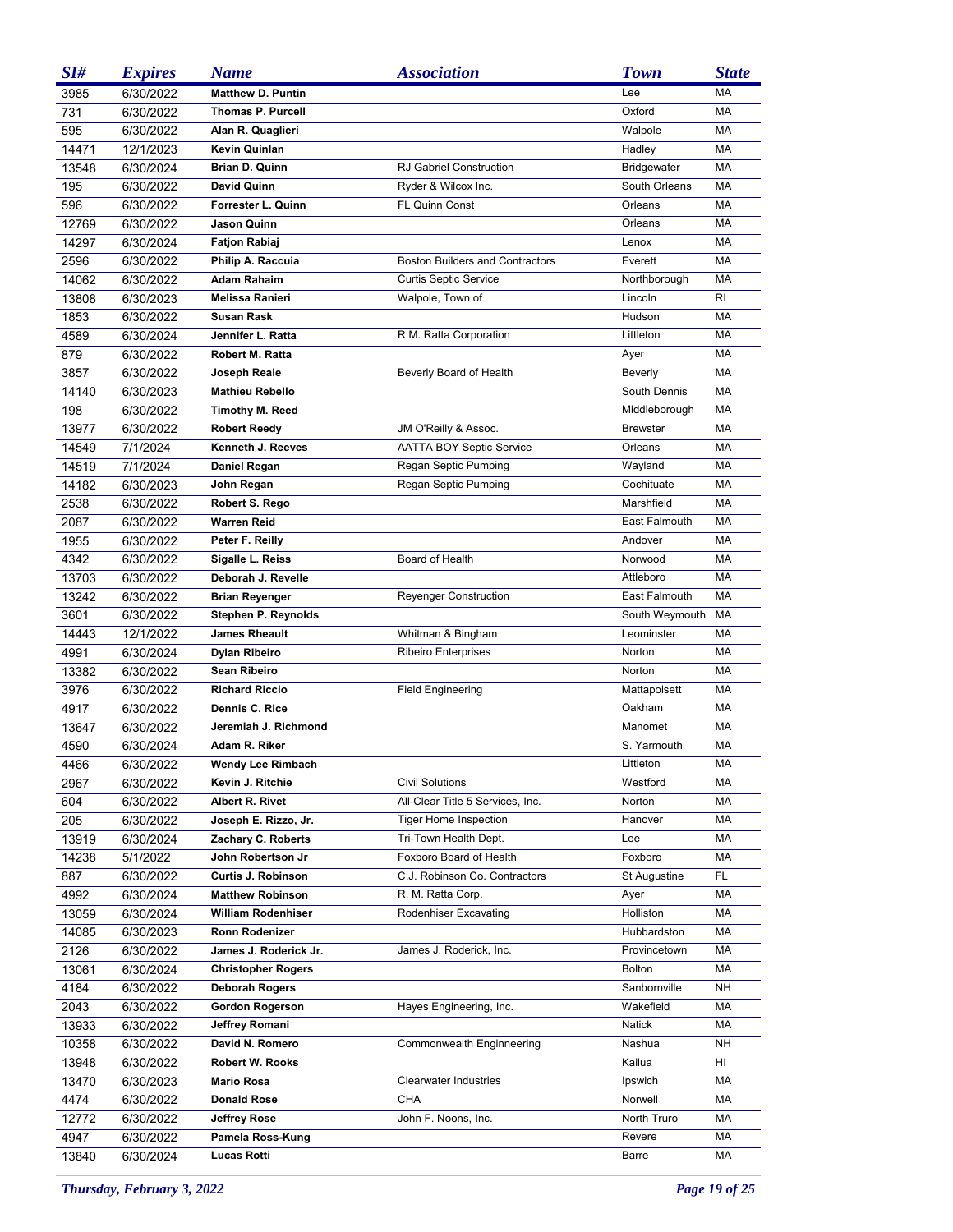| SI#   | <b>Expires</b> | <b>Name</b>                | <b>Association</b>                | <b>Town</b>          | <b>State</b> |
|-------|----------------|----------------------------|-----------------------------------|----------------------|--------------|
| 14202 | 6/30/2024      | Timothy J. Rotti           |                                   | Templeton            | MA           |
| 891   | 6/30/2022      | <b>Charles J. Roux</b>     |                                   | Tewksbury            | МA           |
| 4531  | 6/30/2022      | Thomas C. Roux             |                                   | Wareham              | МA           |
| 14472 | 12/1/2023      | <b>Justin Rowe</b>         | W. C. Rowe Corp.                  | Weston               | MA           |
| 3783  | 6/30/2022      | <b>Clarence Rowley</b>     |                                   | Goshen               | МA           |
| 4409  | 6/30/2022      | Luke J. Roy                |                                   | North Reading        | MA           |
| 3986  | 6/30/2022      | Lawrence Rusiecki          |                                   | South Hadley         | МA           |
| 247   | 6/30/2022      | M. Alyssa Rusiecki         | Site Design Associates            | <b>Three Rivers</b>  | MA           |
| 1168  | 6/30/2022      | <b>Gary Russell</b>        | Gary Russell Engineering Inc.     | Carver               | МA           |
| 14453 | 12/1/2022      | Mark J. Russell            |                                   | Westminster          | МA           |
| 14289 | 6/30/2024      | Jean-Paul Rutledge         |                                   | <b>Brewster</b>      | МA           |
| 14198 | 6/30/2024      | <b>Patrick Rutledge</b>    |                                   | Boston               | МA           |
| 12262 | 6/30/2022      | Nicholas J. Rystrom        |                                   | Revere               | MA           |
| 14207 | 6/30/2024      | <b>Stephen Sacco</b>       |                                   | Milford              | MA           |
| 13830 | 6/30/2024      | David Sadowski             |                                   | Clinton              | МA           |
| 14528 | 7/1/2024       | Joseph Sanda               | Allen & Major Associates, Inc.    | Lakeville            | MA           |
| 13972 | 6/30/2022      | Roberto Santamaria         | Nantucket Health Department       | Nantucket            | МA           |
| 2823  | 6/30/2022      | Mark M. Santora            |                                   | North Grafton        | MA           |
| 2551  | 6/30/2022      | Paul J. Santos             | <b>Tilton &amp; Associates</b>    | Foxboro              | MA           |
| 4561  | 6/30/2022      | <b>Timothy M. Santos</b>   | Holmes and McGrath, Inc.          | Somerset             | МA           |
| 13785 | 6/30/2023      | George J. Saraceno         |                                   | Woburn               | MA           |
| 14304 | 6/30/2024      | Susan Sarni                | Hingham Board of Health           | Hingham              | МA           |
| 14526 | 7/1/2024       | Claudia Sarti              |                                   | Southampton          | МA           |
| 1221  | 6/30/2022      | Wade D. Saucier            |                                   | East Sandwich        | MA           |
| 14543 | 7/1/2024       | Ricardo Saudelli           | Leominster Health Dept.           | Leominster           | МA           |
| 2985  | 6/30/2022      | Paul E. Saulnier           | <b>Civilized Solutions</b>        | Holliston            | МA           |
| 14399 | 12/1/2022      | <b>Lauren Saunders</b>     | Gardner Board of Health           | Gardner              | МA           |
| 4172  | 6/30/2022      | <b>Breck Sawyer</b>        |                                   | W. Yarmouth          | МA           |
| 214   | 6/30/2022      | <b>Ralph Schirmer</b>      | <b>Schirmer Excavating</b>        | Hingham              | MA           |
| 10431 | 6/30/2022      | <b>Scott Schluter</b>      |                                   | East Wareham         | МA           |
| 14473 | 12/1/2023      | <b>Daniel Schmitt</b>      |                                   | Mendon               | MA           |
| 260   | 6/30/2022      | John G. Schnaible          | <b>Coastal Engineering</b>        | Orleans              | МA           |
| 619   | 6/30/2022      | N. Douglas Schneider       | N. Douglas Schneider & Associates | Mattapoisett         | МA           |
| 13970 | 6/30/2022      | <b>Carrie Schoener</b>     |                                   | South Yarmouth       | MA           |
| 3241  | 6/30/2022      | <b>David Schofield</b>     | Schofield Engineering Group       | Wayland              | МA           |
| 4711  | 6/30/2022      | Laura A. Schofield         | Schofield Bros of Cape Cod        | Orleans              | MA           |
| 621   | 6/30/2022      | <b>Francis Schonfelder</b> | Berkshire Septic                  | Adams                | MA           |
| 2006  | 6/30/2022      | William G. Schulze         | <b>T&amp;W Custom Builders</b>    | <b>West Townsend</b> | МA           |
| 1030  | 6/30/2022      | <b>Richard M. Scott</b>    |                                   | Pelham               | МA           |
| 5038  | 6/30/2022      | Robert E. Scott            | <b>Scott Septic</b>               | Hopkinton            | МA           |
| 13467 | 6/30/2023      | <b>Stacey R. Scott</b>     | Scott Septic                      | Hopkinton            | МA           |
| 14020 | 6/30/2024      | Zackary Seabury            |                                   | Plymouth             | МA           |
| 3758  | 6/30/2022      | <b>Barry Searle</b>        |                                   | Southampton          | МA           |
| 4628  | 6/30/2022      | Fred J. Sears              |                                   | Dalton               | МA           |
| 623   | 6/30/2022      | James D. Sears             |                                   | <b>West Yarmouth</b> | МA           |
| 14430 | 12/1/2022      | <b>Michael Sears</b>       | Jim the Inspectorman              | Yarmouth             | МA           |
| 14143 | 6/30/2023      | Francis X. Sena, Jr.       |                                   | Worcester            | МA           |
| 1395  | 6/30/2022      | Stephanie J. Sequin        | Ryder & Wilcox, Inc.              | South Orleans        | МA           |
| 4382  | 6/30/2022      | Paul A. Sevigny            | Board of Health                   | Kingston             | NH           |
| 14327 | 5/1/2022       | <b>Todd Sexton</b>         |                                   | Carver               | МA           |
| 13987 | 4/1/2024       | John Sgambato              |                                   | Lincoln              | RI           |
| 1264  | 6/30/2022      | William A. Shaheen         | Analytical Engineering, Inc.      | Granby               | МA           |
| 13379 | 6/30/2022      | <b>Tracy M. Sharkey</b>    |                                   | Douglas              | МA           |
| 4404  | 6/30/2022      | <b>Holly Shaw</b>          | L. R. Favreau Septic Service      | Douglas              | МA           |
| 1220  | 6/30/2022      | William R. Shaw            | Associated Engineers of Plymouth  | Plymouth             | МA           |
| 3080  | 6/30/2022      | Carmen E. Shay             |                                   | East Falmouth        | МA           |
| 14522 | 7/1/2024       | Kaitlyn Shea               | Bourne Board of Health            | <b>Buzzards Bay</b>  | МA           |
| 2833  | 6/30/2022      | Allan L. Shear             | Caputo and Wick Ltd.              | Rumford              | RI           |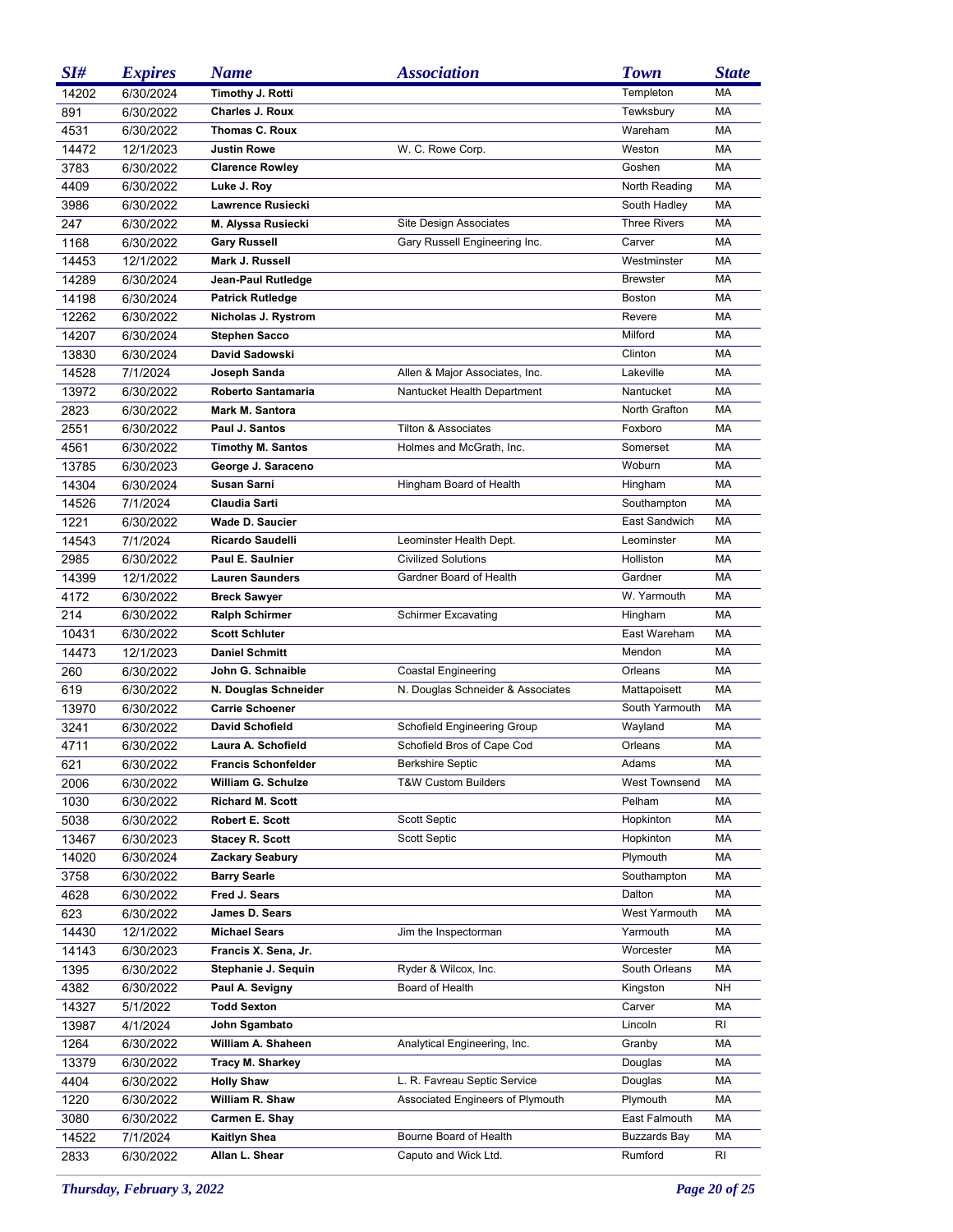| SI#   | <b>Expires</b> | <b>Name</b>                | <b>Association</b>                                | <b>Town</b>         | <b>State</b> |
|-------|----------------|----------------------------|---------------------------------------------------|---------------------|--------------|
| 4066  | 6/30/2022      | Robert F. Sheehan, Jr.     |                                                   | Granby              | <b>MA</b>    |
| 14431 | 12/1/2022      | Kennard Sherman            | Hilltown Septic & Excavating                      | North Adams         | МA           |
| 4126  | 6/30/2022      | Steven M. Sherman          | Sherman Inspection, Inc.                          | North Attleboro     | МA           |
| 14335 | 5/1/2022       | <b>Alix Shipman</b>        | East Longmeadow DPW                               | East Longmeado      | МA           |
| 719   | 6/30/2022      | Valorie J. Sibley-Daigle   | <b>Northland Engineers</b>                        | Ashburnham          | МA           |
| 14083 | 6/30/2023      | Jonathan Sieruta           |                                                   | Leverett            | МA           |
| 1055  | 6/30/2022      | William J. Sieruta, PE     |                                                   | Leverett            | MA           |
| 1677  | 6/30/2022      | Kevin J. Silva             | S&K Engineering, LLC                              | Westport            | MA           |
| 1807  | 6/30/2022      | Lawrence P. Silva          | Silva Engineering Assoc.                          | <b>Bridgewater</b>  | МA           |
| 4094  | 6/30/2022      | Reid G. Silva              |                                                   | <b>West Tisbury</b> | MA           |
| 4591  | 6/30/2024      | Robert F. Silva            | Septic Preservation Services                      | Attleboro           | МA           |
| 13466 | 6/30/2023      | Todd J. Silva              | <b>Bancroft Silva Septic</b>                      | Pepperell           | МA           |
| 14300 | 6/30/2024      | Joseph M. Silvia           |                                                   | Swansea             | MA           |
| 3001  | 6/30/2022      | Thomas M. Silvia           |                                                   | Swansea             | MA           |
| 13015 | 4/1/2024       | Ralph Simard               | <b>Simard Construction</b>                        | North Reading       | MA           |
| 14070 | 6/30/2022      | Stephen K. Simmler         |                                                   | Millbury            | MA           |
| 5019  | 6/30/2022      | <b>Chad A. Simmons</b>     | Coastal Engineering Co.                           | Mashpee             | MA           |
| 3959  | 6/30/2022      | Derek S. Simmons           | Earle F. Simmons Co., Inc.                        | Carver              | MA           |
| 1726  | 6/30/2022      | <b>Steven E. Simmons</b>   | Earle E. Simmons Co., Inc.                        | Hanover             | MA           |
| 14049 | 7/1/2024       | Kyle Simpson               | Newton Health and Human Services                  | Newton              | MA           |
| 3975  | 6/30/2022      | <b>Brian Slayton</b>       |                                                   | Russell             | MA           |
| 14474 | 12/1/2023      | <b>Daniel Smith</b>        | Smithsons Plumbing                                | North Reading       | MA           |
| 4781  | 6/30/2022      | Daniel M. Smith            |                                                   | Pembroke            | MA           |
| 13844 | 6/30/2024      | Jayne Smith                |                                                   | Sheffield           | МA           |
| 4994  | 6/30/2024      | Joseph Smith               |                                                   | Bourne              | MA           |
| 14282 | 4/1/2024       | Kayla Smith                | Town of Bourne                                    | Wareham             | MA           |
| 13819 | 6/30/2023      | Mark Smith                 |                                                   | Medway              | МA           |
| 14492 | 4/1/2024       | Michael P. Smith           |                                                   | Bellingham          | MA           |
| 14150 | 6/30/2024      | Rachel Smith               |                                                   | Rehoboth            | МA           |
| 12768 | 6/30/2022      | Ryan Smith                 |                                                   | Westminster         | МA           |
| 13436 | 6/30/2023      | <b>Scott A. Smith</b>      | Sheffield BOH, C/O: Town Hall                     | Sheffield           | MA           |
| 3504  | 6/30/2022      | William Smith              |                                                   | North Reading       | МA           |
| 14508 | 5/1/2024       | <b>Charles E. Smith II</b> |                                                   | Boise               | ID           |
| 13499 | 6/30/2024      | Edmund R. Smith II         | <b>Amherst inspection Services</b>                | Amherst             | МA           |
| 2155  | 6/30/2022      | <b>Thomas P. Snell</b>     |                                                   | West Bridgewater    | МA           |
| 14313 | 6/30/2024      | <b>Brittany Soares</b>     |                                                   | Taunton             | МA           |
| 14514 | 7/1/2024       | John R. Soares             |                                                   | Swansea             | МA           |
| 14209 | 6/30/2024      | <b>Keith Soares</b>        | Village Septic Service, LLC                       | Westport            | МA           |
| 635   | 6/30/2022      | Robert Soares, Jr.         | Soares Pumping Inc                                | Taunton             | МA           |
| 14271 | 7/1/2022       | Tara M. Sochia             |                                                   | Douglas             | МA           |
| 13847 | 6/30/2024      | Adetokunbo Solarin         |                                                   | Lynn                | МA           |
| 14509 | 5/1/2024       | Stephen Soma               |                                                   | Franklin            | МA           |
| 14515 | 7/1/2024       | Stephen Soper              | Soper Construction Company                        | Sturbridge          | МA           |
| 1071  | 6/30/2022      | Michael P. Soraghan        |                                                   | Bradford            | МA           |
| 3583  | 6/30/2022      | Stanley J. Sosnicki        | Town of Concord                                   | Concord             | МA           |
| 13397 | 6/30/2022      | John Soucy                 |                                                   | Salem               | NΗ           |
| 5001  | 6/30/2022      | George A. Sourati          | Sourati Engineering Group                         | Vineyard Haven      | МA           |
| 636   | 6/30/2022      | Jorge A. Sousa             | Lakeside Sewerage Service Inc.                    | Leominister         | МA           |
| 255   | 6/30/2024      | Phillip H. Spath           |                                                   | Pembroke            | МA           |
| 637   | 6/30/2022      | Dan A. Speakman            |                                                   | North Harwich       | МA           |
| 13817 | 6/30/2023      | Samuel Speakman            |                                                   | Harwich             | МA           |
| 13832 | 6/30/2024      | <b>Tammy Spencer</b>       |                                                   | Springfield         | МA           |
| 638   | 6/30/2022      | Paul F. Spencer, Jr.       | P.F. Spencer Jr. Inc.                             | Scituate            | МA           |
| 4002  | 6/30/2022      | Richard A. Spiller         | R.A. Spiller Inc.                                 | Windsor             | МA           |
| 224   | 6/30/2022      | Joe Spinelli               | J. Spinelli & Son Excavating Inc.                 | Concord             | МA           |
| 3666  | 6/30/2022      | Lesley A. Spokas           | Little Tree Environmental Consulting              | Chesterfield        | МA           |
| 13667 | 6/30/2022      | Ronald A. Spraske          | American Sewerage and Septic Company LL Petersham |                     | МA           |
| 14197 | 6/30/2024      | <b>Eduardo St. Louis</b>   | Hudson Board of Health                            | Hudson              | МA           |

*Thursday, February 3, 2022 Page 21 of 25*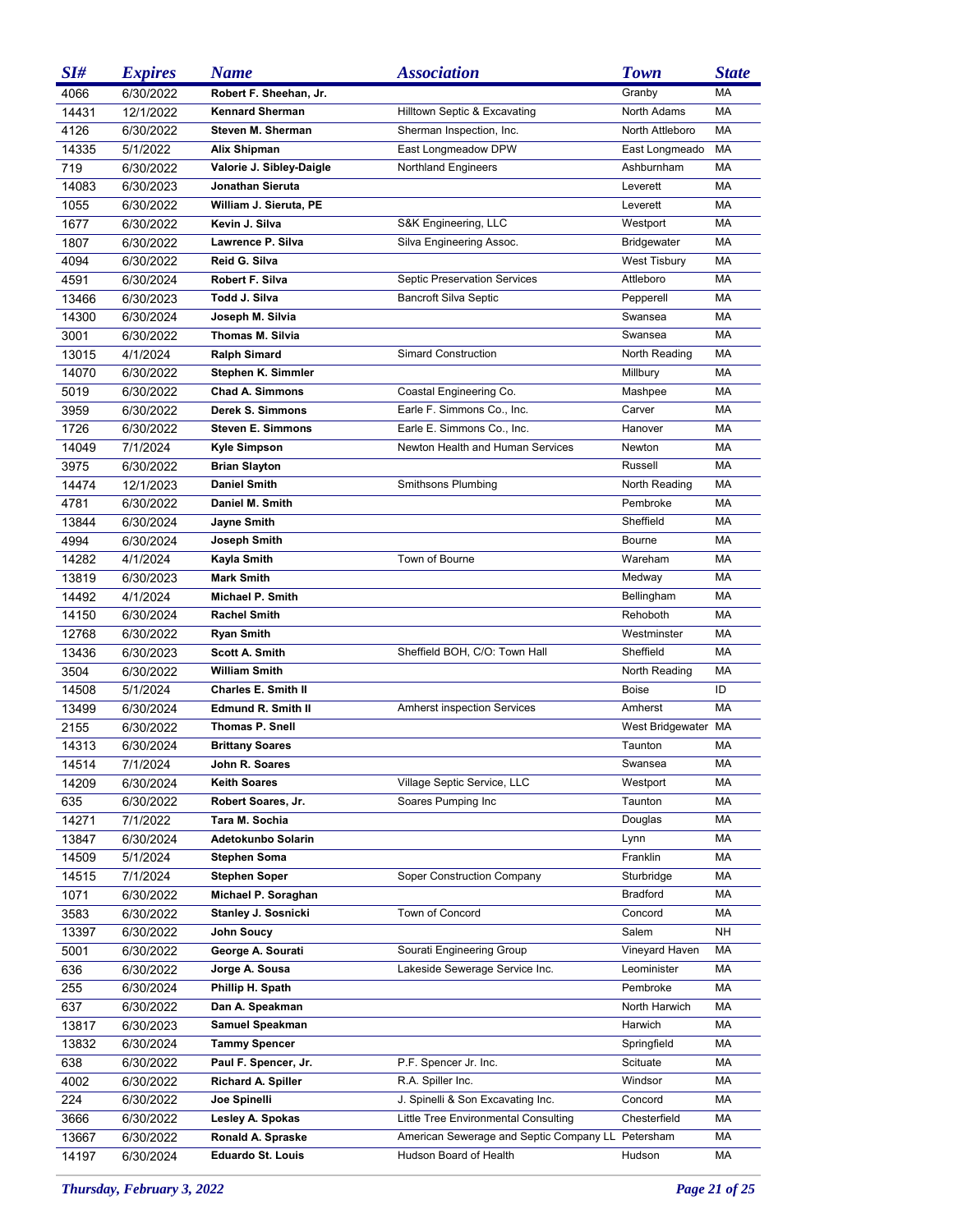| SI#   | <b>Expires</b> | <b>Name</b>                 | <b>Association</b>                            | <b>Town</b>          | <b>State</b> |
|-------|----------------|-----------------------------|-----------------------------------------------|----------------------|--------------|
| 2064  | 6/30/2022      | Gregory T. Stahl            | Stahl's Farm Backhoe                          | Wrentham             | MA           |
| 14123 | 12/1/2023      | Wade A. Stanley             |                                               | Hingham              | МA           |
| 4682  | 6/30/2022      | Ralph H. Stanton, Jr.       |                                               | Canaan               | CT           |
| 12672 | 6/30/2022      | <b>James Starbard</b>       |                                               | Worcester            | МA           |
| 4368  | 6/30/2022      | Daniel A. Starmer           | D. Starmer Disposal, Inc.                     | Sudbury              | МA           |
| 12875 | 6/30/2023      | <b>Erick Starr</b>          |                                               | Orange               | МA           |
| 13045 | 6/30/2024      | <b>Winston Steadman II</b>  | All Cape Onsite                               | South Dartmouth      | МA           |
| 14183 | 6/30/2023      | Tomi P. Stefani             |                                               | Worcester            | MA           |
| 13354 | 6/30/2023      | <b>Matthew Steinel</b>      |                                               | Kingston             | NΗ           |
| 1321  | 6/30/2022      | <b>Anthony Stella</b>       |                                               | Sharon               | МA           |
| 14193 | 6/30/2024      | Thomas M. Stello            |                                               | Harwich              | МA           |
| 3866  | 6/30/2022      | <b>Peter Stenguist</b>      | Petes Home Care Service                       | Plymouth             | МA           |
| 12677 | 6/30/2023      | Jeffrey P. Stephens         | Leominster Health Department                  | Leominster           | МA           |
| 14069 | 6/30/2022      | <b>Rike M. Sterrett</b>     |                                               | North Attleboro      | МA           |
| 14454 | 1/1/2023       | <b>Laurie Stevens</b>       |                                               | <b>Brookline</b>     | <b>NH</b>    |
| 10590 | 6/30/2022      | <b>Richard C. Stevens</b>   |                                               | Barre                | МA           |
| 901   | 6/30/2022      | Harry Stewart Jr.           | Stewart Assoc.                                | Uxbridge             | МA           |
| 5025  | 6/30/2022      | <b>Alton Day Stone</b>      | Alton Engineering                             | Sterling             | МA           |
| 4995  | 6/30/2024      | <b>Darrell Stone</b>        |                                               | Harwich              | МA           |
| 2892  | 6/30/2022      | <b>Edward A. Stone</b>      | EAS Survey, Inc.                              | Sandwich             | МA           |
| 13668 | 6/30/2022      | Joshua Stone                | American Sewerage and Septic Company LL Athol |                      | МA           |
| 13624 | 6/30/2024      | Laurence B. Stone           | Northboro Septic Service                      | Lunenburg            | МA           |
| 14060 | 6/30/2022      | Robert J. Stone             | Rooter Man Cape Cod                           | West Harwich         | МA           |
| 2677  | 6/30/2022      | <b>Thomas M. Stratford</b>  | Mid State Sewerage, Inc.                      | Millbury             | MA           |
| 4323  | 6/30/2022      | Eric G. Stuart              |                                               | Princeton            | МA           |
| 14450 | 12/1/2022      | Dan Sullivan                | Ground/Water Treatment & Technology           | Millbury             | МA           |
| 14141 | 6/30/2023      | James T. Sullivan           |                                               | Hinsdale             | МA           |
| 13517 | 6/30/2023      | Kevin J. Sullivan           |                                               | East Sandwich        | МA           |
| 14521 | 7/1/2024       | Kylee Sullivan              | Dedham Health Dept                            | Dedham               | MA           |
| 12843 | 6/30/2023      | Patrick T. Sullivan         | Ready Rooter Excavating                       | Forestdale           | МA           |
| 14532 | 7/1/2024       | <b>Shannon Sullivan</b>     | Tewksbury Health Department                   | Tewksbury            | МA           |
| 14191 | 6/30/2024      | Weiyuan Sun                 | Acton Board of Health                         | Ayer                 | МA           |
| 651   | 6/30/2022      | Fred F. Swain               |                                               | Bellingham           | МA           |
| 4464  | 6/30/2022      | Elizabeth E. Swedberg       |                                               | <b>Wendell Depot</b> | МA           |
| 3044  | 6/30/2022      | <b>Ernest Sweet</b>         | Ernie's Septic                                | Dunstable            | МA           |
| 13806 | 6/30/2023      | <b>Colin Sykes</b>          | Pittsfield Board of Health                    | Pittsfield           | MA           |
| 14547 | 10/1/2024      | Steven E. Sylven            |                                               | Cumberland           | RI.          |
| 13843 | 6/30/2024      | <b>Daniel Syriala</b>       |                                               | Wareham              | МA           |
| 12028 | 6/30/2023      | <b>Brian Szczurko</b>       |                                               | Grafton              | МA           |
| 1495  | 6/30/2022      | Stanley Szczurko, Jr.       |                                               | West Boylston        | МA           |
| 4759  | 6/30/2022      | Jack Szemplinski            | Benchmark Engineering Inc.                    | Londonderry          | NH           |
| 4495  | 6/30/2022      | Dave Tanguay                | Stantec                                       | Raynham              | МA           |
| 13159 | 6/30/2023      | <b>Matthew Tanis</b>        |                                               | North Dighton        | МA           |
| 705   | 6/30/2022      | Gregory J. Tansey           |                                               | Rockland             | МA           |
| 13541 | 6/30/2023      | <b>Lewis Tarbox</b>         |                                               | Westford             | МA           |
| 14173 | 6/30/2023      | <b>Brent Tardiff</b>        |                                               | Rockland             | МA           |
| 13365 | 6/30/2022      | <b>Randa Tawadros</b>       | Alpha Omega Engineering                       | Sutton               | МA           |
| 13447 | 6/30/2023      | Emile C. Tayeh, Jr.         |                                               | Pembroke             | МA           |
| 2858  | 6/30/2022      | David E. Taylor             |                                               | Vineyard Haven       | МA           |
| 4475  | 6/30/2022      | Mark D. Taylor              |                                               | North Easton         | МA           |
| 14456 | 8/1/2023       | <b>Charles E. Teale</b>     |                                               | Bedford              | NΗ           |
| 4850  | 6/30/2022      | <b>Jamie Terry</b>          |                                               | Charlton             | МA           |
| 1963  | 6/30/2022      | <b>Michael A. Tetreault</b> |                                               | Mendon               | МA           |
| 13658 | 6/30/2022      | <b>Scott Tetreault</b>      |                                               | Ware                 | МA           |
| 14592 | 1/1/2025       | <b>Suzanne Texiera</b>      |                                               | New Bedford          | МA           |
| 14432 | 12/1/2022      | Harshrajsinh Thakor         | MA DEP                                        | <b>Boston</b>        | МA           |
| 14361 | 12/1/2022      | Michael O. Theroux          | Town of Agawam                                | Agawam               | МA           |
| 14401 | 12/1/2023      | <b>Peter Therrien</b>       | <b>Field Engineering</b>                      | Mattapoisett         | МA           |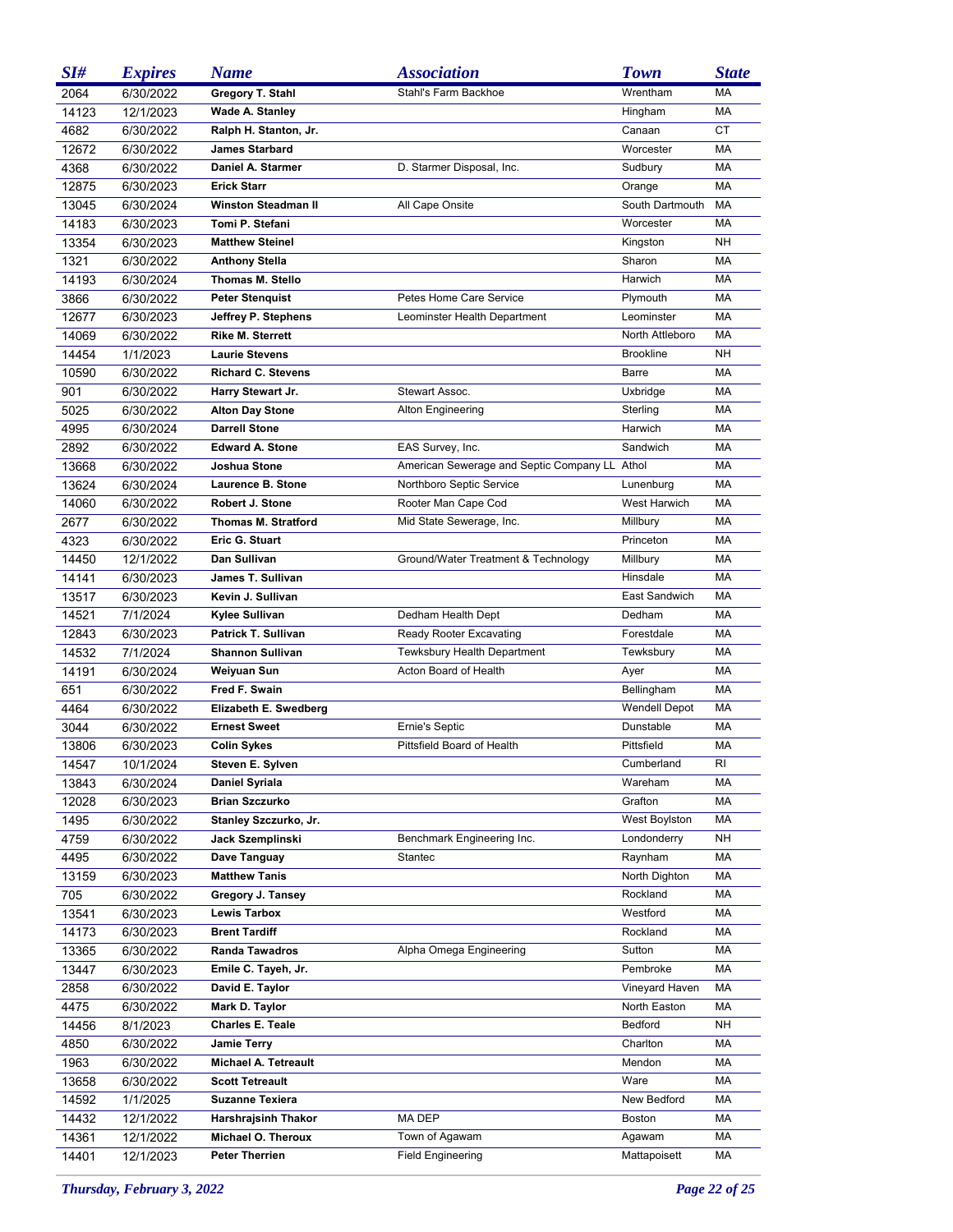| SI#   | <b>Expires</b> | <b>Name</b>                 | <i><b>Association</b></i>             | <b>Town</b>             | <b>State</b> |
|-------|----------------|-----------------------------|---------------------------------------|-------------------------|--------------|
| 2831  | 6/30/2023      | Barbara J. Thissell Reardon |                                       | Norwood                 | <b>MA</b>    |
| 13742 | 6/30/2023      | <b>Paul Thomas</b>          |                                       | Ashburnham              | MA           |
| 14079 | 6/30/2022      | <b>Charles Thompson</b>     |                                       | Carver                  | MA           |
| 3588  | 6/30/2022      | <b>Mark T. Thompson</b>     |                                       | Chesterfield            | MA           |
| 3995  | 6/30/2022      | Alexander R. Thorp          |                                       | <b>Great Barrington</b> | MA           |
| 14068 | 6/30/2022      | Jay Thrasher                |                                       | Providence              | RI           |
| 4757  | 6/30/2022      | David C. Thulin             |                                       | East Sandwich           | MA           |
| 659   | 6/30/2022      | Peter J. Thurston           |                                       | Holden                  | MA           |
| 2204  | 6/30/2022      | <b>Ronald Tiberi</b>        |                                       | <b>Natick</b>           | MA           |
| 2540  | 6/30/2022      | Larry E. Tilton             | Tilton & Assoc                        | North Attleboroug       | MA           |
| 233   | 6/30/2022      | Robert C. Tinkham, Jr.      |                                       | S. Carver               | MA           |
| 11930 | 6/30/2022      | Marc J. Tisdelle            |                                       | East Freetown           | <b>MA</b>    |
| 14442 | 12/1/2022      | John E. Tobin, Jr.          | <b>Berkshire Pittsfield Septic</b>    | Pittsfield              | MA           |
| 13612 | 6/30/2024      | Mark F. Tolman              |                                       | Georgetown              | <b>MA</b>    |
| 13740 | 6/30/2023      | <b>Matthew Tomes</b>        |                                       | Foxborough              | MA           |
| 234   | 6/30/2022      | Michael A. Torosian, Sr.    | John C. Parmenter Inc.                | Hopkinton               | MA           |
| 12854 | 6/30/2023      | Dominic J. Torretti         | <b>Clean Septics</b>                  | Ludlow                  | <b>MA</b>    |
| 4025  | 6/30/2022      | Nathan D. Torretti          |                                       | Ludlow                  | MA           |
| 4496  | 6/30/2023      | <b>Nick Torretti</b>        | <b>Clean Septics</b>                  | Ludlow                  | <b>MA</b>    |
| 13219 | 6/30/2024      | <b>Shawn Towle</b>          |                                       | Manchaug                | MA           |
| 14336 | 5/1/2022       | <b>Michael Tracy</b>        | DanDel Construction                   | Hanson                  | MA           |
| 13733 | 6/30/2023      | <b>Brian Travis</b>         |                                       | Plymouth                | <b>MA</b>    |
| 14305 | 6/30/2024      | <b>Heather Travis</b>       |                                       | Forestdale              | MA           |
| 14306 | 6/30/2024      | <b>Richard Travis</b>       |                                       | Forestdale              | <b>MA</b>    |
| 14446 | 12/1/2022      | Douglas Treichler           | Down to Earth Construction            | Attleboro               | MA           |
| 14216 | 6/30/2024      | <b>Patrick Tropeano</b>     |                                       | Wareham                 | <b>MA</b>    |
| 13746 | 6/30/2023      | <b>Patrick Trufant</b>      |                                       | Franklin                | <b>MA</b>    |
| 14475 | 12/1/2023      | Joseph Trybus               |                                       | Lanesborough            | MA           |
| 13272 | 6/30/2023      | <b>Christopher Tryon</b>    |                                       | Monterey                | <b>MA</b>    |
| 1511  | 6/30/2022      | Paul Trzcinski              |                                       | Cheshire                | MA           |
| 14476 | 12/1/2023      | <b>Robert S. Tulloch</b>    | Northeast Construction                | <b>Brewster</b>         | <b>MA</b>    |
| 909   | 6/30/2022      | James V. Tusino             | Guaranteed Builders Inc.              | Douglas                 | <b>MA</b>    |
| 13551 | 6/30/2024      | Robert B. Tynan             |                                       | Pittsfield              | МA           |
| 13389 | 6/30/2024      | Momin K. Uddin              | <b>Stewart Septic</b>                 | <b>Bradford</b>         | MA           |
| 13528 | 6/30/2023      | <b>Kevin Usilton</b>        |                                       | Raynham                 | MA           |
| 13529 | 6/30/2023      | <b>Lauren Usilton</b>       |                                       | Westport                | MA           |
| 14213 | 6/30/2024      | John P. Vadenais            | Phil's Landscaping & Excavating, Inc. | Bellingham              | МA           |
| 13834 | 6/30/2024      | Gerardo Valentin            |                                       | Fitchburg               | МA           |
| 665   | 6/30/2022      | Peter Valeri                | P. Valerie Construction Inc.          | Monument Beach          | МA           |
| 13239 | 6/30/2022      | <b>Maura Valley</b>         | <b>Tisbury Board of Health</b>        | Vineyard Haven          | МA           |
| 3154  | 6/30/2022      | <b>Frank Vanaria</b>        | Vanaria Building corp                 | Sudbury                 | МA           |
| 14518 | 7/1/2024       | Jimmy VanZandt              | VanZandt Plumbing & Heating           | Lee                     | МA           |
| 14577 | 11/1/2024      | Joanne Vargas               | Joe Wilkinson and Sons                | Sheffield               | МA           |
| 14540 | 7/1/2024       | <b>Phillip Vary</b>         |                                       | Wareham                 | МA           |
| 4305  | 6/30/2022      | Robert J. Vey               | <b>B.I.G. Excavation</b>              | Walpole                 | МA           |
| 264   | 6/30/2022      | Vincent P. Vignaly          |                                       | West Boylston           | МA           |
| 13236 | 6/30/2022      | <b>David Visco</b>          |                                       | Nantucket               | МA           |
| 240   | 6/30/2022      | Stephen J. Visco            | Visco Pumping, Inc.                   | Nantucket               | МA           |
| 3035  | 6/30/2022      | Marc S. Volk                | <b>Foresight Land Services</b>        | Pittsfield              | МA           |
| 331   | 6/30/2022      | Amy Von Hone                | Yarmouth Health Dept                  | Sandwich                | МA           |
| 12774 | 6/30/2022      | Deborah K. Vondal           | Athol Board of Health                 | Athol                   | МA           |
| 670   | 6/30/2022      | Julian P. Votruba           |                                       | Oakham                  | МA           |
| 4533  | 6/30/2023      | Christopher J. Vreeland     |                                       | West Stockbridge        | МA           |
| 14170 | 6/30/2023      | <b>Robert Wadsworth</b>     |                                       | Plympton                | МA           |
| 13202 | 6/30/2023      | Craig H. Waelty             |                                       | North Reading           | МA           |
| 13655 | 6/30/2022      | John Wagner                 |                                       | East Otis               | МA           |
| 13776 | 6/30/2022      | Kathleen Waldron            |                                       | Avon                    | МA           |
| 4826  | 6/30/2022      | Karen Walega                | Rochester-Marion Health District      | Marion                  | МA           |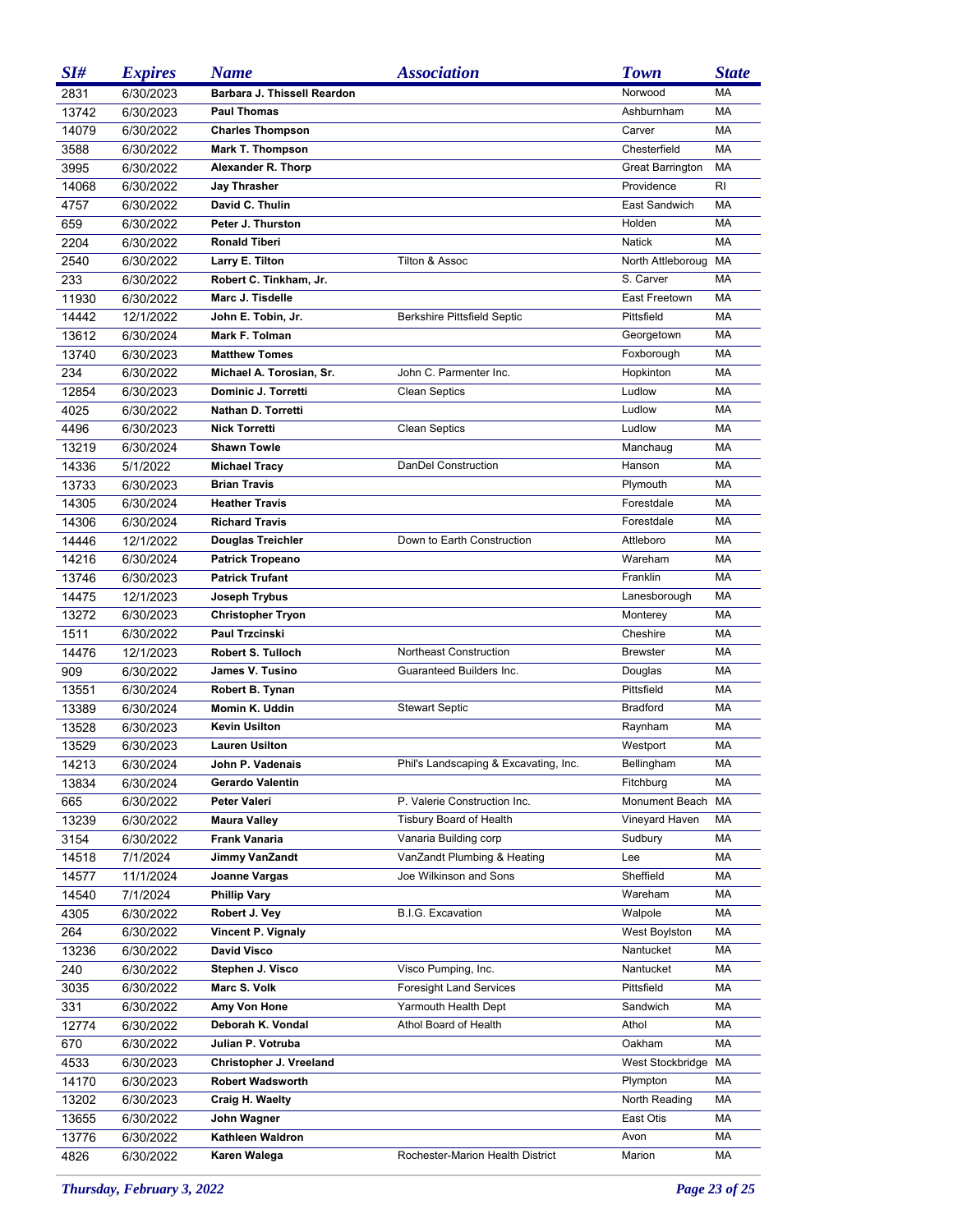| SI#   | <b>Expires</b> | <b>Name</b>                                | <b>Association</b>                                  | <b>Town</b>          | <b>State</b> |
|-------|----------------|--------------------------------------------|-----------------------------------------------------|----------------------|--------------|
| 673   | 6/30/2022      | Jeffrey M. Wall                            | <b>Wall Septic Service</b>                          | Harwichport          | MA           |
| 13233 | 6/30/2022      | Michael P. Wall                            |                                                     | Stamford             | VT           |
| 1987  | 6/30/2022      | Richard E. Wall                            | <b>Wall Septic</b>                                  | Shrewsbury           | МA           |
| 13641 | 6/30/2022      | John A. Wallen                             | The Engineer Group LLC                              | Chesterfield         | MA           |
| 13725 | 6/30/2022      | David Walsh                                |                                                     | Plymouth             | МA           |
| 3274  | 6/30/2022      | Jeffrey M. Walsh                           | <b>Graves Engineering</b>                           | Boylston             | МA           |
| 4612  | 6/30/2022      | Desheng Wang                               | Creative Land and Water Engineering LLC             | Southboro            | MA           |
| 674   | 6/30/2022      | David M. Ward                              |                                                     | Manomet              | МA           |
| 14537 | 7/1/2024       | Jasmine Ward                               | Northampton Health Dept.                            | Northampton          | МA           |
| 14578 | 11/1/2024      | <b>Chris Warren</b>                        |                                                     | Eastham              | МA           |
| 14323 | 5/1/2022       | <b>Jesse Warren</b>                        | T. W. Excavating                                    | Newbury              | МA           |
| 14058 | 6/30/2022      | Daniel Wasiuk                              | Montague Board of Health                            | <b>Turners Falls</b> | МA           |
| 3930  | 6/30/2022      | Mathew A. Waterman                         | Landtech Consultants, Inc.                          | <b>West Groton</b>   | МA           |
| 3099  | 6/30/2022      | <b>Robert Waters</b>                       | R Waters Septic Serv.                               | S. Wellfleet         | МA           |
| 676   | 6/30/2022      | Alan T. Watterson                          | ATW, Inc.                                           | Sharon               | МA           |
| 14205 | 6/30/2024      | <b>Brandon Waugh</b>                       |                                                     | Framingham           | МA           |
| 3663  | 6/30/2022      | <b>Brian Waz</b>                           | Minuteman Engineering                               | West Brookfield      | МA           |
| 13225 | 6/30/2024      | <b>Andrew Webster</b>                      |                                                     | Easton               | МA           |
| 13913 | 6/30/2024      | Justin P. Webster                          | J.C. Parmenter, Inc.                                | Hopkinton            | МA           |
| 4669  | 6/30/2022      | Bryan J. Weiner                            |                                                     | Hanover              | МA           |
| 242   | 6/30/2022      | Fred A. Weir                               |                                                     | Maynard              | МA           |
| 738   | 6/30/2022      | Alan E. Weiss                              | Cold Spring Environmental                           | Belchertown          | МA           |
| 3950  | 6/30/2022      | Eric Wendland                              |                                                     | <b>Bridgewater</b>   | МA           |
| 4689  | 6/30/2022      | <b>Edward A. Whatley</b>                   |                                                     | Randolph             | МA           |
| 3271  | 6/30/2022      | Paul R. Wheeler                            | <b>Wheeler and Sons</b>                             | Berlin               | МA           |
| 3832  | 6/30/2022      | Leslie Whelan                              |                                                     | Rockport             | МA           |
| 1651  | 6/30/2022      | Richard H. Whelan                          |                                                     | Norfolk              | МA           |
| 14573 | 11/1/2024      | <b>B. Alex White</b>                       | <b>Foothills Health District</b>                    | Haydenville          | МA           |
| 4358  | 6/30/2022      | <b>Brad J. White</b>                       |                                                     | Plymouth             | МA           |
| 12291 | 6/30/2024      | Brent M. White                             |                                                     | Pittsfield           | МA           |
| 1166  | 6/30/2022      | James M. White                             |                                                     | Andover              | МA           |
| 739   | 6/30/2022      | <b>Marshall P. White</b>                   |                                                     | Pittsfield           | МA           |
| 13912 | 6/30/2024      | Ashbel White Joyal                         |                                                     | North Falmouth       | МA           |
| 243   | 6/30/2022      | James M. White, Jr.                        | <b>Town of Natick</b>                               | <b>Natick</b>        | МA           |
| 3279  | 6/30/2022      | <b>Richard E. Whitehouse</b>               | <b>Abel Septic Service</b>                          | Hopkinton            | МA           |
| 3786  | 6/30/2022      | <b>Weymouth Whitney</b>                    | Clarke and Co.                                      | Sterling             | МA           |
| 4044  | 6/30/2022      | John M. Whittemore II                      | Arrow Septic and Drain Service                      | Ashby                | МA           |
| 13615 | 6/30/2022      | Laurie A. Wiita                            | <b>Templeton BOH</b>                                | Gardner              | МA           |
| 1659  | 6/30/2022      | Robin W. Wilcox                            | <b>Sweetser Engineering</b>                         | South Dennis         | МA           |
| 914   | 6/30/2022      | Eric Wilhelmsen                            |                                                     | Holden               | МA           |
| 14333 | 5/1/2022       | Crystal Wilkinson                          |                                                     | Sheffield            | МA           |
| 13549 | 6/30/2024      | Donald Wilkinson                           | P.A. Wilkinson, Inc.                                | Newbury              | МA           |
| 14073 | 6/30/2022      | Keith Wilkinson                            |                                                     | Southfield           | МA           |
| 13445 | 6/30/2023      | Joseph Wilkinson III                       | JR Wilkinson Construction                           | Sheffield            | МA           |
| 13519 | 6/30/2023      | Timothy A. Willey                          |                                                     | Middleton            | МA           |
| 682   | 6/30/2022      | <b>Troy Williams</b>                       |                                                     | South Dennis         | МA           |
| 14084 | 6/30/2023      | Paul M. Willis                             |                                                     | Washington           | МA           |
| 3003  | 6/30/2022      | Raymond L. Willis III                      |                                                     | Cranston             | RI           |
| 683   | 6/30/2022      | Corey Wilson                               | Cochran's Trucking                                  | Winchendon           | МA           |
| 14452 | 12/1/2022      | Jo-Ann Wilson                              | Bob Wilson and Sons Excavating                      | North Dighton        | МA<br>МA     |
| 14433 | 12/1/2022      | Bruce Wilson, Jr.<br>James Wilusz          | Bellingham Board of Health                          | Bellingham           | МA           |
| 4468  | 6/30/2022      |                                            |                                                     | Lee                  |              |
| 14438 | 12/1/2022      | Jonathan Winfinsky                         | Joe Wilkinson and Sons                              | Charlemont           | МA<br>МA     |
| 14477 | 12/1/2023      | Dylan Winters<br><b>Edward F. Wirtanen</b> |                                                     | Sheffield            | МA           |
| 4664  | 6/30/2022      | Michael D. Woloshchuk                      |                                                     | Carlisle             | МA           |
| 13441 | 6/30/2023      | Kenneth A. Wood                            | Woloshchuk Enterprises Inc.                         | Monson<br>Eliot      | МE           |
| 4801  | 6/30/2022      | <b>Michael Wood</b>                        | <b>Attar Engineering</b><br>Service Pumping & Drain | North Reading        | МA           |
| 5021  | 6/30/2022      |                                            |                                                     |                      |              |